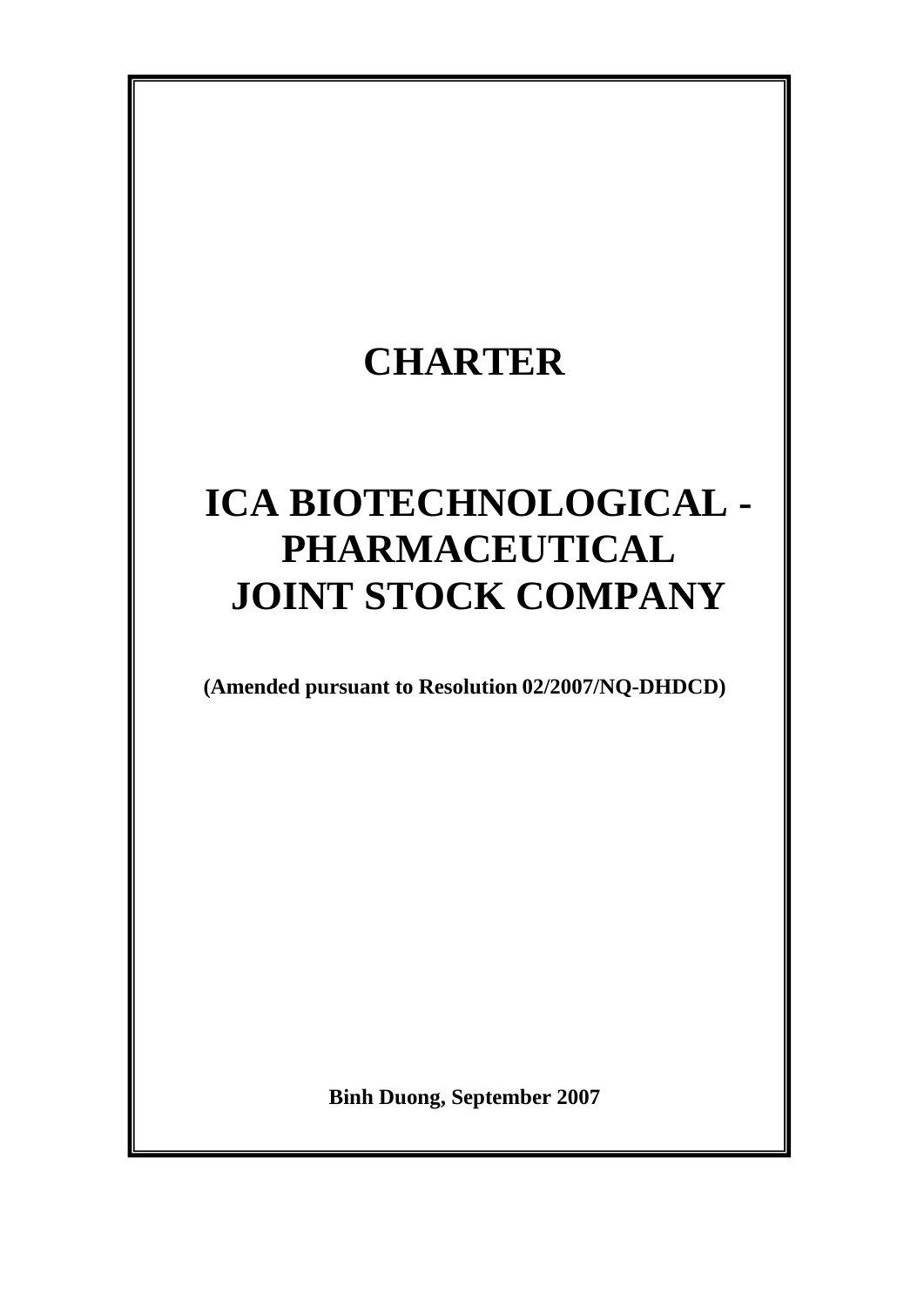# **TABLE OF CONTENTS**

|      | <b>PREAMBLE</b>                                                                                                                                                                                                                                                               | 5 |  |
|------|-------------------------------------------------------------------------------------------------------------------------------------------------------------------------------------------------------------------------------------------------------------------------------|---|--|
| I.   |                                                                                                                                                                                                                                                                               |   |  |
|      |                                                                                                                                                                                                                                                                               |   |  |
| II.  | NAME, FORM, HEAD OFFICE, BRANCH, REPRESENTATIVE OFFICE AND                                                                                                                                                                                                                    |   |  |
|      | Article 2. Name, Form, Head Office, Branch, Representative Office and Term of the                                                                                                                                                                                             |   |  |
| III. | OBJECTIVE OF THE COMPANY, SCOPE OF BUSINESS AND OPERATIONS                                                                                                                                                                                                                    |   |  |
|      |                                                                                                                                                                                                                                                                               |   |  |
|      | $\mathbf{1}$ .<br>The operational objective(s) of the Company is to maintain and develop<br>$\overline{2}$ .                                                                                                                                                                  |   |  |
|      |                                                                                                                                                                                                                                                                               |   |  |
| IV.  | CHARTER CAPITAL AND SHARES AND FOUNDING SHAREHOLDERS7                                                                                                                                                                                                                         |   |  |
|      |                                                                                                                                                                                                                                                                               |   |  |
|      |                                                                                                                                                                                                                                                                               |   |  |
|      |                                                                                                                                                                                                                                                                               |   |  |
|      | Bond certificates or other securities certificates of the Company (except for offer letters,<br>temporary certificates and similar documents) shall be issued bearing the seal and the<br>signature of the legal representative of the Company, unless otherwise provided for |   |  |
|      |                                                                                                                                                                                                                                                                               |   |  |
|      |                                                                                                                                                                                                                                                                               |   |  |
| V.   |                                                                                                                                                                                                                                                                               |   |  |
|      |                                                                                                                                                                                                                                                                               |   |  |
| VI.  | SHAREHOLDERS AND GENERAL MEETING OF SHAREHOLDERS 10                                                                                                                                                                                                                           |   |  |
|      |                                                                                                                                                                                                                                                                               |   |  |
|      |                                                                                                                                                                                                                                                                               |   |  |
|      |                                                                                                                                                                                                                                                                               |   |  |
|      | Article 14. Rights and Obligations of the General Meeting of Shareholders13                                                                                                                                                                                                   |   |  |
|      |                                                                                                                                                                                                                                                                               |   |  |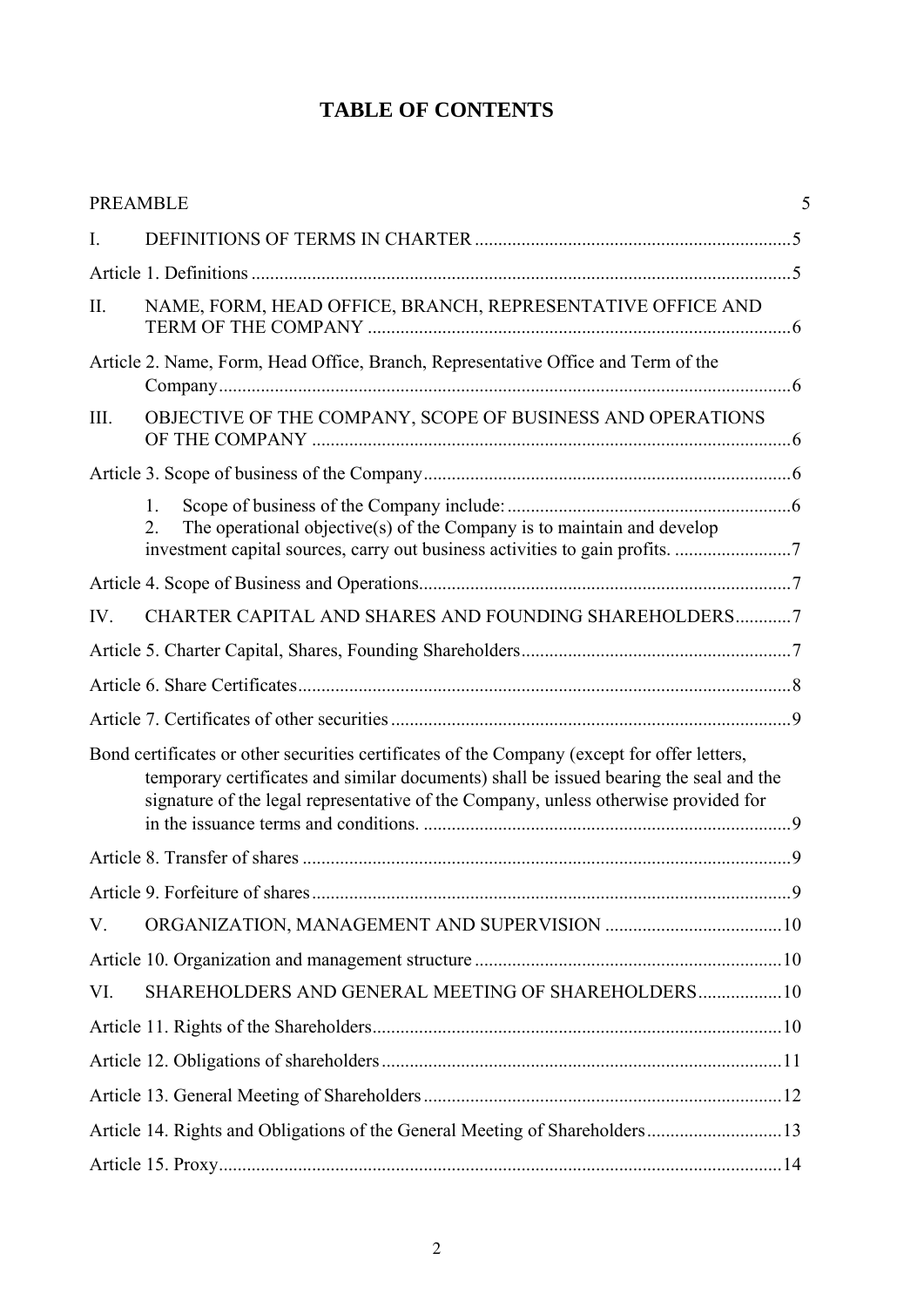|       | Article 17. Convention, Agenda and Notice of the General Meeting of Shareholders  16     |  |
|-------|------------------------------------------------------------------------------------------|--|
|       | Article 18. Conditions for Conducting the General Meeting of Shareholders 17             |  |
|       | Article 19. Procedure for conducting meetings and voting of the General Meeting of       |  |
|       |                                                                                          |  |
|       | Article 21. Authority and procedures for collection of written opinions in order to pass |  |
|       |                                                                                          |  |
|       | Article 23. Demand for cancellation of resolutions of General Meeting of Shareholders 22 |  |
| VII.  |                                                                                          |  |
|       | Article 24. Composition and Term of members of the Board of Management22                 |  |
|       |                                                                                          |  |
|       |                                                                                          |  |
|       |                                                                                          |  |
|       |                                                                                          |  |
| VIII. | EXCECUTE GENERAL DIRECTOR, OTHER MANAGEMENT PERSONNEL                                    |  |
|       |                                                                                          |  |
|       |                                                                                          |  |
|       | Article 31. Appointment, Removal, Duties, and Power of the General Director31            |  |
|       |                                                                                          |  |
| IX.   | FIDUCIARY DUTIES OF BOARD MEMBERS, EXECUTE GENERAL                                       |  |
|       | Article 33. Duty of Care of the Board Members, General Director and other Management     |  |
|       |                                                                                          |  |
|       |                                                                                          |  |
| Χ.    |                                                                                          |  |
|       |                                                                                          |  |
|       |                                                                                          |  |
| XI.   | RIGHT TO INSPECTION OF COMPANY'S BOOKS AND RECORDS 37                                    |  |
|       |                                                                                          |  |
| XII.  |                                                                                          |  |
|       |                                                                                          |  |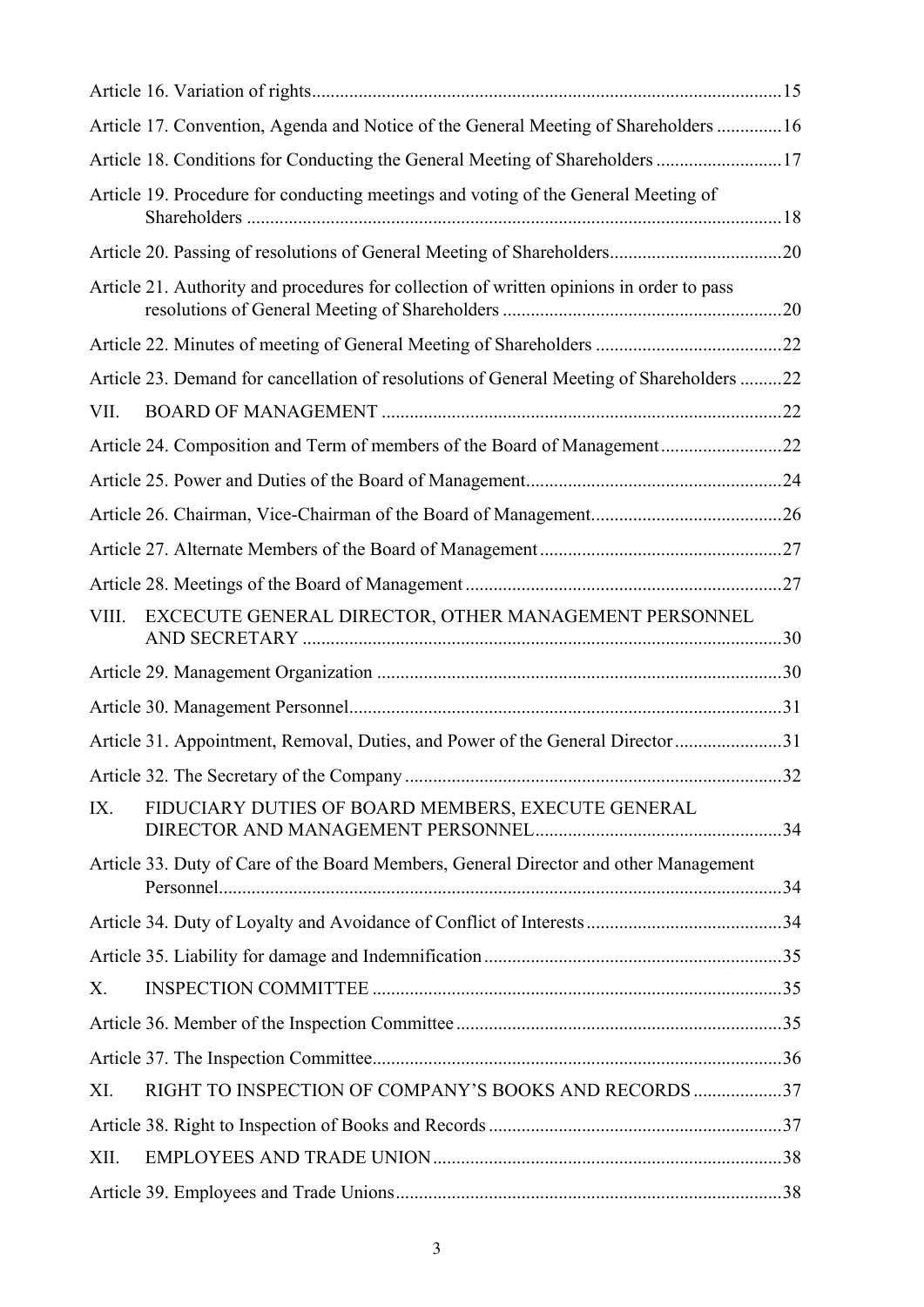| XIII. |                                                                                                                                                                                                                                                                             |  |
|-------|-----------------------------------------------------------------------------------------------------------------------------------------------------------------------------------------------------------------------------------------------------------------------------|--|
|       |                                                                                                                                                                                                                                                                             |  |
|       |                                                                                                                                                                                                                                                                             |  |
| XIV.  | BANK ACCOUNTS, RESERVE FUNDS, FISCAL YEAR, AND ACCOUNTING                                                                                                                                                                                                                   |  |
|       |                                                                                                                                                                                                                                                                             |  |
|       |                                                                                                                                                                                                                                                                             |  |
|       | The Company shall make an annual allocation from its after-tax profit to the<br>$1_{-}$<br>reserve fund in accordance with the Law. Such allocations shall not exceed five percent<br>(5%) of the after-tax profit of the Company and shall only be paid up to a cumulative |  |
|       |                                                                                                                                                                                                                                                                             |  |
|       |                                                                                                                                                                                                                                                                             |  |
| XV.   | ANNUAL REPORTS, DUTY OF DISCLOSURE, AND PUBLIC NOTIFICATION.40                                                                                                                                                                                                              |  |
|       |                                                                                                                                                                                                                                                                             |  |
|       |                                                                                                                                                                                                                                                                             |  |
|       |                                                                                                                                                                                                                                                                             |  |
|       |                                                                                                                                                                                                                                                                             |  |
|       |                                                                                                                                                                                                                                                                             |  |
|       |                                                                                                                                                                                                                                                                             |  |
|       |                                                                                                                                                                                                                                                                             |  |
|       |                                                                                                                                                                                                                                                                             |  |
|       | Article 51. Deadlock Among Members of the Board of Management and Shareholders 42                                                                                                                                                                                           |  |
|       |                                                                                                                                                                                                                                                                             |  |
|       |                                                                                                                                                                                                                                                                             |  |
|       |                                                                                                                                                                                                                                                                             |  |
|       |                                                                                                                                                                                                                                                                             |  |
| XX.   |                                                                                                                                                                                                                                                                             |  |
|       |                                                                                                                                                                                                                                                                             |  |
| XXI.  |                                                                                                                                                                                                                                                                             |  |
|       |                                                                                                                                                                                                                                                                             |  |

# Appendix

LIST OF FOUNDING SHAREHOLDERS OF ICA **Error! Bookma**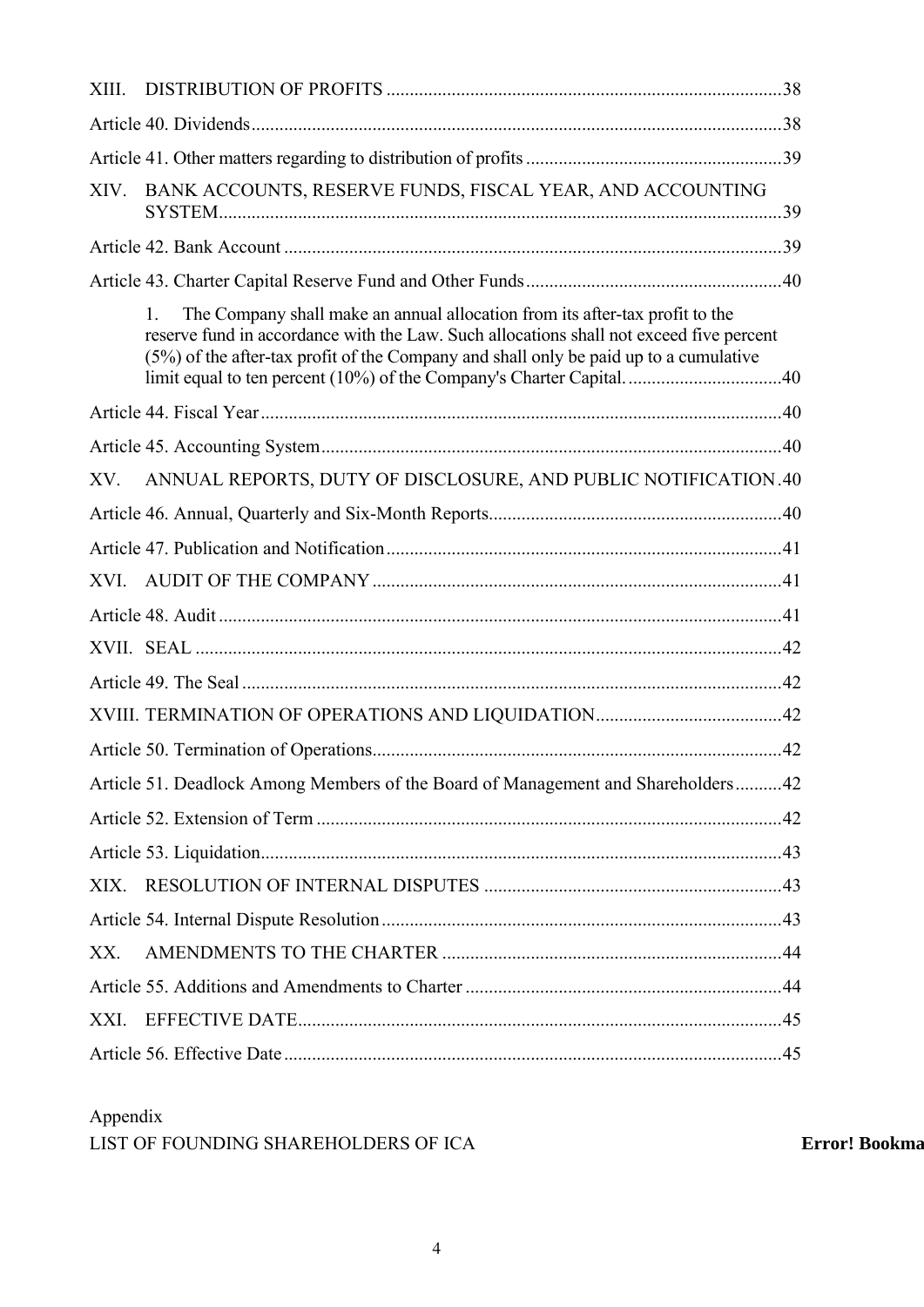#### <span id="page-4-0"></span> **PREAMBLE**

This Charter of ICA Biotechnological – Pharmaceutical Joint Stock Company (the "Company") is prepared pursuant to the Enterprise Law 2005 and the standard form of charter applicable to listed company on Stock Exchange/Securities Trading Center issued under Decision 15/2007/QD-BTC dated 19 March 2007 of the Ministry of Finance. This Charter, the Company's regulations, and resolutions of the General Meetings of Shareholders and the Board of Management that are properly adopted in compliance with applicable laws shall be the binding rules and regulations for the conduct of the business of the Company.

This Charter has been adopted by the General Meeting of Shareholders of the Company under the Resolution No. 02/2007/NQ-DHDCD dated 26 September 2007.

#### **I. DEFINITIONS OF TERMS IN CHARTER**

# **Article 1. Definitions**

- 1. In this Charter, the following terms shall have the meanings set out below:
	- a. "Charter Capital" shall mean the amount of capital contributed by all Shareholders and stated in Article 5 of this Charter.
	- b. "Enterprise Law" shall mean The Law on Enterprises No. 60/2005/QH11 passed by the National Assembly on 29 November 2005.
	- c. "Establishment Date" shall mean the date on which the Company was issued with its Certificate of Business Registration.
	- d. "Management Personnel" shall mean the General Director, the Deputy General Director, the Chief accountant, and other managing positions in the Company are approval by the Board of Management as Management Personnel of the Company.
	- e. "Related person" shall mean any individual or organization specified in Article 4.17 of the Enterprise Law.
	- f. "Term" shall mean the initial term of the Company as set out in Article 2 and any extension (if any) passed by resolution of the General Meeting of Shareholders.
	- g. "Vietnam" shall mean the Socialist Republic of Vietnam.
- 2. In this Charter any reference to any statutory provision or enactment shall include any statutory modifications or re-enactment thereof.
- 3. The headings (Chapter, Article of this Charter) are inserted for convenience only and do not affect the construction of this Charter.
- 4. Any words or expressions defined in the Enterprise Law shall (if they are not inconsistent with the subject or context) bear the same meanings in this Charter.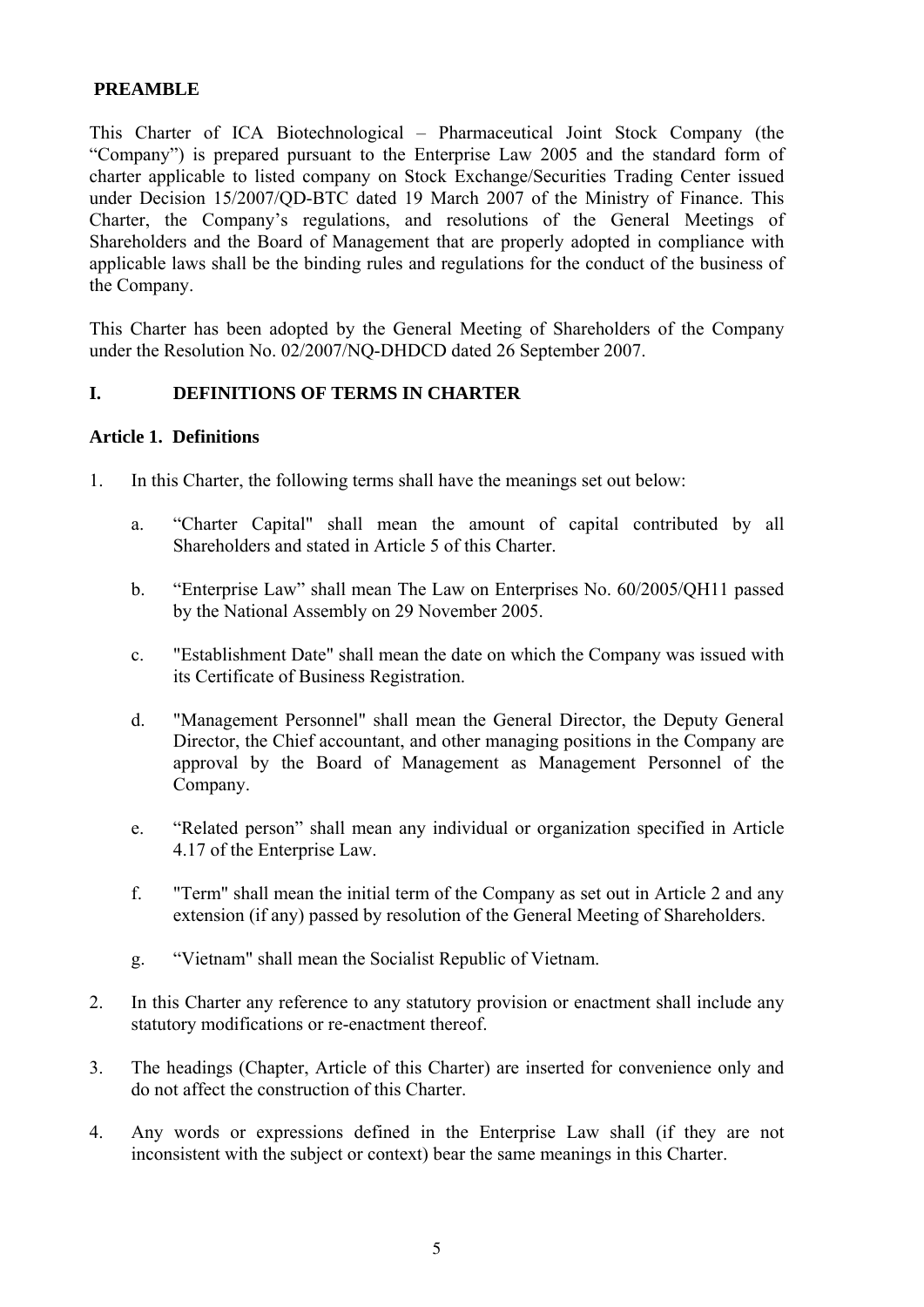# <span id="page-5-0"></span>**II. NAME, FORM, HEAD OFFICE, BRANCH, REPRESENTATIVE OFFICE AND TERM OF THE COMPANY**

# **Article 2. Name, Form, Head Office, Branch, Representative Office and Term of the Company**

- 1. Name
	- o Vietnamese name: CÔNG TY CỔ PHẦN CÔNG NGHẾ SINH HỌC - DƯỢC PHẦM ICA
	- o English name: ICA BIOTECHNOLOGICAL - PHARMACEUTICAL JOINT STOCK COMPANY
	- o Transation name: ICA
	- o Abbreviation name: ICA
- 2. The Company is a joint stock company with the independent juridical person status of a joint stock company in accordance with Vietnamese laws.
- 3. The Company's registered head office is:
	- o Address: Lot 10, Street No.5, Vietnam Singapore Industrial Zone, Thuan An District, Binh Duong province
	- o Telephone: 0650.757922
	- o Fax: 0650.757921
	- o Email: info@icapharma.com
	- o Website: [www.icapharmaceuticals.com](http://www.icapharmaceuticals.com/)
- 4. Branch in Hanoi:
	- o Name: BRANCH OF ICA BIOTECHNOLOGICAL PHARMACEUTICAL JOINT STOCK COMPANY IN HANOI.
	- o Address: No. 10, Alley 133 Thai Ha, Dong Da District, Hanoi
- 5. The Chairman of the Board of Management will concurrently be the General Director who is the legal representative of the Company.
- 6. The Company may establish branches and representative offices in the business area to support the objectives of the Company in accordance with resolutions of the Board and to the extent permitted by laws.
- 7. The term of the Company shall be indefinite and started form the date of establishment unless otherwise terminated under the Article 50.2 and Article 51 or extension operation under the Article 52 of this Charter.

# **III. OBJECTIVE OF THE COMPANY, SCOPE OF BUSINESS AND OPERATIONS OF THE COMPANY**

# **Article 3. Scope of business of the Company**

- 1. Scope of business of the Company include:
	- Production of pharmaceutical products, bioligical products, pharmaceutical meterials;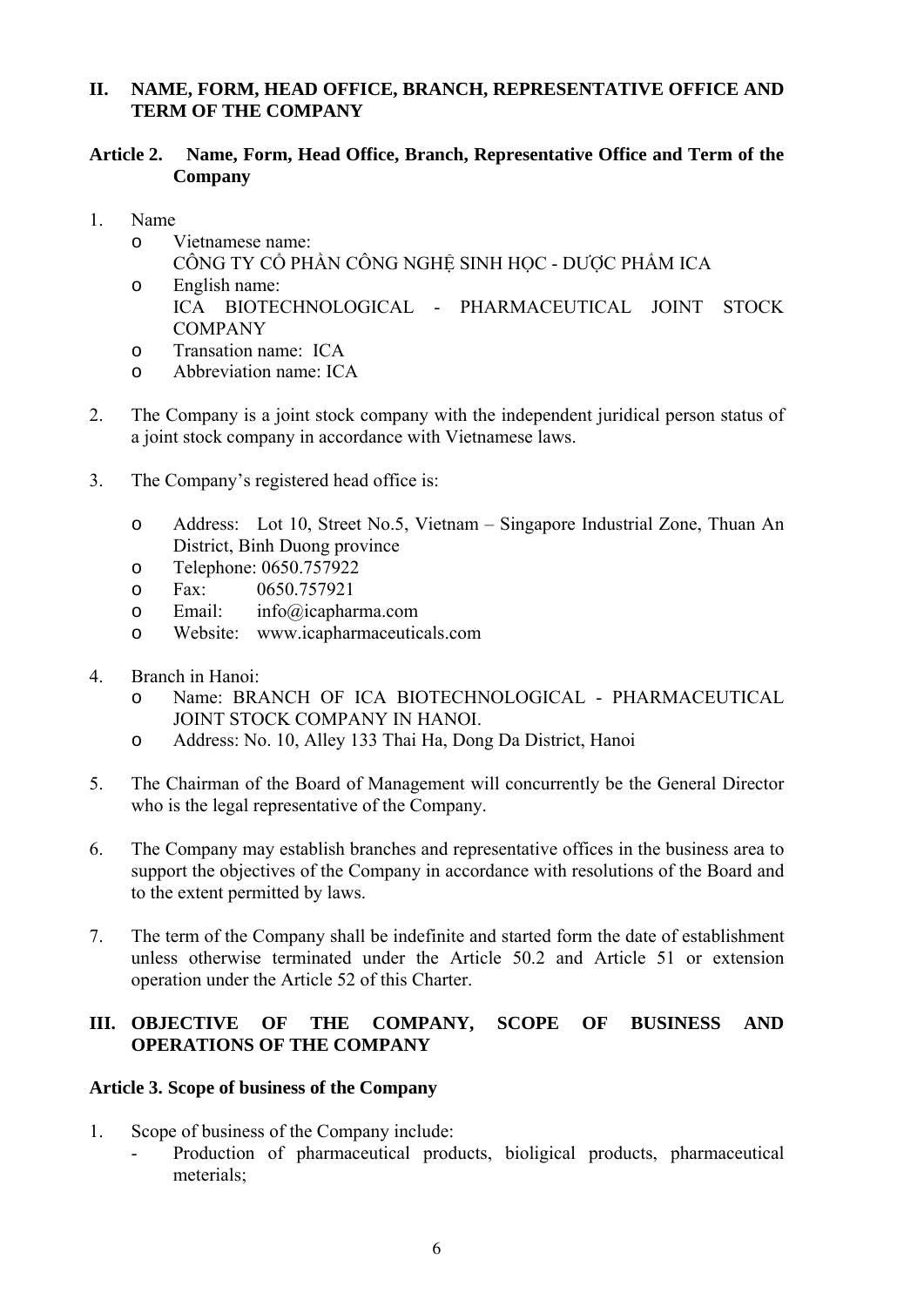- <span id="page-6-0"></span>- Trading of pharmaceutical products, pharmaceutical meterials and health tools;
- Retailing of pharmaceutical products, functional food products, beauty products and medical equipment.
- 2. The operational objective(s) of the Company is to maintain and develop investment capital sources, carry out business activities to gain profits.

# **Article 4. Scope of Business and Operations**

- 1. The Company is allowed to plan and to carry out all business activities permitted in its Certificate of Business Registration and this Charter in accordance with current laws and to carry out other appropriate measures to achieve its objective(s).
- 2. The Company may carry out any business activity in any other field if permitted by the laws and approved by the Board of Management.

# **IV. CHARTER CAPITAL AND SHARES AND FOUNDING SHAREHOLDERS**

# **Article 5. Charter Capital, Shares, Founding Shareholders**

1. Charter capital of the Company is VND116,500,000,000 (one hundred sixteen billion and five hundred million dong).

The charter capital is divided into 11.650.000 (elevent million and six hundred fifty thousand) shares with a par value of VND10,000 each.

- 2. The Company may increase its charter capital at the approval of the General Meeting of Shareholders and in compliance with the laws.
- 3. All shares of the Company at the date of adoption of this Charter are ordinary shares only. Rights and obligations attached to ordinary shares are set out in Article 11.
- 4. The Company may issue other classes of preference shares at the approval of the General Meeting of Shareholders and in compliance with the laws.
- 5. The name, address, and number of shares and other details of the founding shareholders as required by the Enterprise Law are specified in the attached Appendix, which is an integral part of this Charter.
- 6. Ordinary shares must be offered in priority to existing shareholders pro rata to the proportion of the Company's ordinary shares they are holding, unless otherwise provided by the General Meeting of Shareholders. The Company shall have to make announcement about the offering of shares and such announcement must specify the number of shares offered and the proper time limit for the subscription thereof (at least twenty business days) to enable shareholders to make subscription. The un-subscribed shares shall be disposed at the discretion of the Board of Management of the Company. The Board of Management may distribute such amount of shares to any party under the conditions and in the manner that Board of Management may think fit, but the Board of Management is not allowed to sell such shares under conditions more favourable than those offered to the existing shareholders, unless otherwise approved by the General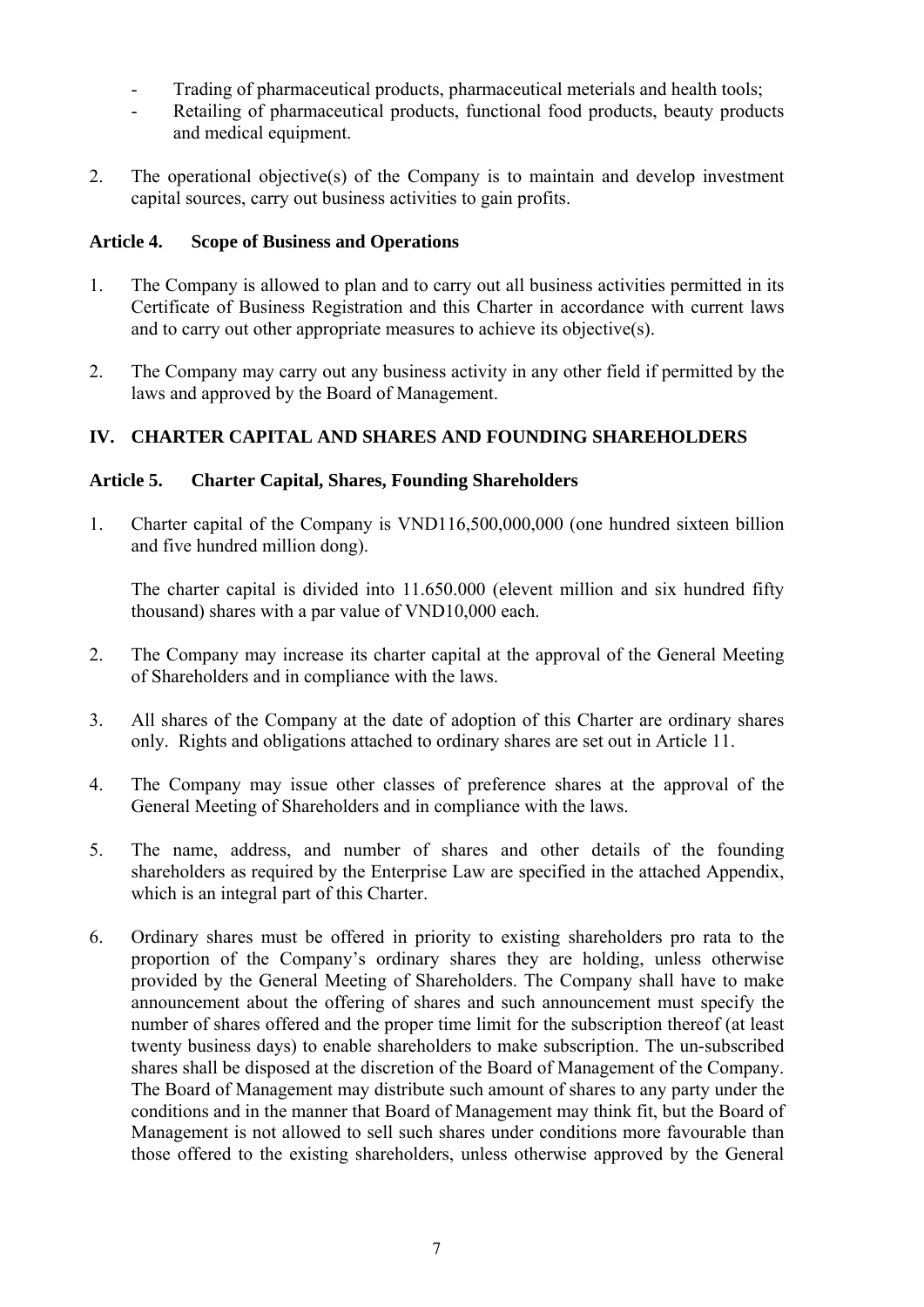<span id="page-7-0"></span>Meeting of Shareholders or such shares are sold through a Stock Exchange/Securities Trading Centre.

- 7. The Company may buy-back its own shares (including any redeemable preference shares) in the manner provided in this Charter and in accordance with the applicable laws. Ordinary shares redeemed by the Company shall be considered as fund shares and may be offered by the Board of Management in the manner that is in accordance with the provisions of this Charter, the Securities Law and related implementing documents.
- 8. The Company may issue other kinds of securities subject to the unanimous consent in writing of the General Meeting of Shareholders and in accordance with the regulations on securities and securities market.

#### **Article 6. Share Certificates**

- 1. Any shareholder of the Company shall be provided with share certificate(s) or certification(s) of share corresponding to the number of shares and class of shares he owns, except as provided in Article 6.7.
- 2. Every share certificate shall be issued under the seal of the Company and signed by the Company's legal representative in conformity with the provisions of the Enterprise Law. It shall specify the number and class of shares to which it relates and the amount paid up thereon and the name of the holder (if the share indicates name of the holder), and contain such other information as is prescribed by the Enterprise Law. No share certificate indicating name of the holder shall be issued representing shares of more than one class.
- 3. Within 30 days after the submission of the complete application dossiers for the transfer of share ownership as required by the Company or within two months (or a longer period as set out in the issuance terms and conditions) after the full payment of shares purchasing price as provided in the securities issuance plan of the Company, the shareholder shall be provided with the share certificate. The shareholder shall not have to pay the Company any fees for the printing of such share certificate or any other charges.
- 4. In case of transfer of certain shares recorded in one share certificate, the existing certificate shall be destroyed and a new certificate recording the remaining amount of shares shall be issued without any charges.
- 5. In case any registered share certificate is spoilt, erased, lost, stolen or destroyed, the holder of such share certificate may request the Company to issue a new share certificate provided that such holder can produce evidence(s) proving his ownership of such shares and pay all the related fees to the Company.
- 6. Any holder of any bearer share certificate shall be responsible for safekeeping such certificate and the Company shall not bear any responsibility if such share certificate is stolen or used for cheating purposes.
- 7. The Company may issue registered shares not in form of a certificate. The Board of Management may issue a document permitting the transfer of registered shares (subject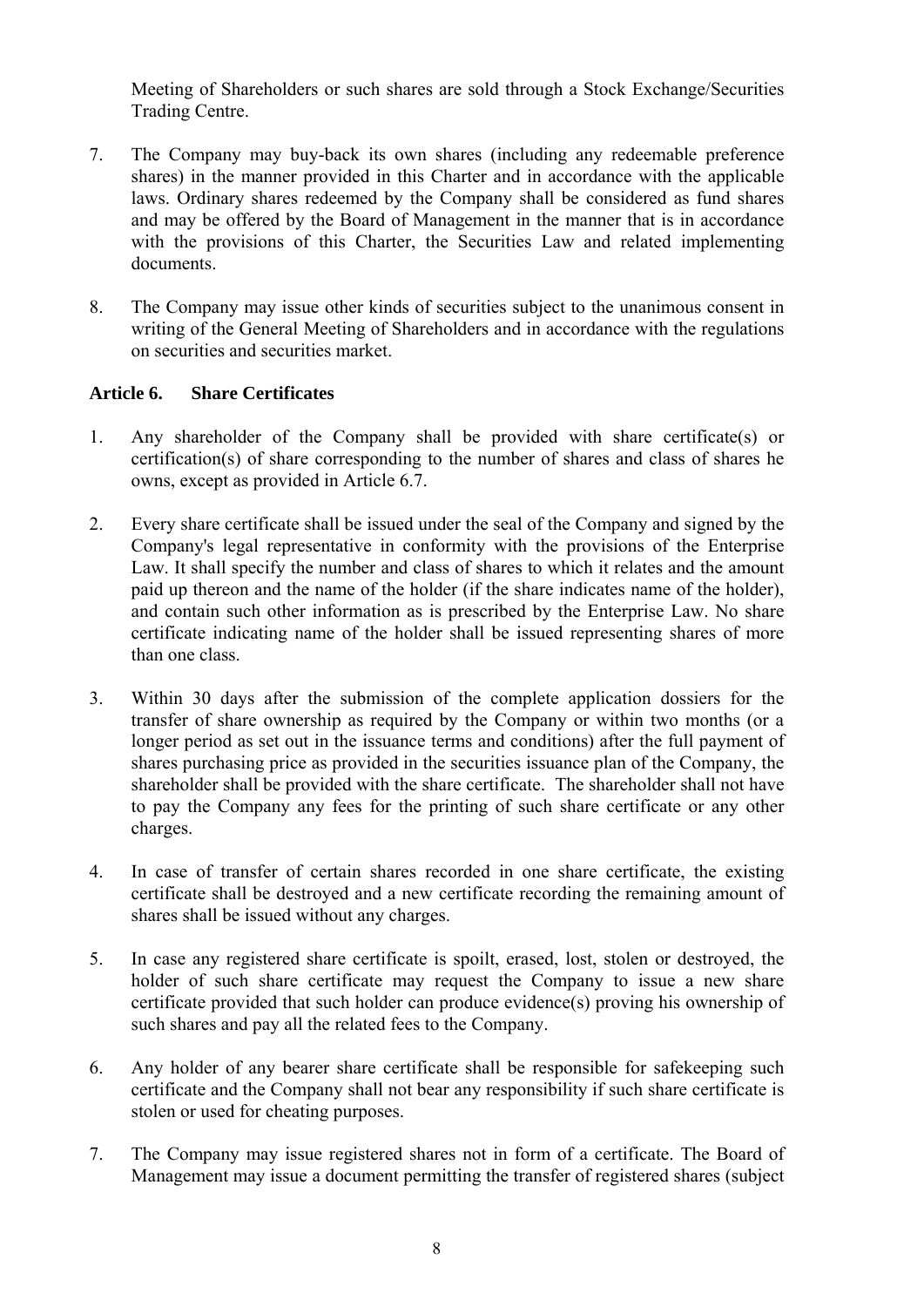<span id="page-8-0"></span>to the form of a certificate or not) without the need for a transfer instrument. The Board of Management may issue regulations on certificates and transfer of shares in accordance with the provisions of the Enterprise Law, the laws on securities and securities market and this Charter.

#### **Article 7. Certificates of other securities**

Bond certificates or other securities certificates of the Company (except for offer letters, temporary certificates and similar documents) shall be issued bearing the seal and the signature of the legal representative of the Company, unless otherwise provided for in the issuance terms and conditions.

#### **Article 8. Transfer of shares**

- 1. All shares may be freely transferred unless otherwise provided for in this Charter or by the laws. Shares listed in a Stock Exchange/Securities Trading Centre shall be transferred in accordance with the regulations on securities and securities market of such Stock Exchange/Securities Trading Centre.
- 2. Shares that are not fully paid shall not be transferred and shall not be entitled to the rights attached to such shares, including the right to receive dividends.

#### **Article 9. Forfeiture of shares**

- 1. If a shareholder fails to pay in a full and timely manner any money due to the purchasing of the Company's shares, the Board of Management may send a notice to request such shareholder to make payment of the unpaid amount together with any interest which may have accrued thereon and any other expenses incurred to the Company by such non-payment.
- 2. The notice of payment must specify a new deadline (at least seven days after the date of the notice) and the place for the payment and the notice shall make clear that in the event of non-payment as requested, the unpaid shares will be forfeited.
- 3. If the requirements made in the notice of payment are not complied with prior to the expiry of the time limit for payment of any due amount, interest and expenses, any unpaid share may be forfeited at the discretion of the Board of Management. The Board may accept a surrender of any share forfeited in accordance with provisions of Clauses 4, 5 and 6 below as well as in accordance with other circumstances specified in this Charter.
- 4. A share which is forfeited shall become the property of the Company. It may be sold, re-allotted or otherwise disposed by the Board of Management to the former holder of such forfeited shares or to any other persons upon such terms and in such manner as the Board of Management deems fit.
- 5. A holder of forfeited shares shall not have the shareholder status over such shares but he is still obliged to pay all related amounts plus proportional interests (not exceeding 9% per year) as determined by the Board of Management for the period from the date of forfeiture to the date of payment. The Board may, at its own discretion, decide the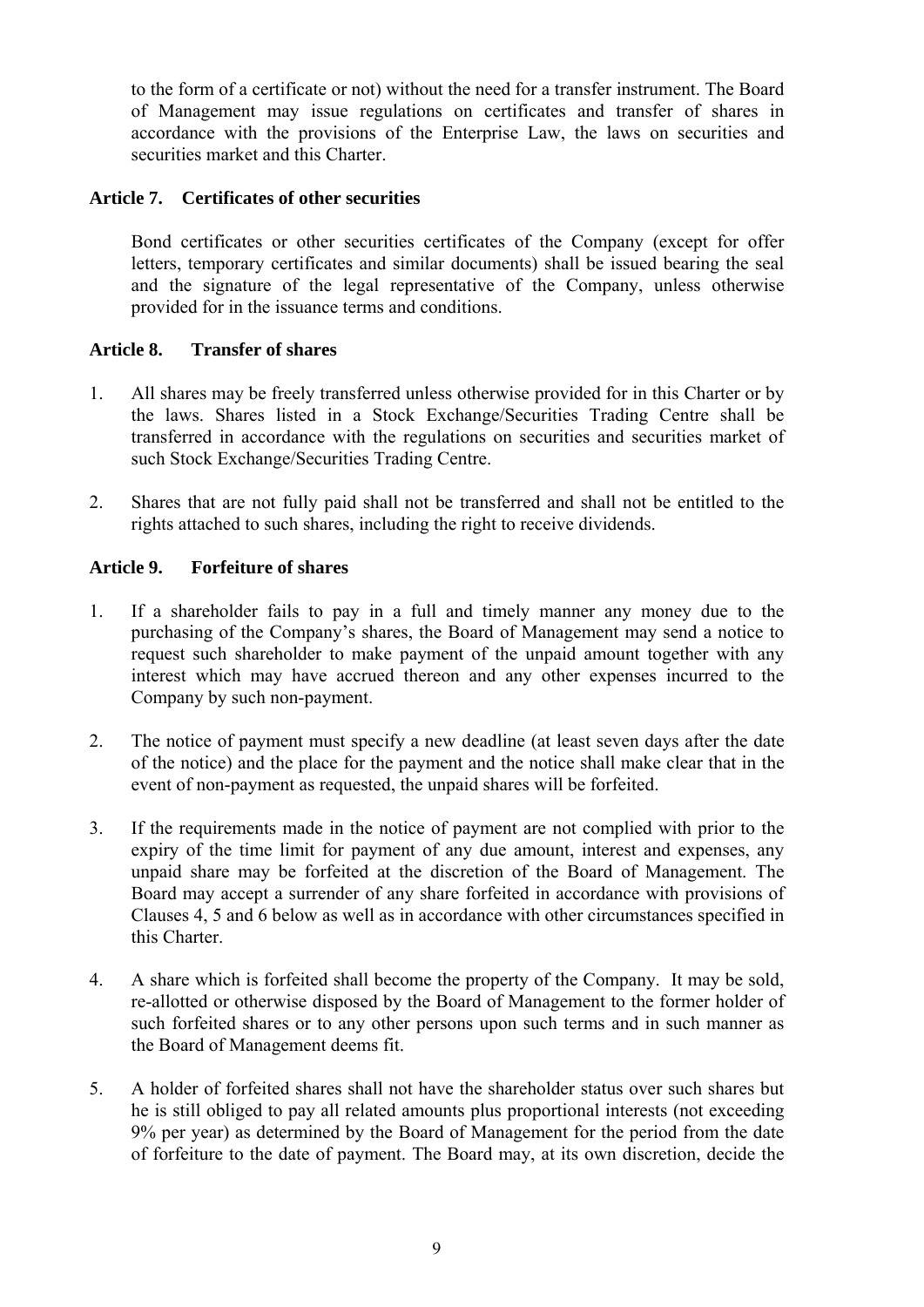<span id="page-9-0"></span>enforcement of payment of the full value of the shares at the time of forfeiture or waive part or all of such payment.

6. Notice of forfeiture shall be served on the holder of the relevant forfeited shares prior to the forfeiture. The forfeiture shall be valid even at the occurrence of any error or negligence in giving such notice.

# **V. ORGANIZATION, MANAGEMENT AND SUPERVISION**

# **Article 10. Organization and management structure**

The organization and management structure of the Company are:

- a. The General Meetings of Shareholders;
- b. The Board of Management;
- c. The General Director;
- d. The Inspection Committee.

# **VI. SHAREHOLDERS AND GENERAL MEETING OF SHAREHOLDERS**

# **Article 11. Rights of the Shareholders**

- 1. Shareholders are owners of the Company having the rights and obligations corresponding to the respective shares and classes of shares they own. Each shareholder shall only be responsible for the debts and other financial obligations of the Company limited to the capital they contributed into the Company.
- 2. Ordinary shareholders shall have the following rights:
	- a. To attend and express opinion at the General Meeting of Shareholders and exercise their voting right directly or through their authorized representatives;
	- b. Receive dividends;
	- c. To freely transfer fully paid shares in accordance with this Charter and the current laws;
	- d. To have priority in purchasing new shares offered for sale in proportion to the total number of ordinary shares that they own;
	- e. To examine the information related to the relevant shareholder maintained on the list of shareholders eligible to participate in the General Meeting of Shareholders and require amending any inaccurate information;
	- f. To examine, search, extract or copy the Company's charter, the book of minutes of meeting of the General Meeting of Shareholders and resolutions of the General Meeting of Shareholders;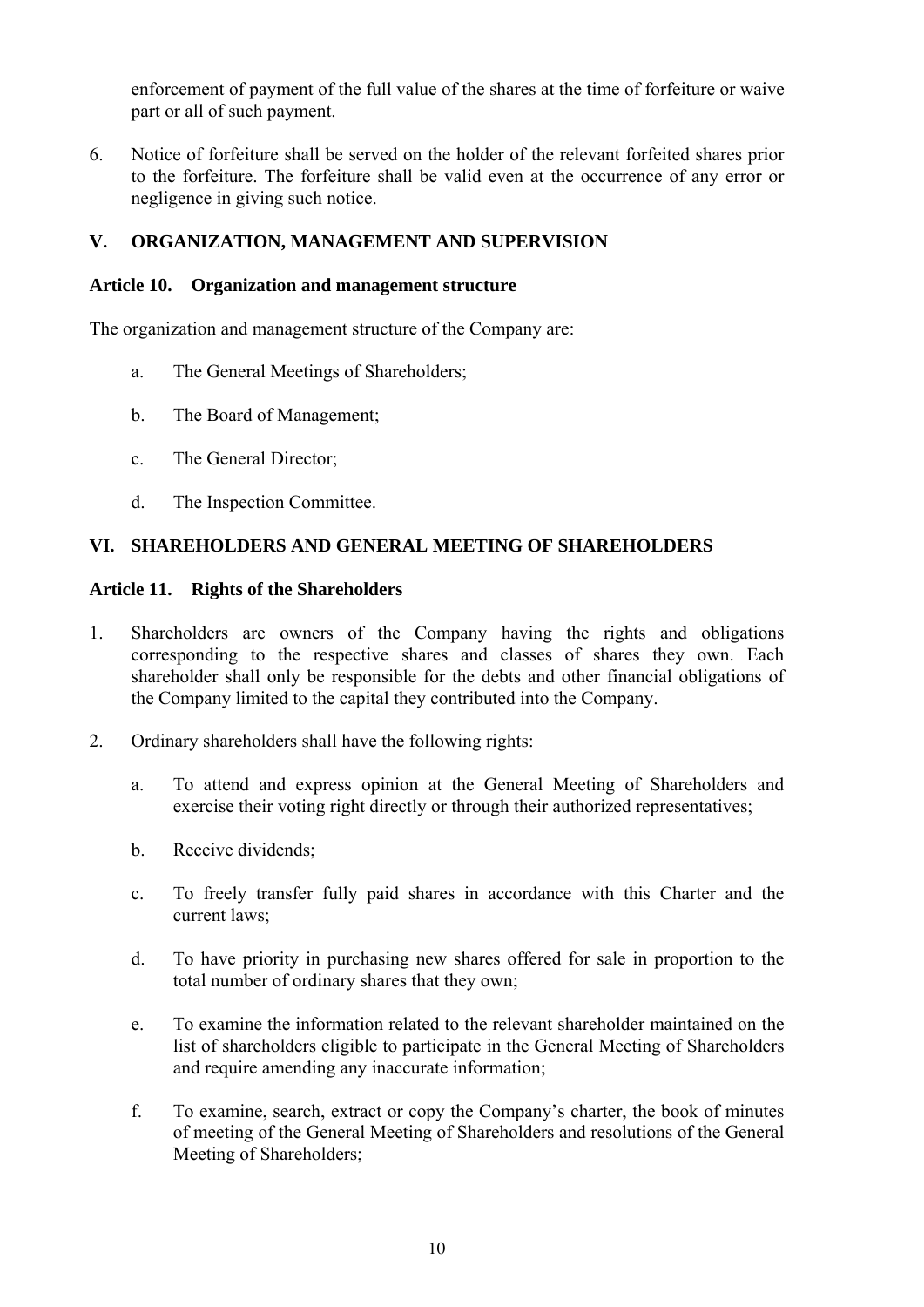- <span id="page-10-0"></span>g. Where the Company is dissolved, receiving assets of the Company in proportion to the number of shares they own, but only after the Company has paid to debtors and other types of shareholder in accordance with the laws;
- h. To require the Company to redeem their shares in the circumstances set out in the Article 90.1 of the Enterprise Law; and;
- i. other rights as provided by this Charter and the laws.
- 3. A shareholder or a group of shareholders holding more than 10% of the total ordinary shares for a continuous period of six months or more shall have the following rights:
	- a. To nominate candidates to the Board of Management or the Inspection Committee as specified in Articles [0.](#page-21-1)[2](#page-22-0) and 36.[2;](#page-35-1)
	- b. To request the convening of the General Meeting of Shareholders;
	- c. To examine and receive an extract or copy of the list of shareholders entitled to attend and vote at the General Meeting of Shareholders.
	- d. To request the Inspection Committee to examine matters relating to the management and operation of the Company where it is considers necessary. The request must be in writing and must contains the following information: Name, address, nationality of shareholders, identification or passport numbers of individual shareholders, number of the incorporation certificate of business registration certificate of corporate shareholders, the volume of shares in each class holding by each shareholder and the date of registration of shareholders, total number and the rate of shares holding by groups of shareholders; matters and purpose which must be examine.
	- e. Other rights as provided by this Charter.

# **Article 12. Obligations of shareholders**

Shareholders shall have the following obligations:

- 1. To comply with the Company's Charter and regulations and decisions of the General Meeting of Shareholders or the Board of Management;
- 2. To pay in full for the share which they undertook to purchase and in accordance with the required procedures;
- 3. To provide exactly address when registering to purchase shares;
- 4. To fulfill other obligations stipulated by the current laws;
- 5. To bearer personal responsibility where they perform one of the following acts in any form in the name of the Company:
	- a. Breaching the Law;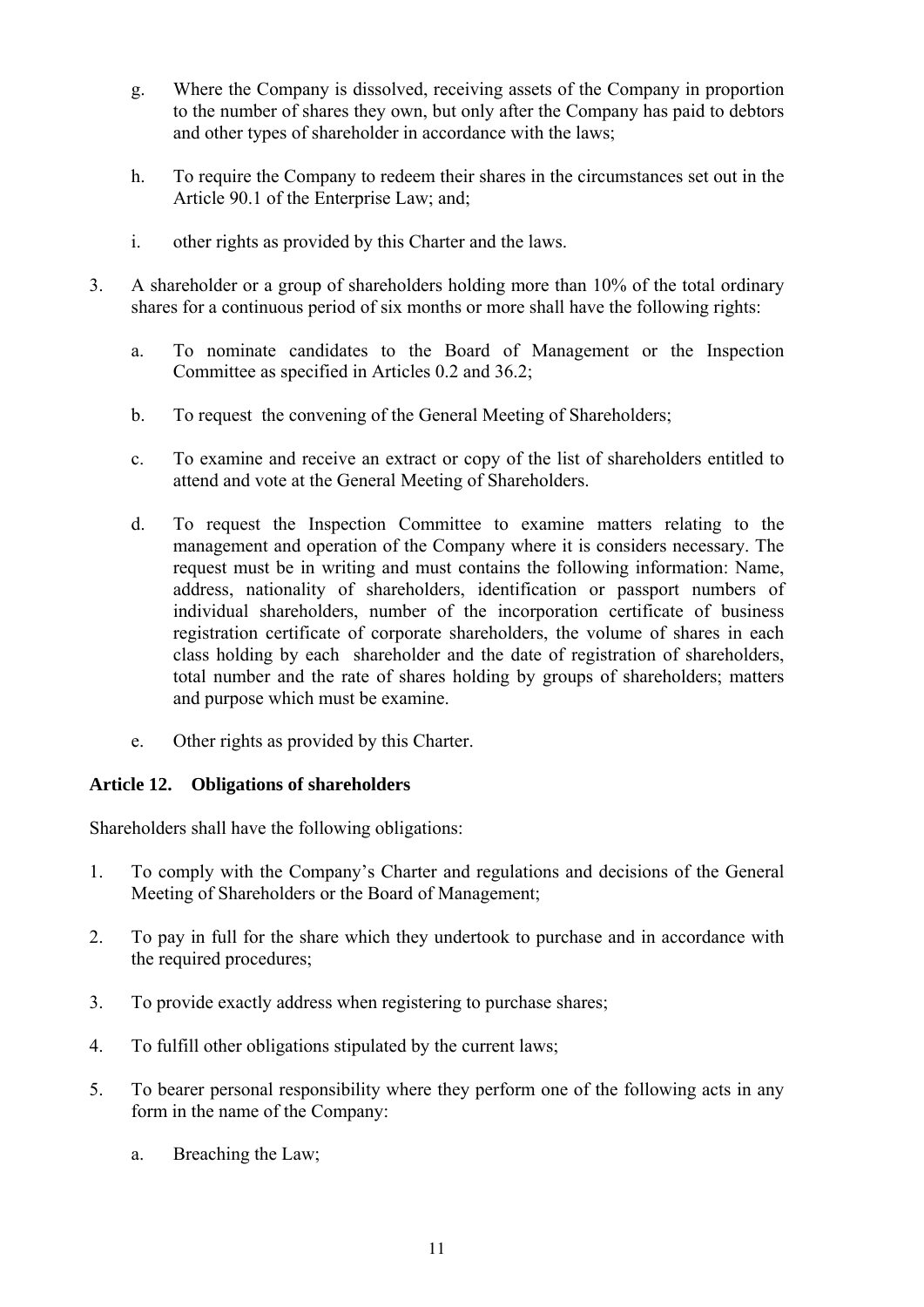- <span id="page-11-0"></span>b. Conducting business and other transactions for the personal benefit of themselves or other organizations and individuals;
- c. Paying premature debts where the company is likely to be in financial danger.

# **Article 13. General Meeting of Shareholders**

- 1. The General Meeting of Shareholders is the highest decision making authority of the Company. The Annual General Meeting of Shareholders shall be held once every year. The General Meeting of Shareholders must hold an annual meeting within four months from the end of the fiscal year.
- 2. The Board of Management must convene an annual meeting of the General Meeting of Shareholders and have a choice of suitable location. An annual meeting of the General Meeting of Shareholders decides matters stipulated by laws and this Charter. Particularly, the General Meeting shall approve the annual financial statements and the next financial year. The external auditors shall attend the meeting for consultation on the approval of the annual financial statements.
- 3. The Board of Management must convene extraordinary meeting of the General Meeting of Shareholders under the following circumstances:
	- a. The Board of Management considers it necessary to do so in the interests of the Company;
	- b. The annual balance sheet, the quarterly or six-monthly reports or the audit report of the fiscal year shows that half of the Charter capital is lost;
	- c. Where the number of members of the Board of Management is less than the number of members required by laws or less than half of the number required in the Charter;
	- d. A shareholder or group of shareholders stipulated at Article 11.3 of the Charter by a written document, request to convene the General Meetings of Shareholders. The request must specify the reasons and purposes for the meeting and be signed by the related shareholders (the written request may be made in several copies in order to obtain all signatures of the related shareholders);
	- e. The Inspection Committee may request to convene a meeting if it has reason to believe that members of the Board of Management or senior management personnel are in serious breach of their obligations in accordance with Article 119 of the Enterprise Law or the Board of Management has acted or intends to act beyond its authorities;
	- f. Other circumstances in accordance with the law and the Company's Charter.
- 4. Convening the extraodinary General Meeting of Shareholders
	- a. The Board of Management must convene a General Meeting of Shareholders within 30 days from the date when the number of Board members reaches the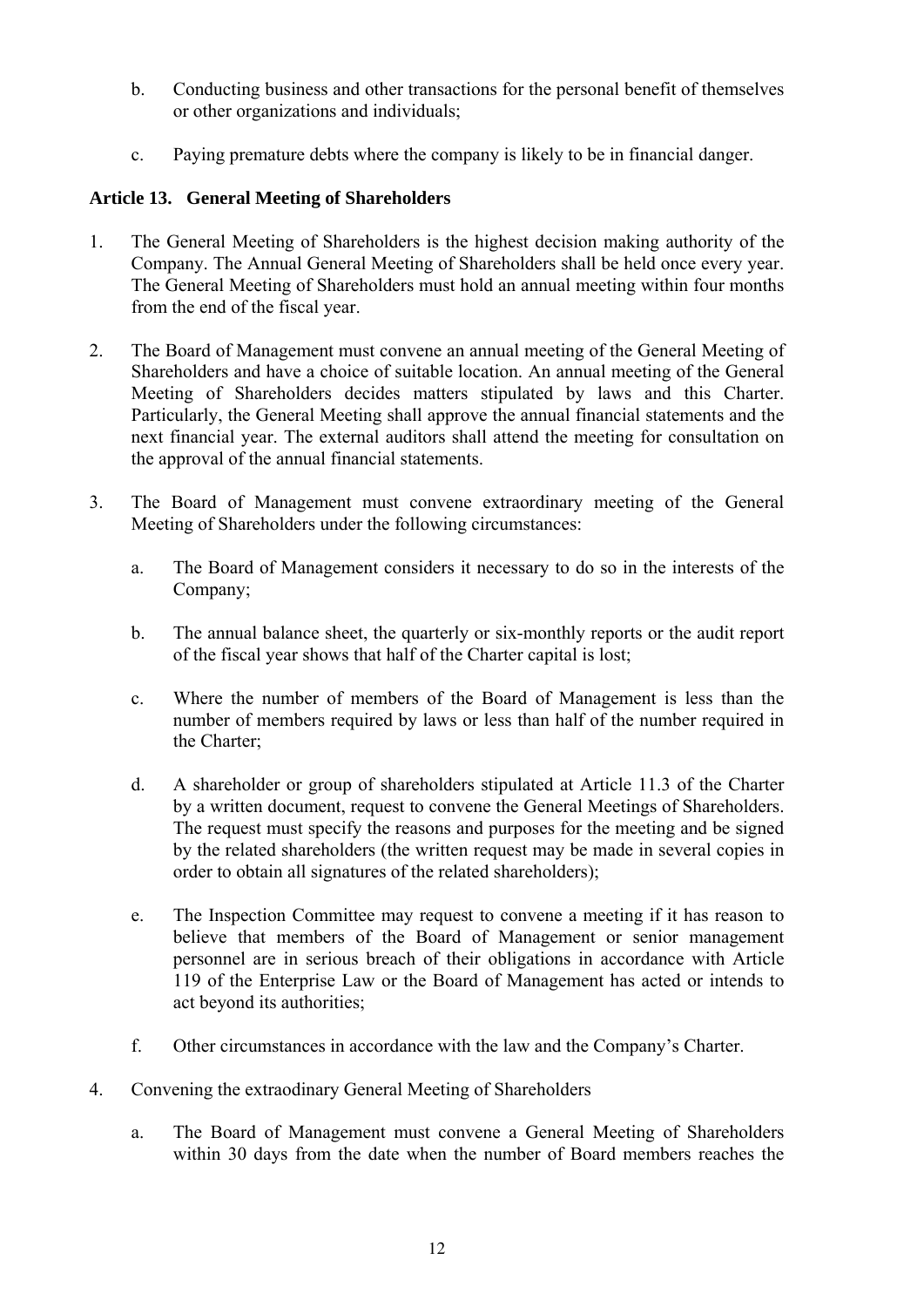<span id="page-12-0"></span>number specified in item 3c, the Article 13.3 or when requested as mentioned in Item 3c and 3e of the Articles 13.

- b. Where the Board of Management fails to convene the General Meeting of Shareholders as stipulated in Item 4a Article 13, within the next 30 days, the Inspection Committee shall, in place of the Board of Management, convene the General Meeting of Shareholders in accordance with Item 5 of Article 97 of the Enterprise Law.
- c. Where the Inspection Committee fails to convene the meeting in accordance with item 4b Article 13, within the next 30 days, the requesting shareholder or group of shareholders referred to in Item 3d Article 13 may, in place of the Inspection Committee, convene the General Meeting of Shareholders in accordance with Item 6 Article 97 of the Enterprise Law.

 In this case, the shareholder or the group of shareholders convening the General Meeting of Shareholders may request the business registrar to supervise the procedures of convening and conducting the meeting if necessary.

d. All expenses necessary for convening and conducting the General Meeting of Shareholders shall be refunded by the Company. These expenses shall not include expenses incurred by shareholders to attend the General Meeting of Shareholders, even for accommodation and transportation expenses.

#### **Article 14. Rights and Obligations of the General Meeting of Shareholders**

- 1. The annual General Meeting of Shareholders shall have the right to discuss and approve the following issues:
	- a. Annual audited Financial statements;
	- b. The report of the Inspection Committee;
	- c. Reports of the Board of Management;
	- d. Short-term and long-term development plans of the Company.
- 2. An annual and an extraordinary General Meeting of Shareholders may approve the following matters by written resolutions:
	- a. Approval of annual financial statements;
	- b. Dividends payable annually to each class of shares in accordance with provisions of the Enterprise Law and rights attached to such class of shares. The dividend rate shall not exceed the rate proposed by the Board of Management after obtaining opinions of shareholders at the General Meeting of Shareholders;
	- c. Number of the members of the Board of Management;
	- d. Selection of the audit company;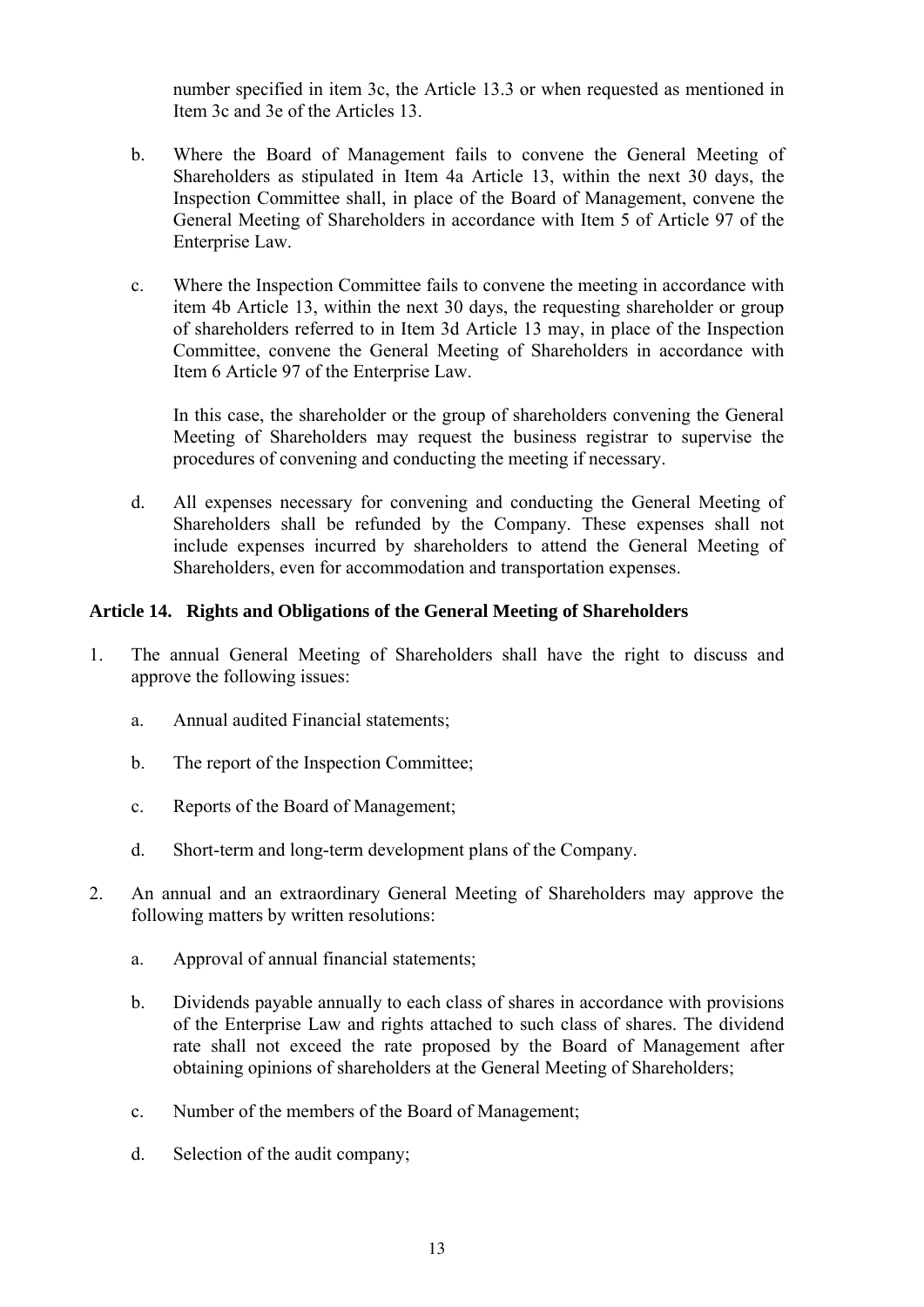- <span id="page-13-0"></span>e. the election, dismissal, and removal of members of the Board of Management and the Inspection Committee and the approval of the appointment of the General Director by the Board of Management;
- f. the total remuneration of the members of the Board of Management and the Remuneration Report of the Board of Management;
- g. Supplements and amendments to the Charter;
- h. The classes of shares and number of new shares to be issued for each class, and the transfer within the first three years after the Establishment Date of founding members' shares;
- i. The division, separation, amalgamation, merger or conversion of the Company;
- j. the re-organization and the dissolution (liquidation) of the Company and appointment of the liquidators;
- k. the examination and handling of breaches by the Board of Management or the Inspection Committee which causes harm to the Company and its shareholders;
- l. Decision on the sale of assets of the Company or on the purchase of any assets by the Company or its branches equivalent to 50% or more of the total assets value of the Company and its branches as stated in the latest audited financial statements;
- m. Redemption by the Company of more than 10% of the outstanding shares of any class;
- n. The General Director concurrently being the Chairman of the Board of Management;
- o. The entry by the Company or any of its branches into any contract with any of the persons referred to in Article 120.1 of the Law on Enterprises with a value equal to or larger than 20% of the total value of the Company and its branches as shown in the Company's latest audited accounts;
- p. Other issues as stipulated in this Charter and other regulations of the Company;
- 3. Shareholders shall not be permitted to vote in the following cases:
	- a. any contract referred to in Article 14.2 of this Charter, if such shareholder or his related persons is a party to such contract;
	- b. any purchase of shares owned by such shareholder or his related persons.
- 4. The General Meeting of Shareholders must discuss and vote on matters that have been properly placed on the meeting agenda.

# **Article 15. Proxy**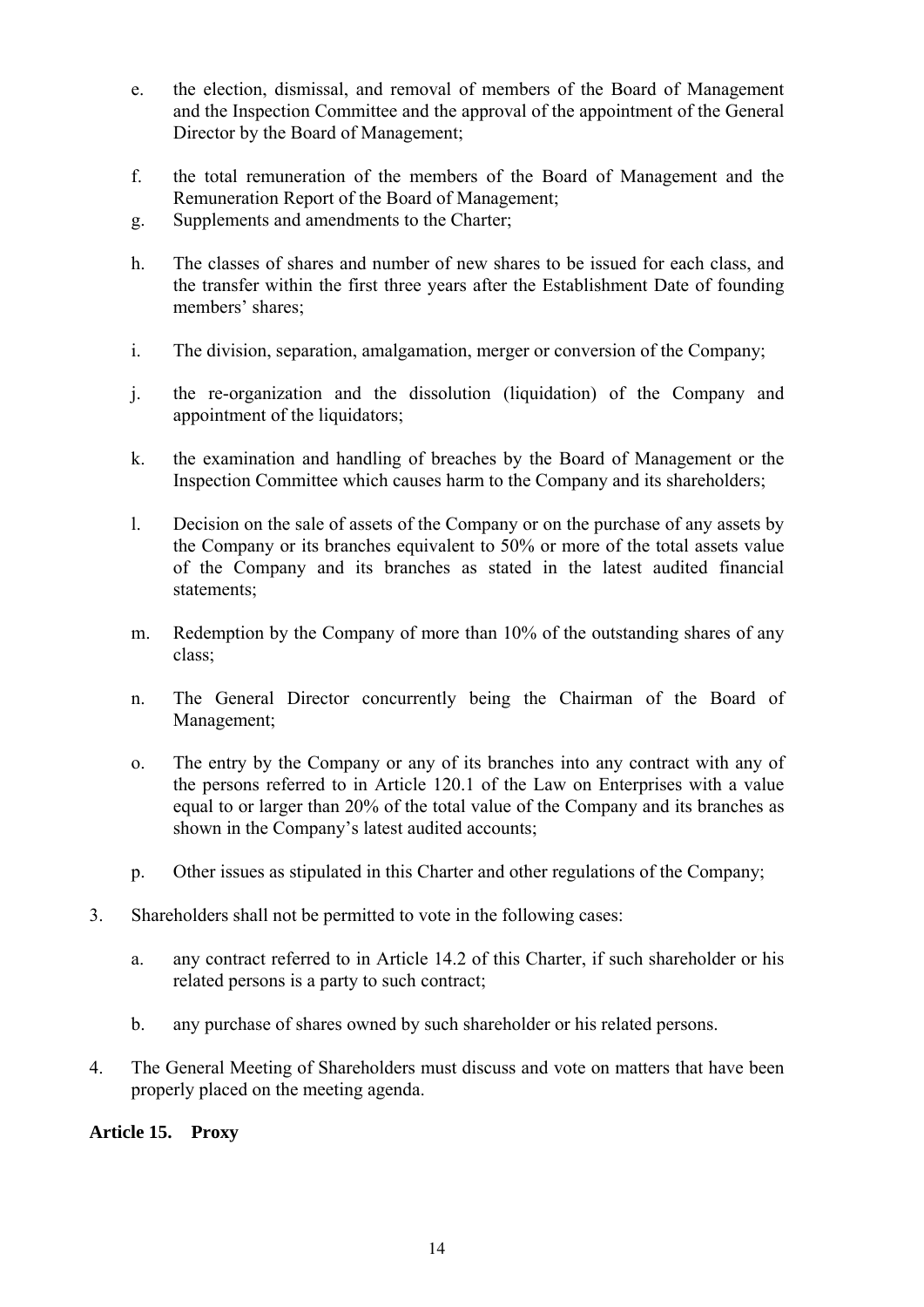- <span id="page-14-0"></span>1. The shareholders who are entitled by law to participate in the General Meeting of Shareholders can participate directly or by proxy. In the case there are more than one authorized representative is appointed, the specific number of shares and votes of each authorized representative is appointed.
- 2. The appointment of a proxy to attend the General Meeting of Shareholders must be made in writing under the form issued by the Company and signed as follows:
	- a. In case the proxy is made by an individual, the signature of such shareholder and the proxy are required;
	- b. In case the proxy is made by the authorized representative of an institutional shareholder, the signatures of the authorized representative, legal representative of the institutional shareholder and the proxy are required;
	- c. In other cases, the signatures of the legal representative of shareholder and of the authorized persons are required.

Any person authorized to attend a General Meeting of Shareholders must submit his written authorization prior to entering the meeting room.

- 3. Where an attorney is to sign the authorization documents on behalf of the principal, in this case, the appointment of a representative is considered valid where the letter or power of attorney in favour of such attorney or a duly certified copy of it (failing previous registration within the Company) are submitted.
- 4. Except in the case stipulated in Clause 3 of Article 15, a voting slip of the authorized representative remains effective in any one of the following circumstances:
	- a. The principal dies, or its capacity for civil acts is lost or is restricted;
	- b. The principal revoked the authorization;
	- c. The principal revoked the authority of the person who is subject to the authorization.

This Clause shall not be applied in the case the Company receives a notice about one of the above events more than 48 hours before the commencement of a General Meeting of Shareholders or of an adjourned meeting.

# **Article 16. Variation of rights**

- 1. Resolutions of the General Meeting of Shareholders on the alteration or cancellation of special rights attached to each class of shares shall only be passed upon obtaining the written consent of shareholders representing at least 75% of the total voting right of the outstanding shares of that class.
- 2. The meeting conducted for the above purpose shall only be valid upon the attendance of at least two shareholders (or their proxies) holding at least one third of the total value of the outstanding shares of that class. Where such quorum is not met, the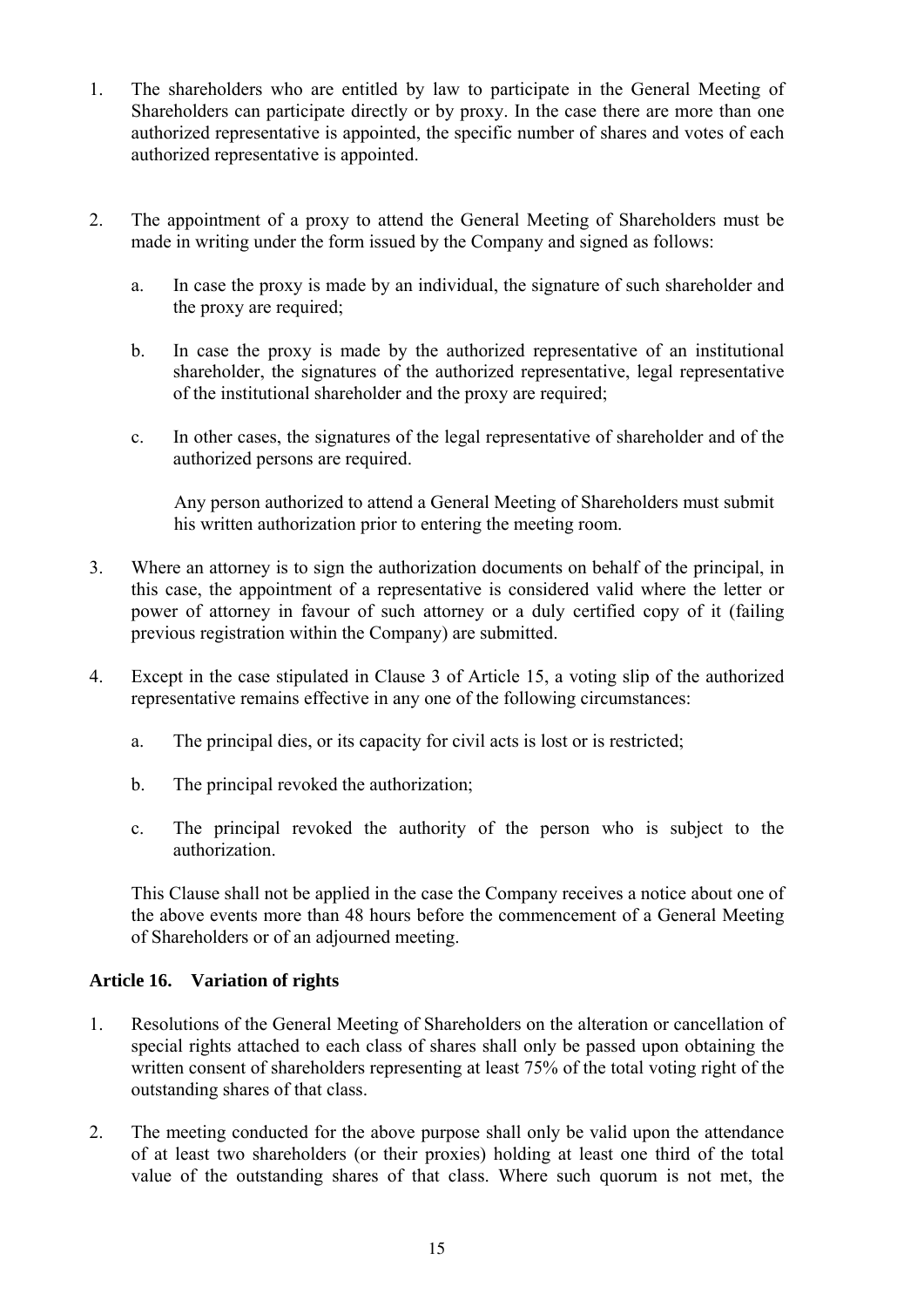<span id="page-15-0"></span>meeting shall be re-convened within 30 days and the quorum for such adjourned meeting shall be any persons holding shares of such class (regardless the number of shareholders and the number of shares) attending the meeting in person or by proxy. In such meetings, any person holding that type of shares and attending the meeting in person or by proxy may request a ballot and each person shall be entitled to a ballot vote for each share of that class they owned.

- 3. Such meetings shall be conducted in accordance with provisions of Articles 18 and 20.
- 4. Except as otherwise provided in the issuance terms, special rights attached to preference shares with respect to certain or all issues relating to the sharing of profits or assets of the Company shall not be varied at the issuance of shares in the same class by the Company

#### **Article 17. Convention, Agenda and Notice of the General Meeting of Shareholders**

- 1. The General Meeting of Shareholders shall be convened by the Board of Management or in accordance with the circumstances specified in Articles 13.4(b) or 13.4(c).
- 2. The person convening the General Meeting of Shareholders must perform the following duties:
	- a. Prepare a list of shareholders eligible to attend and vote at the General Meeting of Shareholders within 30 days before the commencement date of the meeting; preparing the meeting agenda and other documents as requested by the laws and regulations of the Company;
	- b. confirm the time and place for the meeting;
	- c. Notify and send the notice of the General Meeting of Shareholders to all shareholders eligible to attend the General Meeting of Shareholders.
- 3. The notice of meeting of the General Meeting of Shareholders must contain an agenda and reasonable information on the matters to be discussed and voted on at the meeting. With respect to shareholders carried out the depository of its shares, the Notice of meeting of the General Meeting of Shareholders may be given to the depository center and public on media mean of the Stock Exchange/Securities Trading Center, on website of the Company, on a central newspaper or a local newspaper where the head office of the Company is located. With respect to shareholders do not carry out the depository of its shares, notice of a meeting of the General Meeting of Shareholders may be given to a shareholder either personally or by sending it by post to the shareholder's registered address, or to the address supplied by the shareholder for the giving of notices. If a shareholder has notified the Company in writing of a fax number or an electronic mail address, the Notice may be given to that fax number or electronic mail address. In the case of persons employed by the Company, the Notice may be given to them individually in a sealed envelope at their place of work. The Notice of a meeting of the General Meeting of Shareholders must be given at least fifteen (15) days before the day of meeting of the General Meeting of Shareholders (from the date the Notice is given or transferred reasonable, is paid post fees or putted into a postbox). Where the Company has a website, the Notice of meeting of the General Meeting of Shareholders must be posted at the same time the Notice is given to shareholders.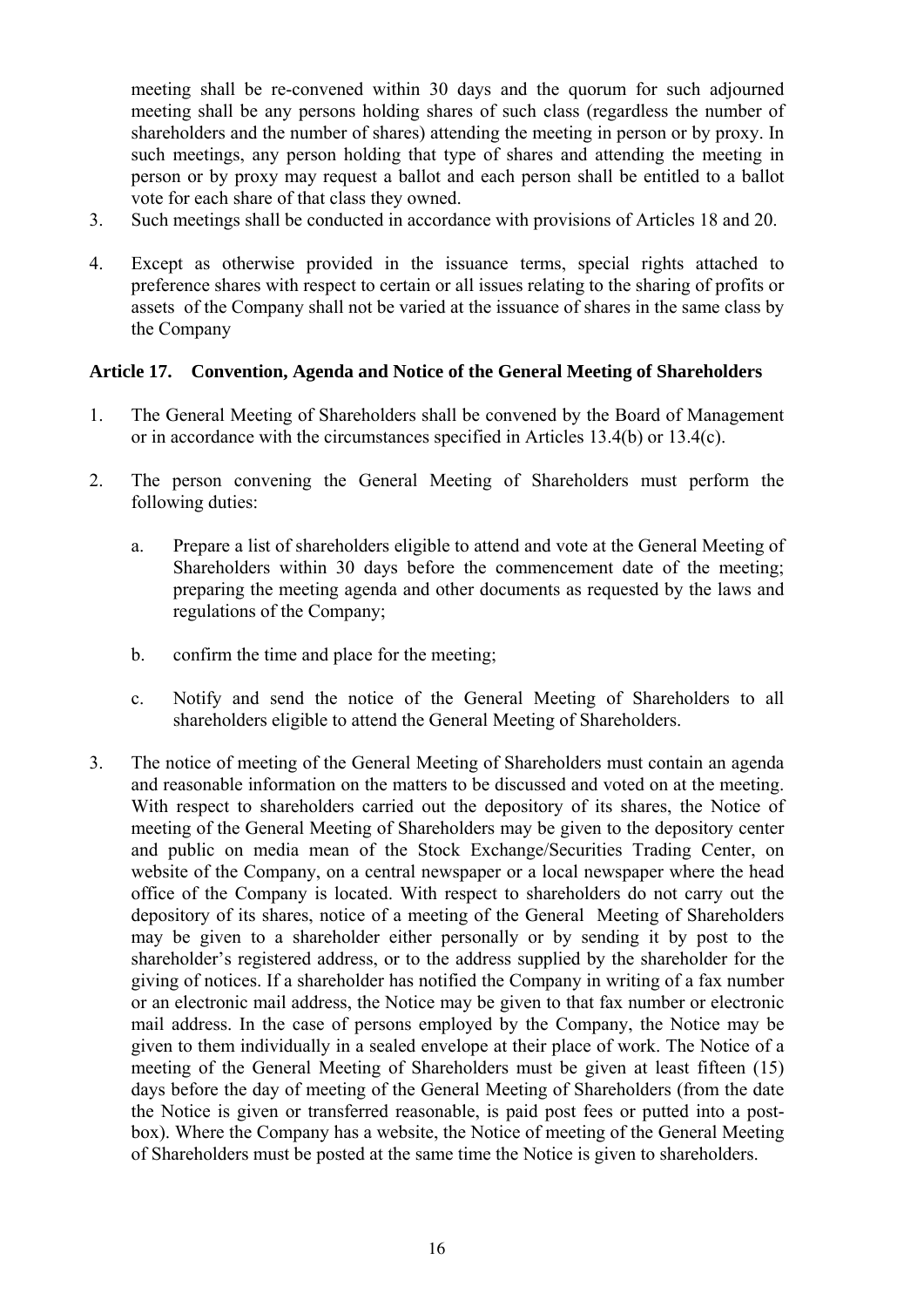- <span id="page-16-0"></span>4. The shareholder or a group of shareholders mentioned in Article 11.3 of this Charter has the right to propose matters to be given on the agenda of the meeting of the General Meeting of Shareholders. The proposal must be in writing and must be sent to the Company at least 3 days before the commencement of the meeting of the General Meeting of Shareholders. The proposal must include the name of the shareholder, the number and class of shares held, and the matters proposed on the agenda.
- 5. The person convening the General Meeting of Shareholders only has the right to refuse the proposals referred to in Clause 4 of Article 17 in the following circumstances:
	- a. The proposal was not submitted in time or its content is not sufficient or appropriate;
	- b. At the time of the proposal, the shareholder or group of shareholders did not hold 10% of the ordinary shares for a continuous period of six months;
	- c. The proposed matters do not fall within the authority of the General Meeting of Shareholders to discuss and approve.
- 6. The Board of Management is required to prepare a draft resolution for each item in the agenda.
- 7. If all shareholders of the Company representing 100% of the voting shares are present in person or by proxy at a General Meeting of Shareholders, resolutions unanimously approved by the General Meeting of Shareholders shall be valid even if the General Meeting of Shareholders has not been properly convened or if the approved issues are not included in the agenda

# **Article 18. Conditions for Conducting the General Meeting of Shareholders**

- 1. The General Meeting of Shareholders shall be conducted where the number of attending shareholders represents at least 65% of the voting shares.
- 2. Where the number of attending shareholders necessary for a meeting cannot be satisfied within 30 minutes from time scheduled for opening of the meeting, the meeting may be convened for a second time within thirty (30) days of the intended opening of the first meeting. The General Meeting of Shareholders convened for a second time shall be conducted where there is the number of shareholders represents at least 51% of the voting shares attending the meeting.
- 3. Where the meeting convened for the second time cannot take place because the number of attending shareholders necessary for a meeting cannot be satisfied within 30 minutes from time scheduled for the meeting, it may be convened for the third time within twenty (20) days from the date of the intend meet the second time. In this time, the meeting is opened not depending on number of shareholders or authorized representative attend at this meeting and it is valid and the meeting has right to decide all matters that the first time of General Meeting of Shareholders may approve.
- 4. The Chairman of the General meeting of Shareholders has right to change the agende attached with the notice of meeting, which provided in the Article 17.3 of this Charter.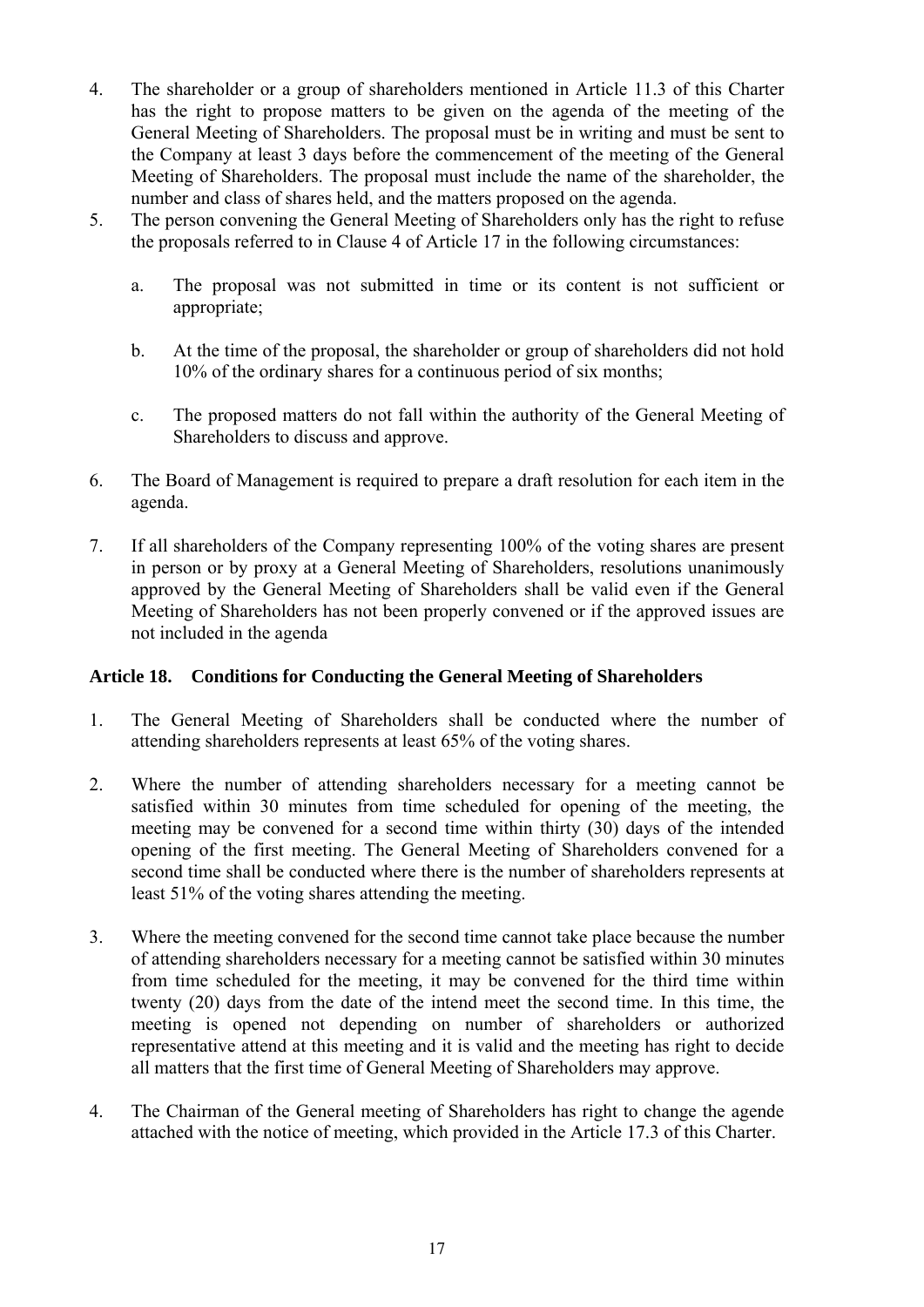#### <span id="page-17-0"></span>**Article 19. Procedure for conducting meetings and voting of the General Meeting of Shareholders**

- 1. On the day on which a General Meeting of Shareholders is to be held, the Company must perform procedures on registration shareholders and must carry out this registration until being full registration of all shareholders entitled to attend the meeting.
- 2. On registration of a shareholder, the Company shall issue to each shareholder or its authorized representative with the right to vote a voting card, on which is written a registration number, the surname and name of the shareholder and authorized representative and the number of votes that shareholder has. Votes at the meeting shall be taken by collecting the cards for any resolution and then those against any resolution, and by counting the total number of agreement votes and against votes. The total number of votes for an issue, against an issue, or not voting/abstaining, shall be announced by the chairman after each resolution has been put to the vote. The meeting may itself elect some person who are to be responsible for counting the votes or for supervising the counting and failing such decision, the chairman shall select such persons. The number of board for counting the votes will not exceed three (3) persons.
- 3. Shareholders who arrive late for a General Meeting of Shareholders are entitled to immediate registration and subsequently to attend and vote at the Meeting, but the chairman has no duty to suspend the Meeting to enable them to register and the validity of any votes already taken is not affected.
- 4. A General Meeting of Shareholders is presided by the Chairman of the Board of Management, in the case the Chairman of the Board of Management absent, the vice of the chairman of the Board of Management has been elected by the General Meeting of Shareholders shall preside the Meeting. If none of them could preside the Meeting, a member of the Board of Management with highest power who is attend at the Meeting shall arrange the meeting to elect a chairman of the General Meeting of Shareholders, the chairman is not necessary a member of the Board of Management. The Chairman of vice of the Chairman of the Board of Management or the chairman who is elected by the General Meeting of Shareholders shall appoint a secretary to make a minute of the Meeting. Where the election of the chairman is taken, name of the chairman and number of votes for the chairman must be declared.
- 5. With respect to the procedures, orders or event incidentally arising out of the business of a General Meeting of Shareholders, the decision of the chairman is conclusive.
- 6. The chairman of the Meeting may at any time without the consent of the Meeting adjourn any meeting at which a quorum is present another time and at such place as he or she shall determine where it appears to him or her that (a) the members wishing to attend cannot be conveniently accommodated in the place appointed for the Meeting, (b) the conduct of persons present prevents or is likely to prevent the orderly conduct of business or (c) an adjournment is otherwise necessary so that the business of the meeting may be properly conducted. In addition the chairman of the Meeting may with the consent of any General Meeting of Shareholders at which a quorum is present (and shall if so directed by the meeting) adjourn the meeting. The maximum time of any adjournment of a meeting shall be three days as from the date of the proposed opening of the meeting. No business shall be transacted at any adjourned meeting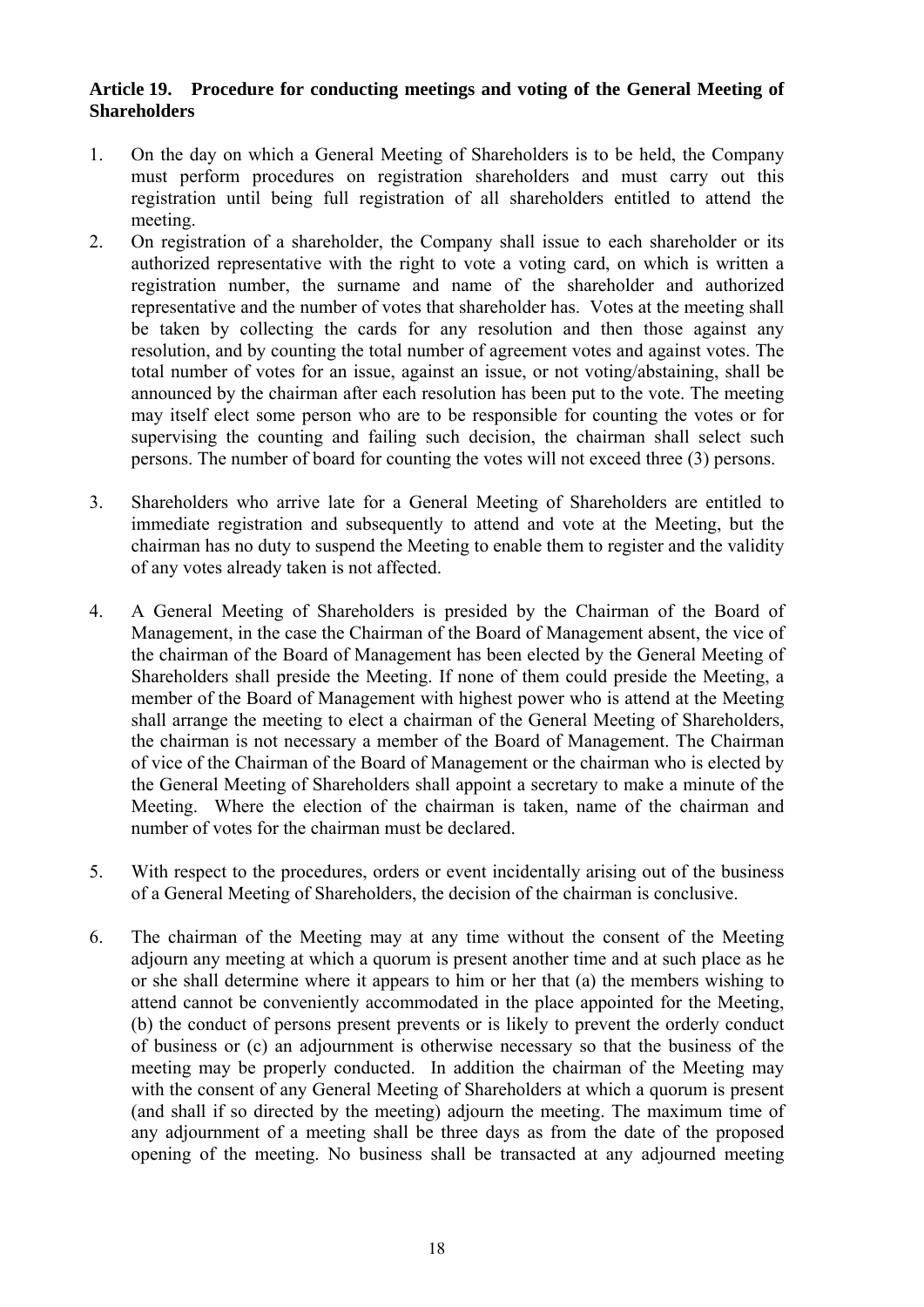except business which might lawfully have been transacted at the meeting from which the adjournment took place.

- 7. Where the chairman adjourns or suspends a meeting of the General Meeting of Shareholders contrary to the provisions in clause 6 of the Article 19, the General Meeting of Shareholders shall elect another person from the attendees to replace the chairman in conducting the meeting until its completion, and the effectiveness of voting conducted at such meeting shall not be affected.
- 8. The chairman of a meeting or the Secretary can take any action they consider appropriate for proper and orderly conduct at a General Meeting of Shareholders; or so that the meeting reflects the wishes of the majority.
- 9. The Board of Management can ask shareholders or authorized representative wanting to attend a General Meeting of Shareholders to be subject to security checks where the Board of Management deems fit. The Board can, in their discretion, refuse the entry to, or remove from, a General Meeting of Shareholders a shareholder or an authorized representative who refuse to be subject to security checks.
- 10. The Board of Management after checking carefully can make arrangements that they, in their discretion, think appropriate to:
	- a. Adjust the number of people attending at a place where a General Meeting of Shareholders is to be held;
	- b. ensure the safety of people attending at that place;
	- c. enable attendance or continue to attend at that meeting.

 The Board of Management has full right to change those arrangements and apply all necessary arrangements under thinking of the Board of Management. The arrangements can include the issue of tickets or the use of a random method of selection.

- 11. In the case of a General Meeting of Shareholders to which these arrangements apply, the Board of Management can, when specifying the place of the meeting:
	- a. direct that the meeting will be held at a place identified in the notice at which the chairman of the meeting will attend (the "Main Meeting Place"); and
	- b. make arrangements for simultaneous attendance and participation at other places by shareholders and authorized representative who are unable to attend the meeting at that place or who want to attend at the other places.

The notice of meeting does not have to give details of any arrangements under this Article.

12. In this Charter (unless the context requires otherwise) the Shareholders will be treated as meeting in the Main Meeting Place.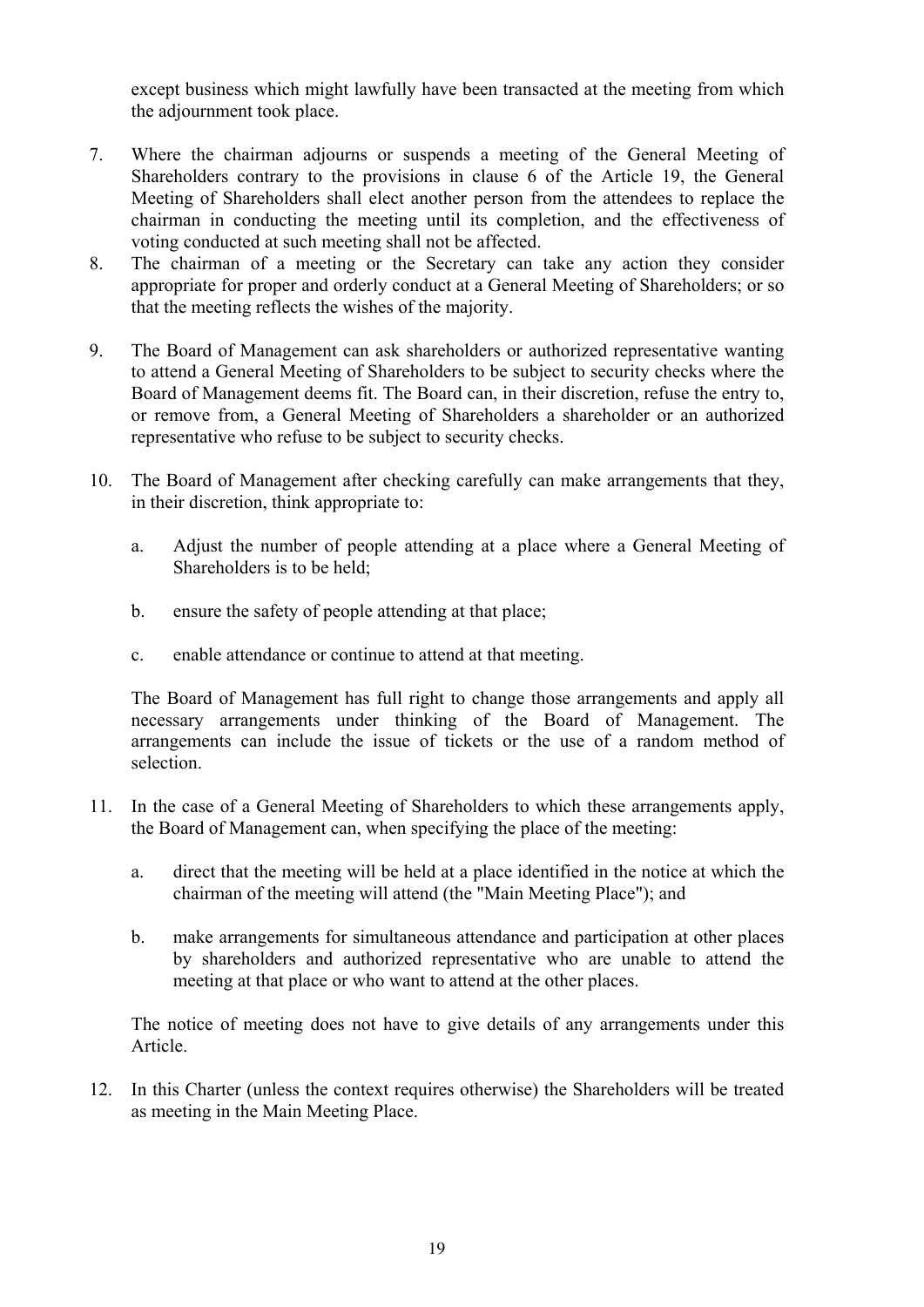<span id="page-19-0"></span>Each year, the Company has to arrange the meeting of the General Meeting of the Shareholders at least one time. The annual meeting of the General Meeting of Shareholders is arranged by a form of collecting written opinions.

#### **Article 20. Passing of resolutions of General Meeting of Shareholders**

- 1. Unless regulations in the Clause 2 of this Article 20, all resolutions of the General Meetings of Shareholders on the following matters must be passed when there is at least 65% of the total voting shares of all attending shareholders or through their authorized representative at the General Meeting of Shareholders.
	- a. Approval of the annual financial statements;
	- b. Approval of the development direction of the Company;
	- c. Election, removal or discharge of the members of the Board of Management and of the Inspection Committee and approval appointment of the General Director.
- 2. Resolutions of a General Meeting of Shareholders concerning amendments and supplements to the Charter, classes of shares and number of shares to be offered for sale, merger, reorganization and liquidation of the Company, sale of assets of the Company or its branches or purchase transactions by the Company or its branches equal to or more than 50% of the total value of assets of the Company and its branches recorded in the most recent financial statement of the Company, must be passed by at least 75% of the total voting shares of all attending shareholders or by their authorized representative at the General Meeting of Shareholders.

# **Article 21. Authority and procedures for collection of written opinions in order to pass resolutions of General Meeting of Shareholders**

The authority and procedures for collection of written opinions in order to pass a resolution of the General Meeting of Shareholders shall be implemented in accordance with the following regulations:

- 1. The Board of Management has the right to collect written opinions in order to pass a resolution of the General Meeting of Shareholders at any time if it is considered necessary in the interests of the company;
- 2. The Board of Management must prepare written opinion forms, a draft of the resolution of the General Meeting of Shareholders, and other documents explaining the draft resolution. The written opinion form together with the draft resolution and explanatory documents must be sent by a registered mail to the permanent address of each shareholder.
- 3. The written opinion form must contain the following basic details:
	- a. Name, head office address, number, date of issuance of the business registration certificate; place of business registration of the company;
	- b. Purpose for which written opinions are being collected;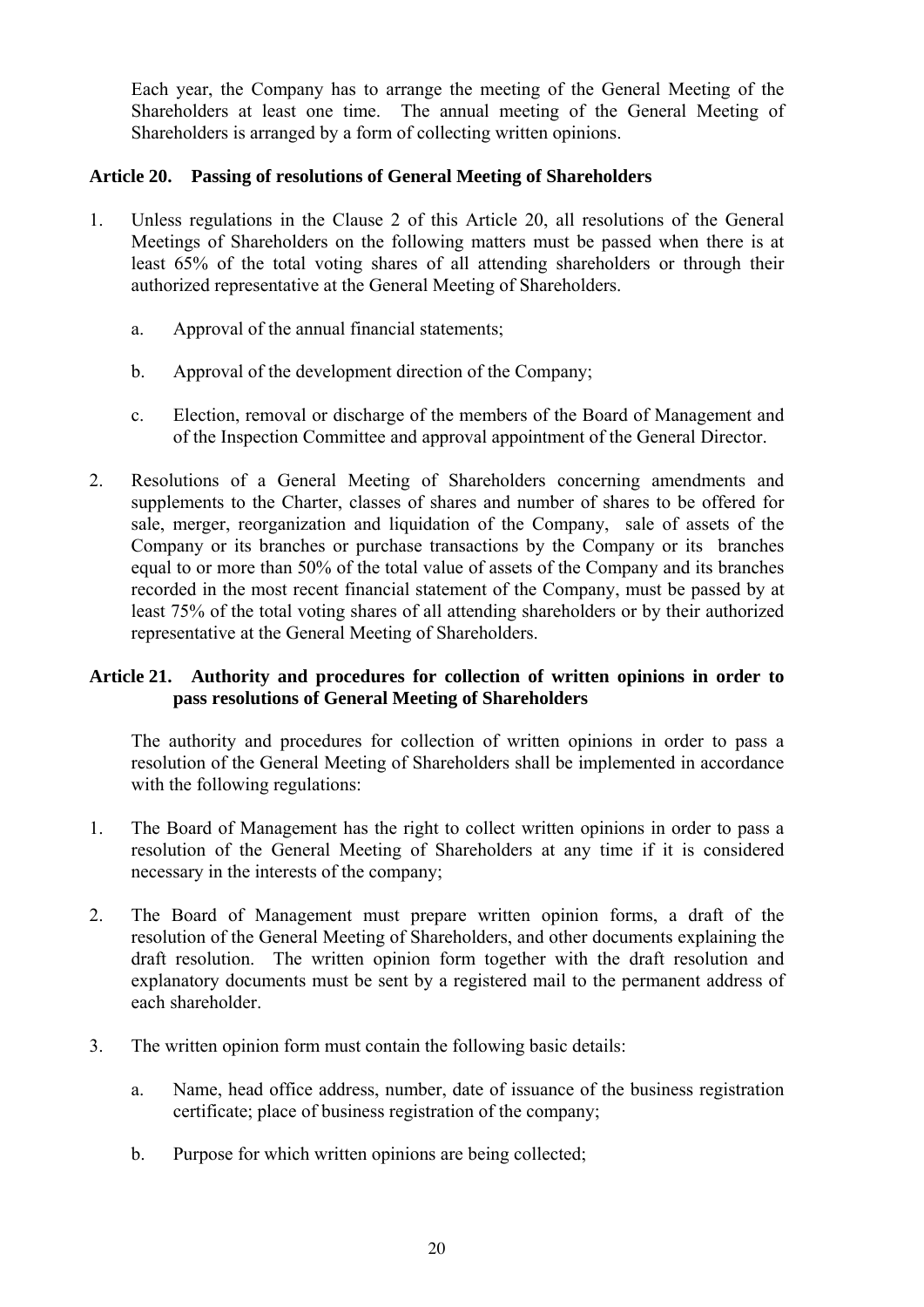- c. Full name, permanent address, nationality, and the number of people's identity card, of the passport or other lawful personal identification in respect of a shareholder being an individual; name, permanent address, nationality, number of establishment decision or number of business registration of a shareholder or authorized representative in respect of a shareholder being an organization; number of shares of each class and number of votes of the shareholder;
- d. Issue on which it is necessary to obtain opinions in order to pass a resolution;
- e. Voting options, comprising agreement, non-agreement, or abstention;
- f. Time-limit within which the completed written opinion form must be returned to the company.
- g. Full name and signature of the chairman of the Board of Management and of the legal representative of the company;
- 4. Any completed written opinion form must bear the signature of a shareholder being an individual, and of the authorized representative or of the legal representative of a shareholder being an organization.

 A written opinion form must be returned to the company in a sealed envelope and no person shall be permitted to open the envelope prior to the vote-counting. Any completed written form which is returned to the company after the expiry of the timelimit stated in the written opinion form or any form which has been opened shall be invalid.

- 5. The Board of Management shall conduct the vote-counting and shall prepare minutes of the vote-counting in the presence of the Inspection Committee or of a shareholder not holding a management position in the company. The minutes of vote-counting shall contain the following basic details:
	- a. Name, head office address, number, date of issuance of the business registration certificate; place of business registration of the company;
	- b. Purpose for which written opinions were collected and issues on which it was necessary to obtain written opinions in order to pass a resolution;
	- c. Number of shareholders with total numbers of votes having participated in the vote, classifying the votes into valid and invalid and including an appendix being a list of the shareholders having participated in the vote;
	- d. Total number of votes for, against and abstentions on each issue voted on;
	- e. Resolutions which have been passed;
	- f. Full name and signature of the chairman of the Board of Management, of the legal representative of the company, and of the person who supervised the votecounting.

The members of the Board of Management and the person who supervised the votecounting shall be jointly liable for the truthfulness and accuracy of the minutes of vote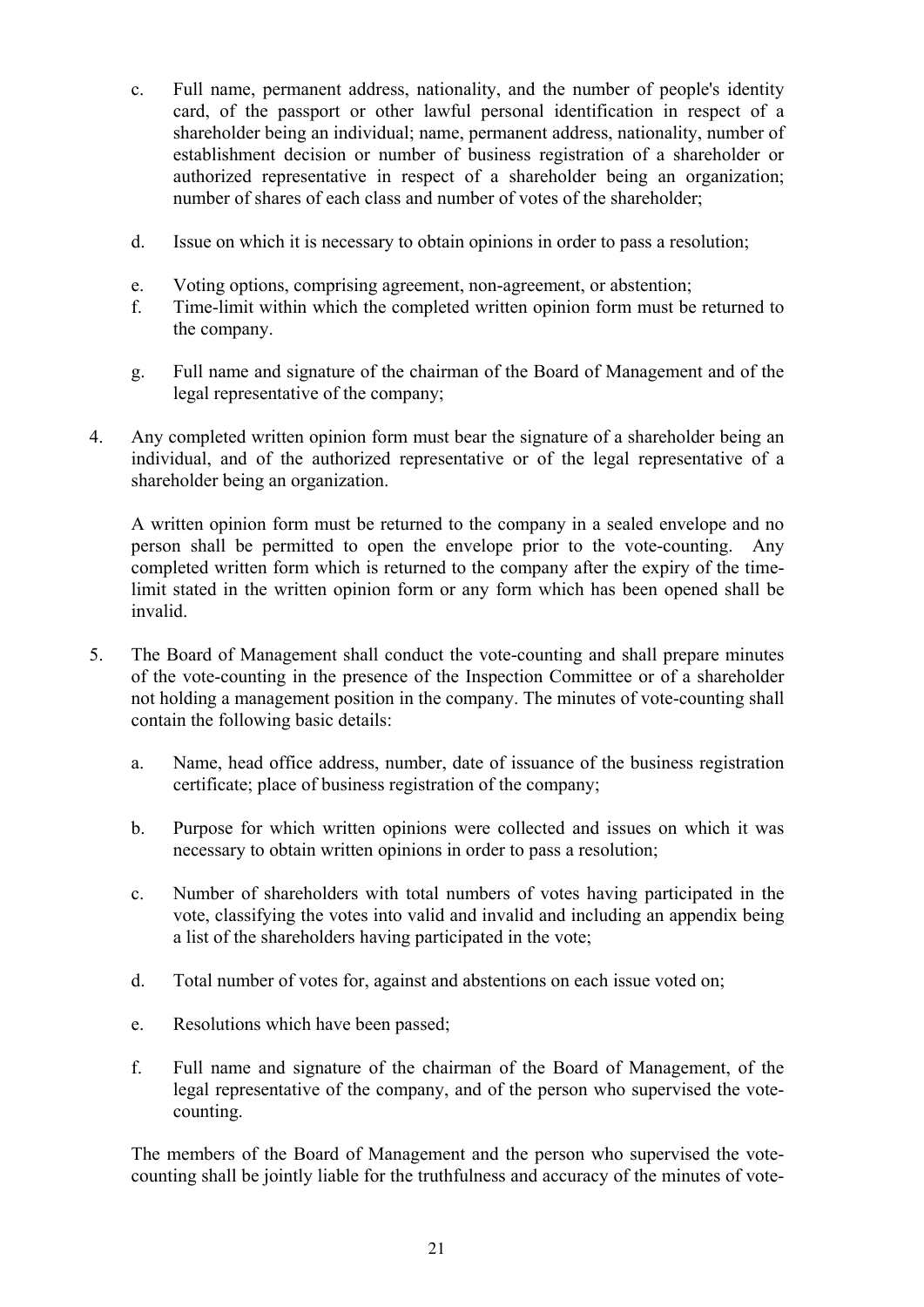<span id="page-21-0"></span>counting, and shall be jointly liable for any damage arising from a resolution which is passed due to an untruthful or inaccurate counting of votes;

- 6. The minutes of results of vote-counting must be sent to shareholders within a time limit of fifteen (15) days from the date of completion of the vote-counting;
- 7. Written opinion forms which were returned, the minutes of vote-counting, the full text of the resolution which was passed and any related documents sent with all of the written opinion forms must be archived at the head office of the company;
- 8. A resolution which is passed by way of collection of written opinions of shareholders shall have the same validity as a resolution passed in a meeting of the General Meeting of Shareholders.

#### **Article 22. Minutes of meeting of General Meeting of Shareholders**

The person chairing the General Meeting of Shareholders shall be responsible for having minutes kept and prepared for circulation to all shareholders within fifteen (15) days form the closing of the General Meeting of Shareholders. The minutes of meeting of General Meeting of Shareholders are deemed conclusive evidence of the business conducted at such Meeting except there is any against opinion is raised in according with stipulated procedures within ten (10) days form the day sending the minutes. The minutes shall be in Vietnamese, signed by the chairman of the meeting and the secretary, and prepared in accordance with the Enterprise Law and this Charter. The records, minutes, signature books of the attending Shareholders and appointments of authorized representative to attend shall be kept together at the Company's head office.

#### **Article 23. Demand for cancellation of resolutions of General Meeting of Shareholders**

Within ninety (90) days from the date of receipt of the minutes of a meeting of the General Meeting of Shareholders or the minutes of the results of vote-counting by way of written opinions from the General Meeting of Shareholders, the shareholders, the members of the Board of Management, the General Director and the Inspection Committee have the right to request a court or an arbitrator to consider and cancel a resolution(s) of the General Meeting of Shareholders in the following cases:

- 1. The order and procedures for convening a meeting of the General Meeting of Shareholders did not comply with this Law and the charter of the company;
- 2. The order and procedures for issuing a resolution and the content of the resolution breach the law or the Charter of the Company.

# <span id="page-21-1"></span>**VII. BOARD OF MANAGEMENT**

#### **Article 24. Composition and Term of members of the Board of Management**

1. The Board of Management shall consist of not less than three (3) nor more than eleven (11) members. The term of the Board of Management will be five (5) years. Each member of the Board of Management shall serve a term of up to five years and members of the Board of management may stand for re-election with unlimited terms.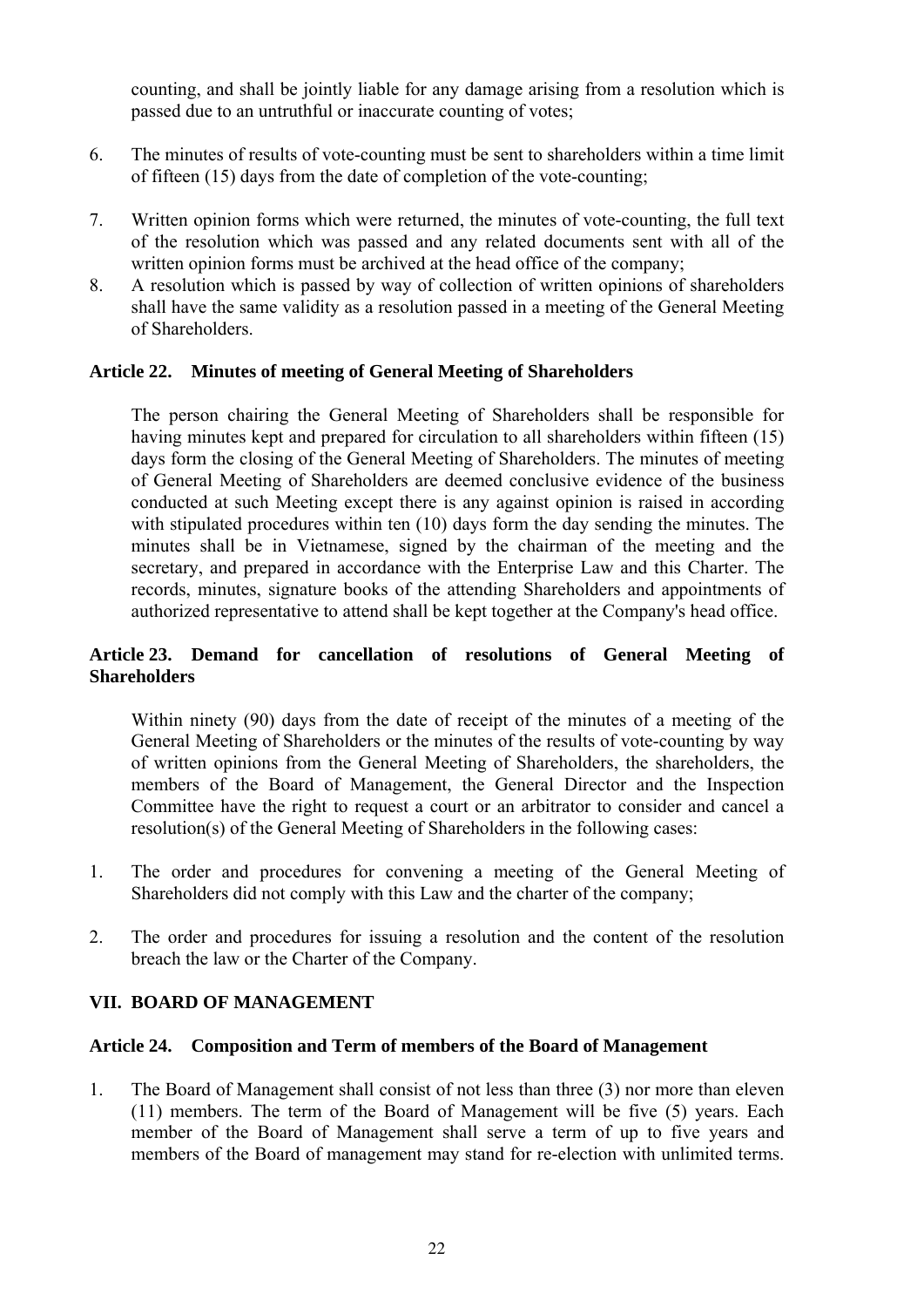Total of independent and non-executive members of the Board of Management equal at least one-third of total members of the Board of Management.

- <span id="page-22-0"></span>2. Shareholders who hold less than 10% of the voting shares for 6 consecutive months may together vote to nominate candidates to the Board of Management. A shareholder of group of Shareholders holding of the voting shares between 10% and less than 20%, they shall have the right to nominate one candidate; if between 20% and less than 30% they shall have the right to nominate two candidates; if between 30% and less than 40% they shall have the right to nominate three candidates; if between 40% and less than 65% they shall have the right to nominate four candidates; and if more than 65% they shall have the right to nominate enough candidates.
- 3. Were number of candidates of Board of Management through nomination or running is not sufficient, the current Board of Management may nominate additional candidates or arrange a nomination under regulations of the Company. The nominated regulations or manner to nominate candidates of the number of the Board of Management by the current Board of Management must be declared clearly and must be passed by the General Meeting of Shareholders before nominating.
- 4. A Board of Management member shall cease to be a member of the Board of Management in the following cases:
	- a. If he/she ceases to be a Board of Management member by virtue of any provision of the Enterprise Law or becomes prohibited by law from acting as a member of the Board of Management;
	- b. If he/she resigns his office by written notice to the Company left at the head office;
	- c. If he/she is suffering from mental disorder and the other members of the Board of Management have professional evidence that such member is suffering from mental disorder;
	- d. If he/she shall for within six consecutive months have been absent without permission of the Board of Management from meetings of the Board of Management held during that period and the Board of Management resolves that his office be vacated;
	- e. If he/she is removed as a Board member by resolution of the General Meeting of Shareholders.
- 5. The Board of Management may appoint a new member of the Board of Management to fill a casual vacancy in their number, which shall then be approved at the next General Meeting of Shareholders. After being approved by the next General Meeting of Shareholders, the appointment this new member shall be deemed to be effective on the date of appointment by the Board of Management.
- 6. The appointment of the members of the Board of Management must be noticed in accordance with provisions on securities and stock exchange.
- 7. There shall be no requirement for a member of the Board of Management to hold shares in the Company.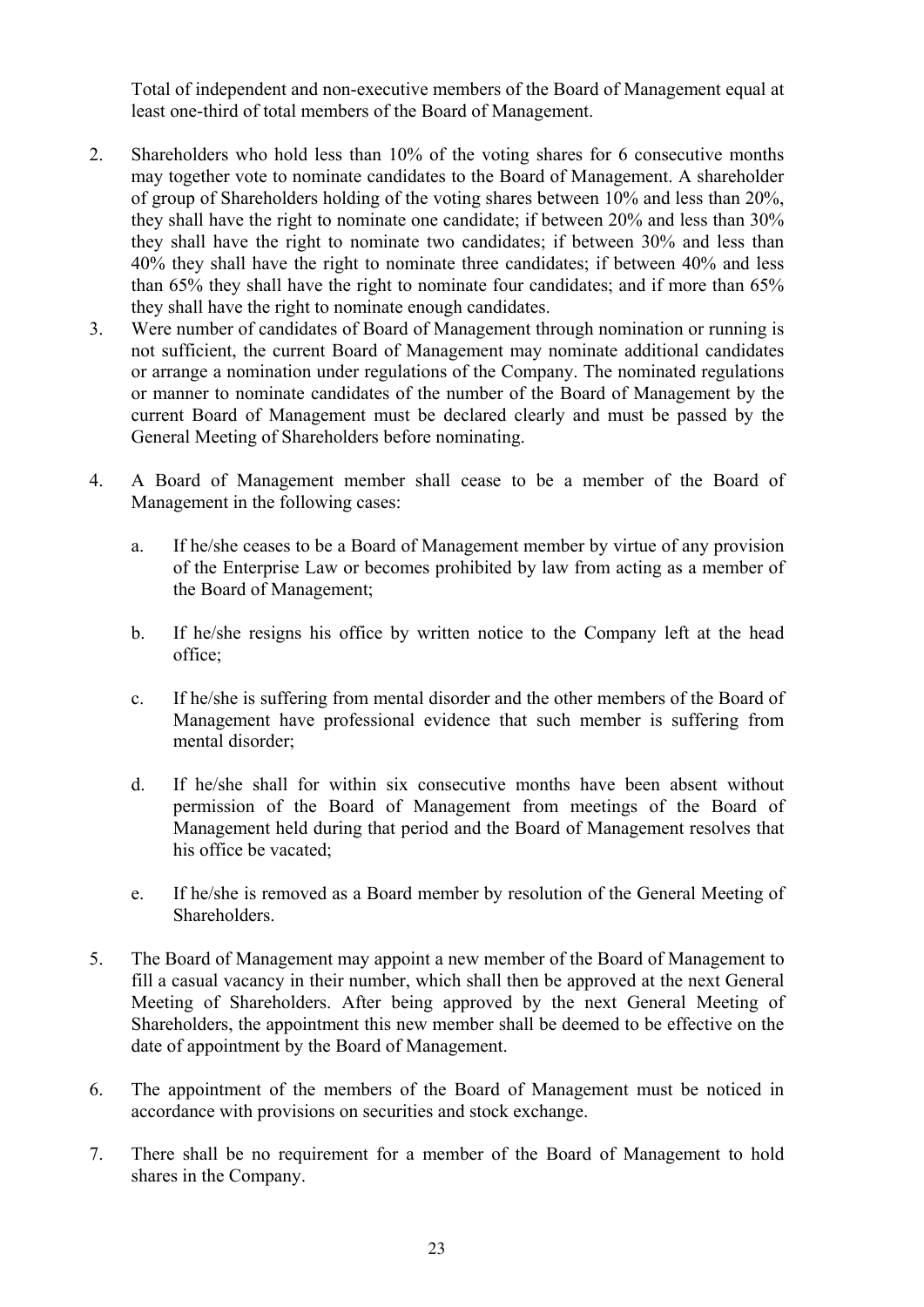# <span id="page-23-0"></span>**Article 25. Power and Duties of the Board of Management**

- 1. The business and affairs of the Company shall be managed by or under the direction of the Board of Management. The Board of Management is the organ with full power to exercise all powers on behalf of the Company except those within the authority of the General Meeting of Shareholders.
- 2. The Board of Management has the duty to supervise the General Director and other Management Personnel.
- 3. The rights and obligations of the Board of Management are determined by law, this Charter, the Company's internal rules, and the resolutions of the General Meeting of Shareholders. In particular, the Board of Management has the following powers and duties:
	- a. to decide the business and development plans and the annual budget;
	- b. to establish strategic and operative objectives pursuant to the strategic goals approved by the General Meeting of Shareholders;
	- c. to appoint, dismiss or remove key managers of the Company upon the recommendation of the General Director and to decide on their remuneration;
	- d. to decide the organizational structure of the Company;
	- e. to assert claims of the Company against Management Personnel as well as decide upon the representation of the Company in legal proceedings against the Management Personnel;
	- f. to propose classes of shares and the total number of shares that can be issued for each class;
	- g. to propose the issue of bonds, bonds convertible into shares and subscription warrants entitling the holder to subscribe for shares at a fixed price;
	- h. to decide the price at which shares, bonds and securities convertible into shares shall be offered for sale; and
	- i. to remove the Director or the General Director or any Management Personnel or agent of the Company whenever in its judgment the best interests of the Company will be served thereby, but such removal shall be without prejudice to the contractual rights, if any, of the persons so removed;
	- j. To recommend the annual dividend and the fixing of any interim dividend; the arrangement for payment of dividends;
	- k. To propose the Company restructuring or dissolution.
- 4. The following matters must be approved by the Board of Management: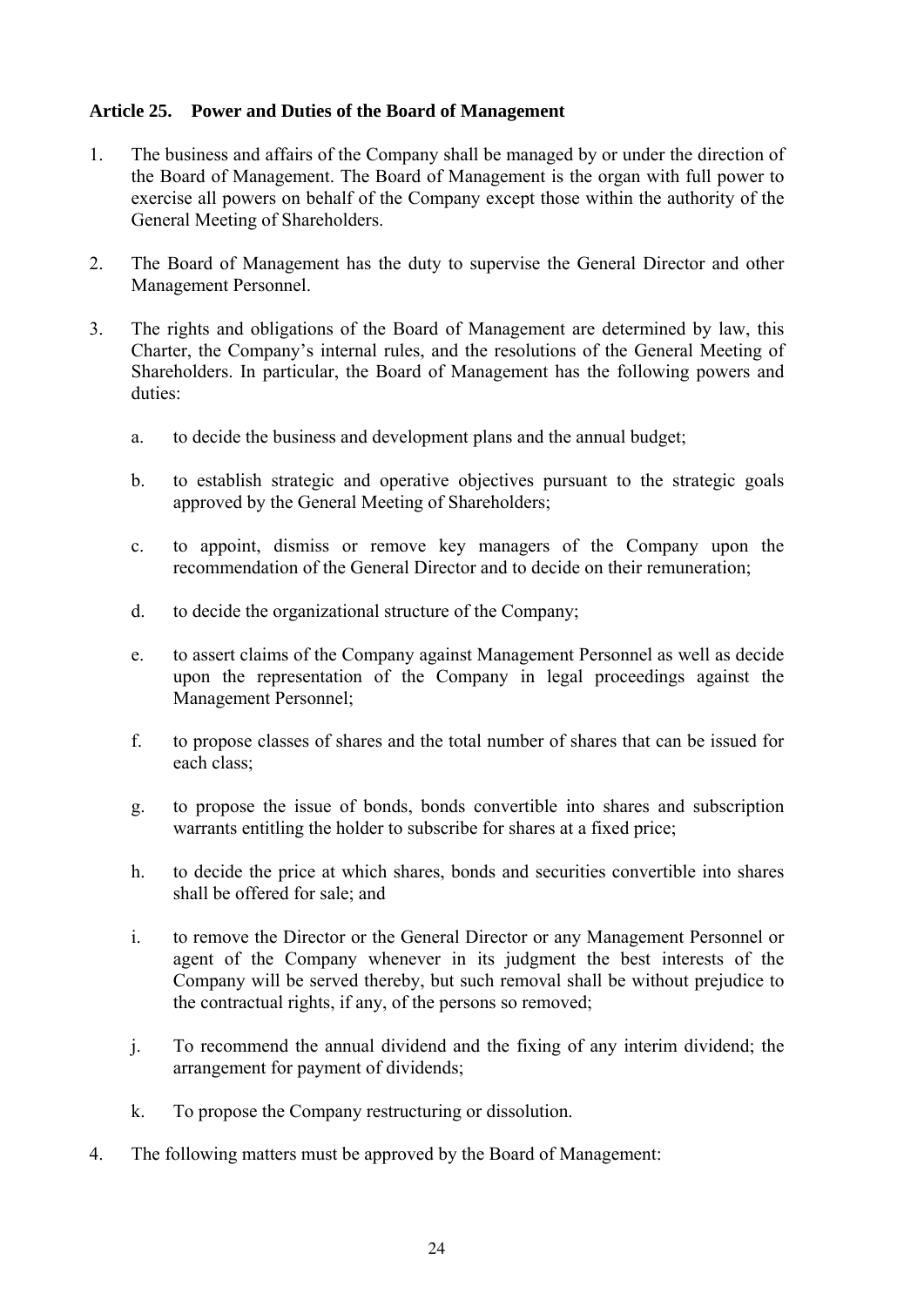- a. the establishment of branch or representative offices of the Company;
- b. the establishment of subsidiaries of the Company;
- c. within the limits set forth in Article 108.2 of the Enterprise Law, the Board of Management may from to time determine the implementation, amendment and cancellation of major contracts of the Company (including contracts of sale, purchase, merger and acquisition and joint venture), except those set in Article 120.3 of the Enterprise Law, which shall always require approval of the General Meeting of Shareholders;
- d. the appointment and removal of persons vested with general commercial power of representation of the Company and of attorneys for the Company;
- e. any borrowing by the Company and the giving of any mortgage, security, guarantee or indemnity by the Company;
- f. investments not included in the business plans and budget investments that exceed 30 billion Vietnam Dong or 10% of the annual business plans and budget;
- g. the acquisition or sale of shares in other companies whether established in Vietnam or abroad;
- h. the valuation of any asset contributed to the Company is not money in consideration for the issue of shares or bonds by the Company, including gold, land use rights, intellectual property rights, technology and know-how;
- i. the purchase or redemption by the Company of up to 10% of the shares in each class;
- j. Any other business and transactions that the Board of Management has determined needs its consent that is within its power and duties; and
- k. the determination of the price at which shares of the Company are redeemed or purchased.
- 5. The Board of Management must submit a report to the General Meeting of Shareholders about its activities, and in particular about its supervision of the General Director and other Management Personnel during the fiscal year. If the report is not submitted, the Company's annual financial statement is regarded as invalid and unapproved by the Board of Management.
- 6. The Board of Management may delegate to subordinate officers and Management Personnel the authority to act for and represent the Company to involve works of the Company, unless otherwise provided by law and this Charter.
- 7. Members of the Board of Management (other than their alternates) are entitled to remuneration for their services as members of the Board of Management. Total remuneration for the Board of Management shall be determined by the General Meeting of Shareholders. The remuneration shall be paid in accordance with the agreement among members of the Board of Management, or, failing agreement, equally.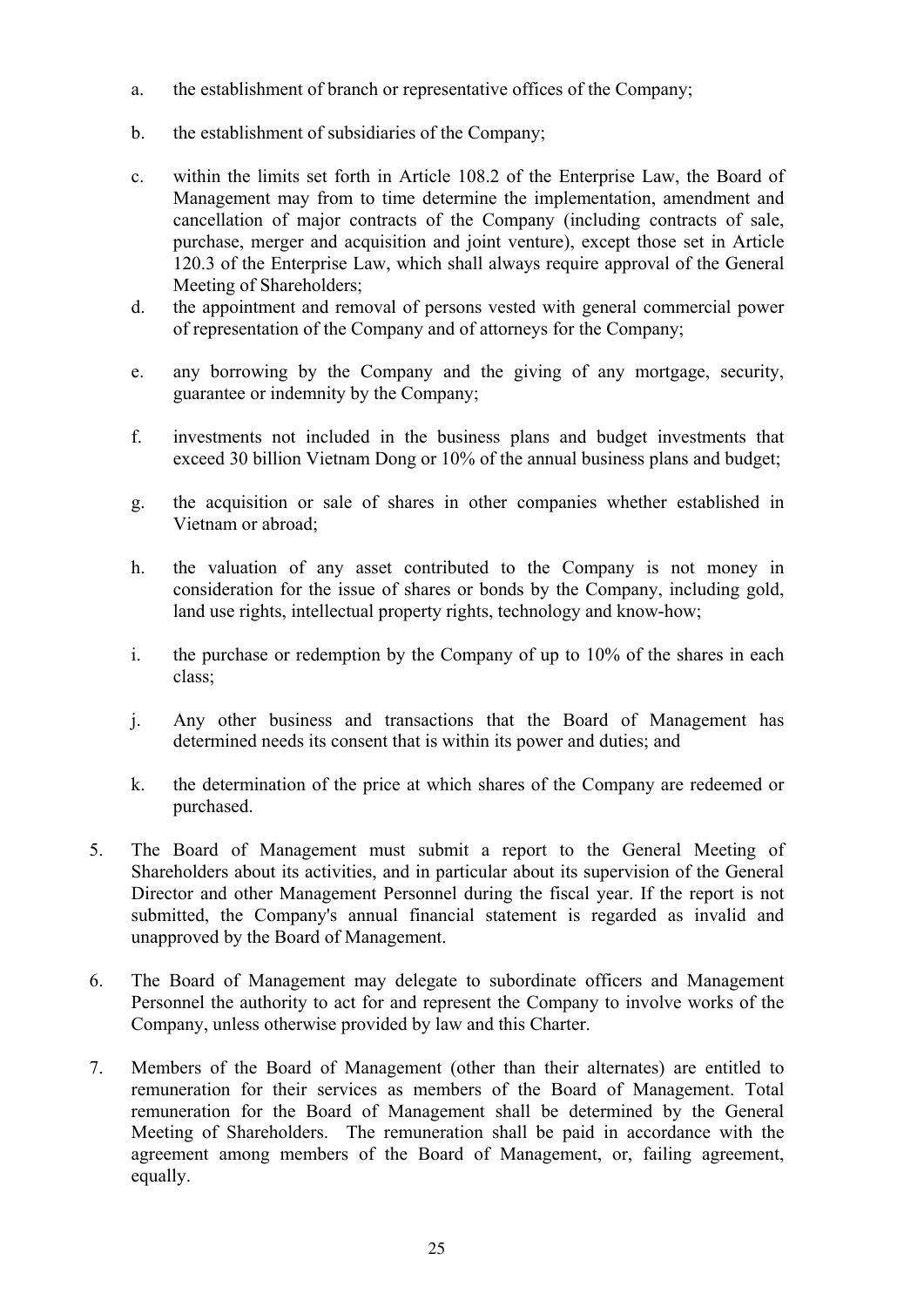- <span id="page-25-0"></span>8. The total remuneration paid to the members of the Board of Management and the remuneration received by each member shall be specified in details in the Annual Report of the Company.
- 9. Any member of the Board of Management who holds any executive office (including the chairman or deputy chairman), or member serves on any committee, or who otherwise performs services which in the opinion of the Board of Management are outside the scope of the ordinary duties of a member of the Board of Management, may be paid such extra remuneration by way of lump sum, salary, commission, percentage of profits, or otherwise as the Board of Management may determine
- 10. The members of the Board of Management shall be entitled to be repaid all reasonable traveling, accommodation and other expenses incurred by them in or about the performance of their duties as Board of Management members including any expenses incurred in attending meetings of the Board of Management or of committees of the Board of Management or the General Meeting of Shareholders.

#### **Article 26. Chairman, Vice-Chairman of the Board of Management.**

- 1. The General Meeting of Shareholders or the Board of Management shall select amongst its members a chairman and a vice-chairman. Unless the General Meeting of Shareholders decides otherwise, the chairman of the Board of Management may not also serve as the Executive General Director of the Company. If the chairman can serve as General Director, must be approval each year at the Annual General Meeting of **Shareholders**
- 2. The chairman of the Board of Management shall convene and preside meetings of the General Meeting of Shareholders and the meetings of the Board of Management, and shall have other powers and duties provided in this Charter and by the Enterprise Law. The vice-chairman has the rights and obligations to act as the chairman if he has been so designated by the chairman but only when the chairman has notified the Board of Management that he will be absent, is absent for reasons out of his control or has lost the capacity to perform his duties. If the chairman has not designated the vice chairman then the remaining members of the Board of Management shall designate the vice chairman. In the event that both the chairman and vice-chairman are temporarily unable to carry out their duties for any reason, the Board of Management may appoint another among themselves to perform the chairman's duties.
- 3. The chairman of the Board of Management has obligation to ensure that the Board of Management shall submit an annual financial statement, the report on the general situation of the Company, the audit report of the auditors, and the examination report of the Board to the shareholders at the General Meeting of Shareholders;
- 4. When both the chairman and the vice-chairman resign or are removed for any reason, the Board of Management must elect a replacement within ten days.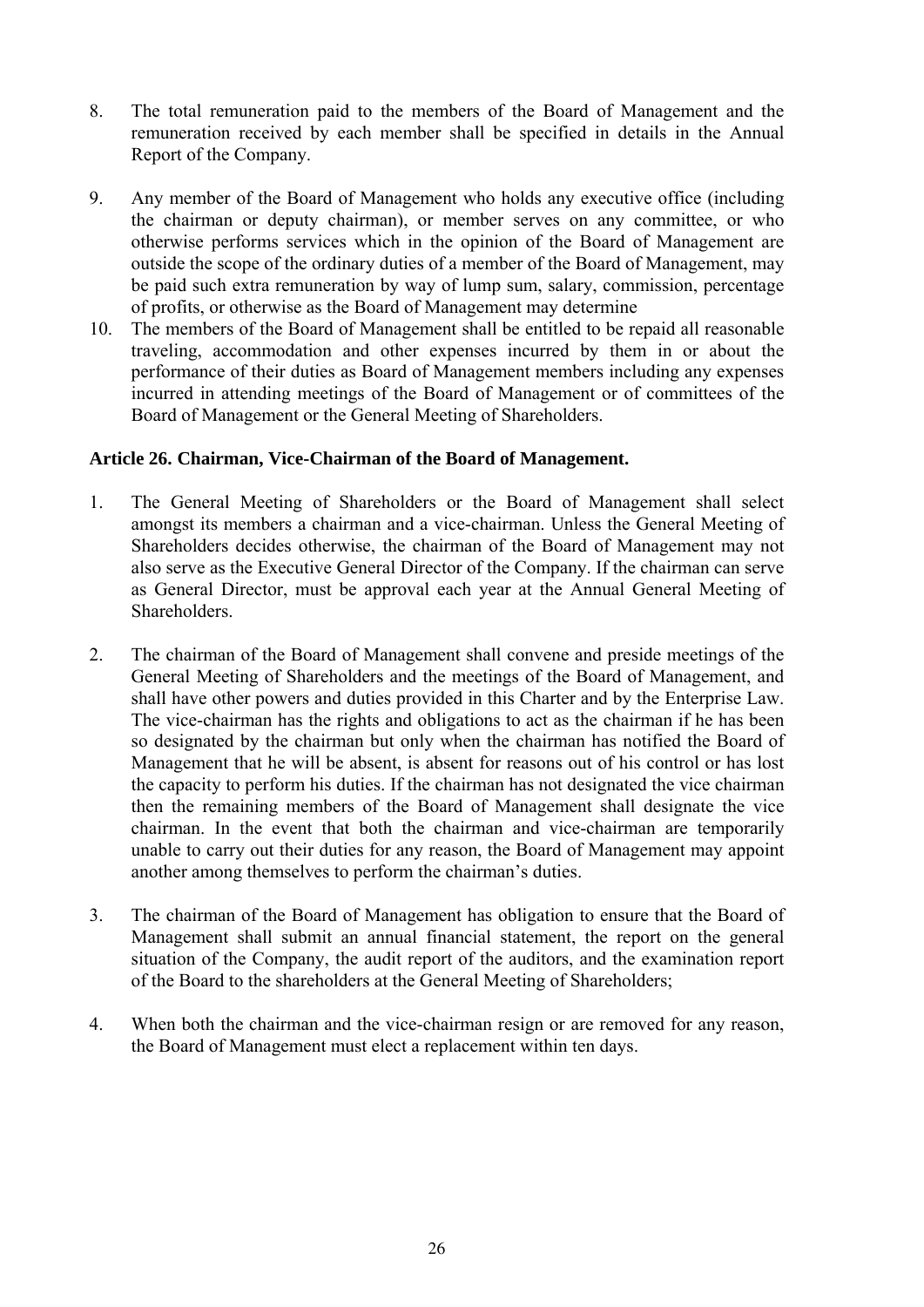#### <span id="page-26-0"></span>**Article 27. Alternate Members of the Board of Management**

- 1. The member of the Board of Management (is not a person is assigned to alternate of that member) may appoint any other member of the Board of Management or any other person approved by resolution of the Board of Management and willing to act, to be an alternate of him/her and this member has right to remove this alternate person.
- 2. An alternate Board of Management member shall be entitled to receive notice of all meetings of the Board of Management and of all meetings of committees of the Board of Management of which his appointer is a member, to attend and vote at any such meeting at which the member appointing him is not personally present, and is authorized to perform all the functions of his appointer as a member of the Board of Management in his absence but shall not be entitled to receive any remuneration from the Company for his services as an alternate Board of Management member. However it shall not be necessary to give notice of such a meeting to an alternate Board of Management member who is absent from Vietnam.
- 3. An alternate Board of Management Member shall cease to be an alternate Board of Management member if his appointer ceases to be a member of the Board of Management. Where a member of the Board of Management retires but is re-appointed or deemed to have been re-appointed at the General Meeting of Shareholders at which he retires, any appointment of an alternate Board of Management member made by him which was in force immediately prior to his retirement shall continue after his reappointment.
- 4. Any appointment or removal of an alternate Board of Management member shall be by notice to the Company signed by the member of the Board of Management making or revoking the appointment or in any other manner approved by the Board of Management.
- 5. Save as otherwise provided in this Charter, an alternate Board member shall be deemed for all purposes to be a member of the Board of Management and shall alone be responsible for his own acts and defaults and he shall not be deemed to be the agent of the member of the Board of Management appointing him/her.

# **Article 28. Meetings of the Board of Management**

- 1. If the Board of Management elects the chairman, the initial meeting of a term of the Board of Management in order to elect the chairman and to pass other resolutions within its authority must be conducted within a time-limit of seven working days from the date of completion of the election of the Board of Management for that term. Such meeting shall be convened by the member who obtains the highest number of votes. If two or more members obtain the same highest number of votes, the elected members shall elect by a majority vote a person amongst them to convene the meeting.
- 2. Regular Meetings. The chairman of the Board of Management shall convene meetings of the Board of Management, setting out the agenda, time, and place of the meeting at least seven days prior to the date of the proposed meeting, at any time the chairman determines it is necessary to do so, but there must be at least one meeting each calendar quarter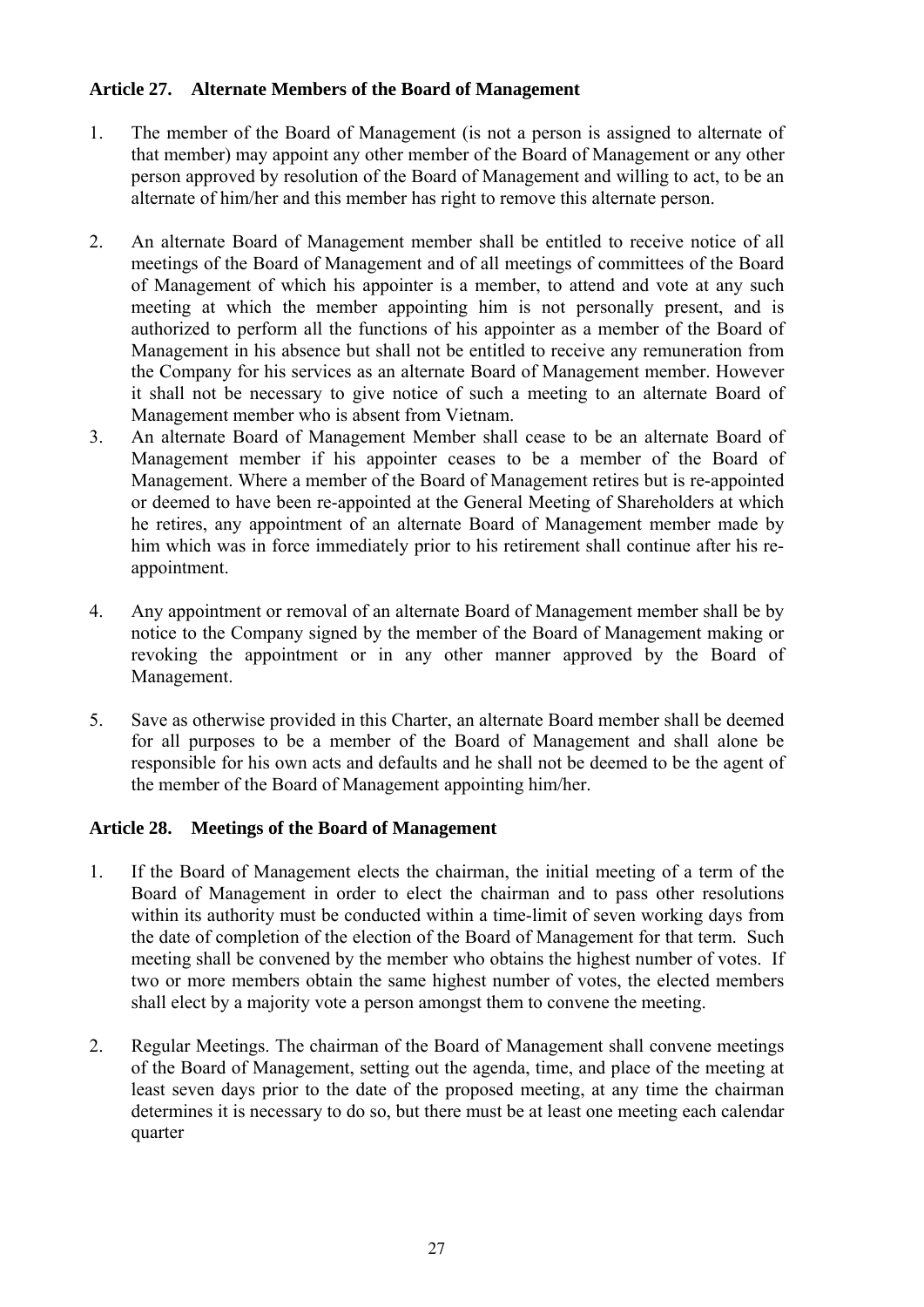- 3. Irregular Meetings. The chairman must convene a meeting of the Board of Management without unreasonable delay when any of the following persons submit a written request containing the purpose for the meeting and the matters to be discussed:
	- a. the General Director or at least five Management Personnel;
	- b. two members of the Board of Management;
	- c. the chairman of the Board of Management; or
	- d. a majority of members of the Inspection Committee.
- 4. The chairman must convene a meeting of the Board of Management within a time-limit of fifteen (15) days from the date of receipt of a request stipulated in clause 3 of the Article 28. If the chairman fails to convene a meeting of the Board of Management pursuant to a request, the chairman shall be liable for damage caused to the Company; the person making the request has the right to convene a meeting of the Board of Management.
- 5. At the request of the external auditors, the chairman of the Board of Management must call a meeting of the Board to discuss the audit report and the situation of the Company.
- 6. Place of Meeting. Meetings of the Board of Management shall be held at the registered address of the Company or at such other address in Vietnam or abroad as may be designated by the chairman of the Board of Management and with the consent of the Board of Management
- 7. Notice and Agenda. The notice of the board meeting must be sent at least five working days prior to the date of meeting, the members of the Board of Management may waive such notice by unanimous written consent and such waiver can have retrospective effect. Notice of the meeting must be in writing in Vietnamese languages and must contain the agenda, time and place of the meeting, and shall include necessary documents for matters which will be discussed and voted upon at the meeting of the Board of Management and ballot papers for Board members who are unable to attend the meeting.

The Notice of meeting must be sent by post, fax, electronic mail or other method guaranteed to reach the address of each member of the Board of Management as registered with the company.

- 8. Quorum. A meeting of the Board of Management shall be conducted and passes decisions where three-quarters of the total members are in attendance or by their alternate persons.
- 9. Voting
	- a. Subject to Clause 9.b of the Article 28, each Board of Management member or their authorized representative present in person at a meeting of the Board shall have one vote;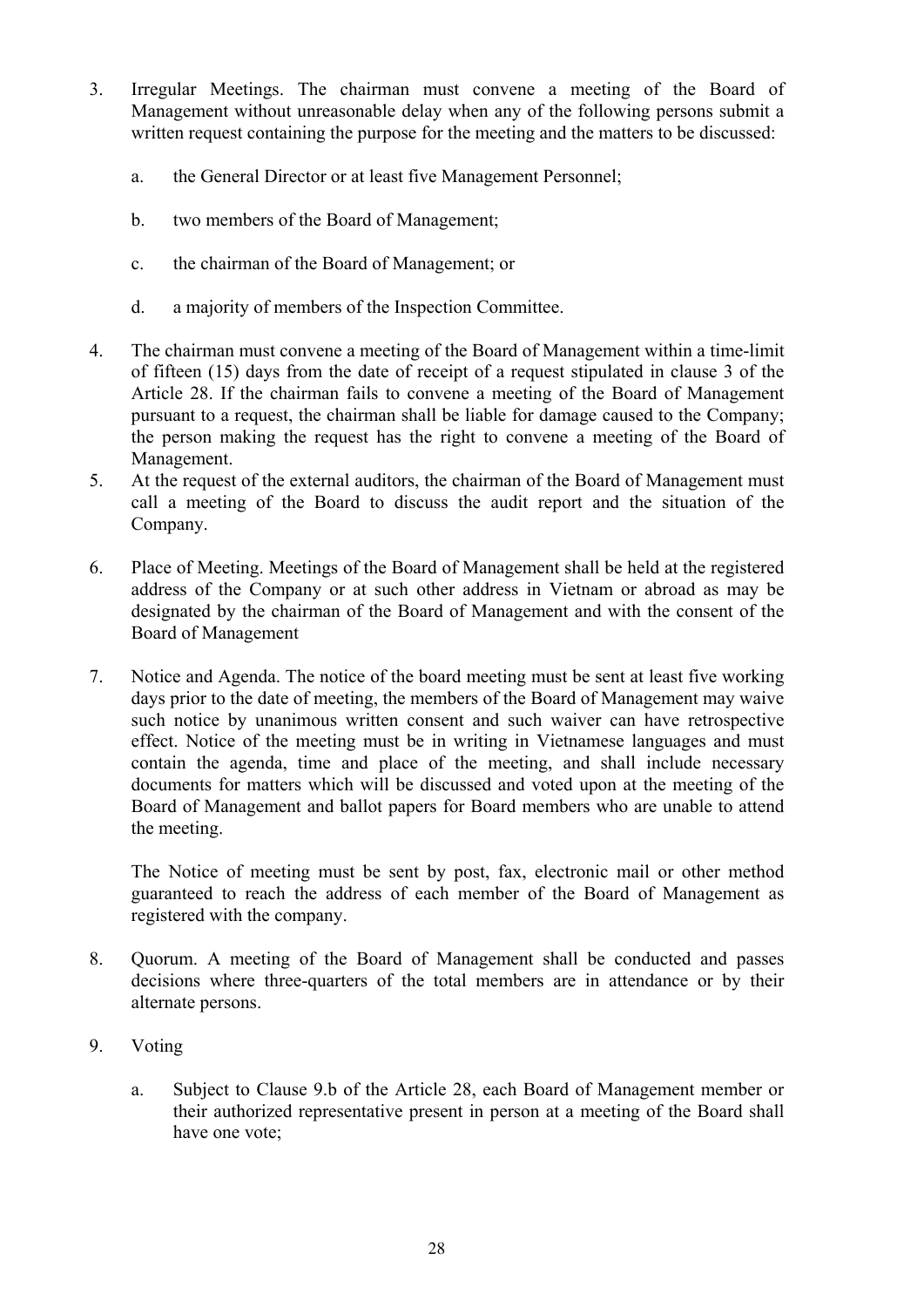- b. A Board of Management member shall not vote in respect of any contract or arrangement or any other proposal in which he or his related person has an interest which is conflicts or may conflict with the interests of the Company. A Board of Management member shall not be counted in the quorum at a meeting in relation to any resolution on which he/she is debarred from voting;
- c. Subject to Clause 9d of the Article 28 if any question shall arise at any meeting of the Board of Management regarding to the materiality of Board member's interest or as to the entitlement of any Board member to vote and such question is not resolved by him voluntarily agreeing to abstain from voting, such question shall be referred to the chairman of the meeting and his ruling in relation to any other Board member shall be final and conclusive except in a case where the nature or extent of the interests of the Board of Management member concerned has not been fairly disclosed;
- d. Any Board member who is interested in a contract as described in Clause 34.4a and 34.4b of Article 34 of this Charter shall be deemed to have a material interest in such contract.
- 10. Declaration of Interest. A Board of Management member who to his knowledge is in any way, whether directly or indirectly, interested in a contract or arrangement or proposed contract or arrangement with the Company shall must declare the nature of his/her interest at the meeting of the Board of Management at which the question of entering into the contract or arrangement is first considered by the Board of Management, if he/she knows his/her interest then exists or, in any other case, at the first meeting of the Board of Management after he knows that he/she is or has become so interested.
- 11. Majority Vote. The Board of Management shall pass resolutions and make decisions by a simple majority (more than 50%) of the Board of Management members present. If there is a tie, the chairman shall have a casting vote.
- 12. Meetings on telephone, or other forms. A meeting of the Board of Management may consist of a conference among members of the Board of Management some or all of whom are in different places provided that each Board member who participates is able:
	- a. to hear each of the other participating Board members addressing the meeting; and
	- b. if he so wishes, to address its opinion to all of the other participating members simultaneously.

Communication between members whether directly, by conference telephone or by any other form of communications equipment (whether in use when this Charter is adopted or developed subsequently) or by a combination of such methods. Each Board member so participating in a meeting shall be deemed to be "present" at such meeting for the purposes of this Charter. A meeting held in accordance with this paragraph is deemed to take place at the place where the largest group of participating Board of Management members is assembled, or if no such group is readily identifiable, at the place from where the Chairman of the meeting participates.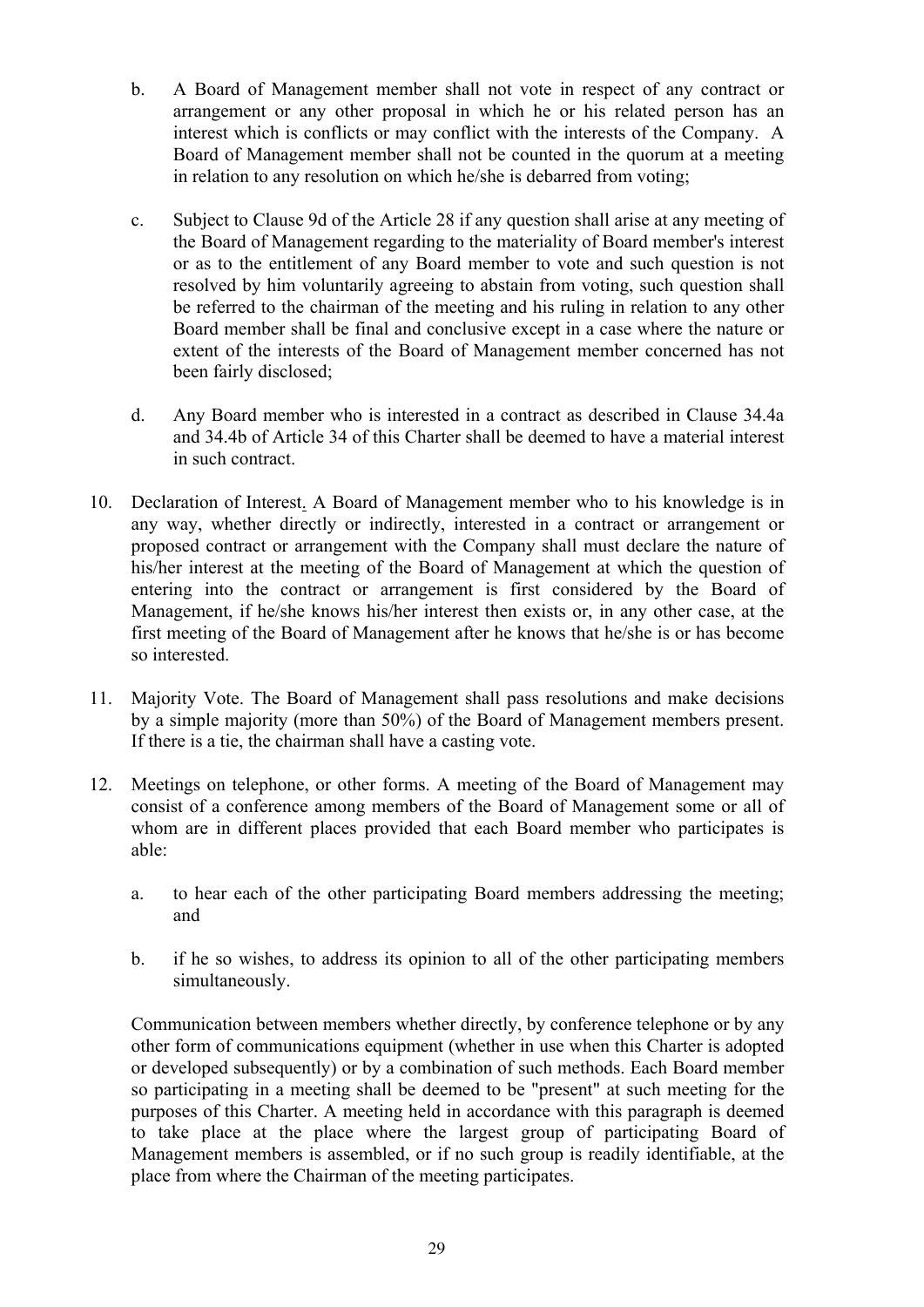<span id="page-29-0"></span>Resolutions adopted during a properly convened and held telephone meeting shall take effect immediately after closing of the meeting, but must be confirmed by the signatures of the minutes of all members of the Board of Management attending such meeting.

- 13. Written Resolutions. A written resolution can be signed by all of the Board of Management members who:
	- a. would be entitled to vote on the resolution at a meeting of the Board of Management; and
	- b. attend at the meeting is not less than the quorum requirement for meeting of the Board of Management.

This kind of resolution is as valid and effective as a resolution passed by those members of the Board of Management at a meeting which is properly called and held. The resolution can be passed using several copies of a document, if each copy is signed by one or more members

- 14. Minutes of a meeting of the Board of Management. The chairman of the Board of Management shall be responsible for having minutes of the meetings of the Board of management prepared for circulation to members of the Board of Management and such minutes shall be deemed conclusive evidence of the business conducted at such meetings unless objections are raised to the contents of such minutes within 10 days of their dispatch. The Minutes shall be prepared in Vietnamese and must be signed by all members of the Board of Management attending the meeting.
- 15. Committees of the Board of Management. The Board of Management may delegate any of their powers or discretion to committees. Members of the committees consist of one or more members of the Board of Management and one or more other co-opted persons under resolution of the Board of Management. Any committee shall in the exercise of the powers so delegated conform to any regulations which may from time to time be imposed by the Board of Management. Such regulations may provide for or authorize the co-option to the committee of persons other than members of the Board of Management and for such co-opted members to have voting rights as members of the committee but so that (a) the number of co-opted members shall be less than onehalf of the total number of members of the committee and (b) no resolution of the committees shall be effective unless a majority of the persons present at the meeting are members of the Board of Management.
- 16. Legal validity of Acts. All acts done by any resolution of the Board of Management, or of the committee of the Board of Management or by any person acting as a member of any such committee, shall be as legal valid notwithstanding election, appointment member of the committees or the Board of Management.

# **VIII. EXCECUTE GENERAL DIRECTOR, OTHER MANAGEMENT PERSONNEL AND SECRETARY**

# **Article 29. Management Organization**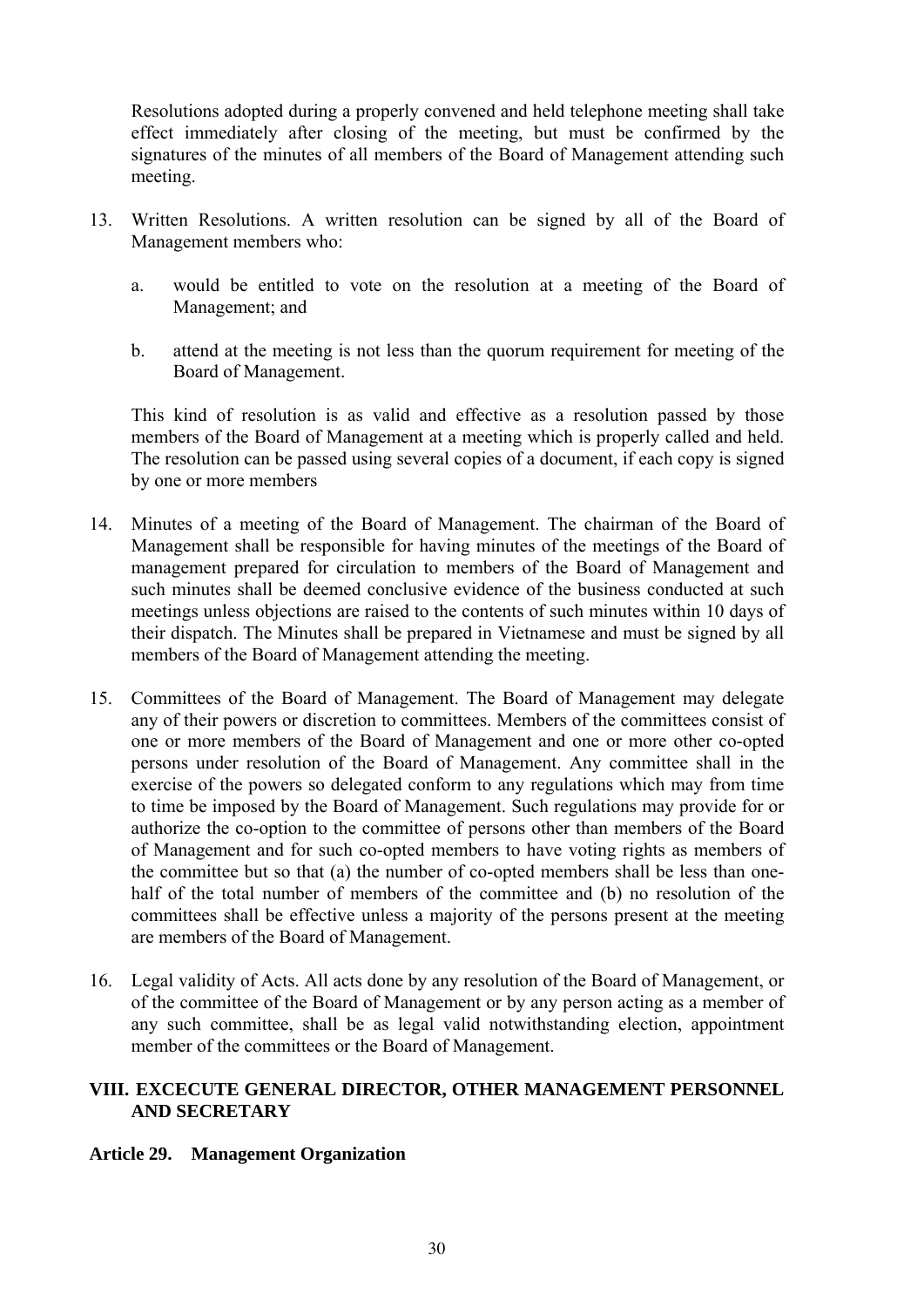<span id="page-30-0"></span>The Company shall adopt a management system under which the management organization shall be responsible to and under the leadership of the Board of Management. The Company shall have a General Director and one or more deputy General Directors, and a chief accountant whom shall be appointed by the Board of Management. The General Director and any deputy General Directors may each hold office as a member of the Board of Management concurrently, and shall be appointed or dismissed by the Board of Management pursuant to a duly adopted resolution.

# **Article 30. Management Personnel**

- 1. The Company shall have such number and types of other Management Personnel as proposed by the General Director and approved by the Board of Management to be necessary or advisable to implement the management practices and structures recommended by the Board from time to time. The Management Personnel shall take all reasonable care that the activities and the organization of the Company ensures the fulfillment of the objectives of the Company.
- 2. The Company shall have such number and types of other Management Personnel as proposed by the General Director and approved by the Board of Management to be necessary or advisable to implement the management practices and structures recommended by the Board from time to time. The Management Personnel shall take all reasonable care that the activities and the organization of the Company ensures the fulfillment of the objectives of the Company.

# **Article 31. Appointment, Removal, Duties, and Power of the General Director**

- 1. Appointment. The Board of Management shall appoint one member amongst its members or another person to serve as General Director and shall sign a contract setting forth the salary, compensation, benefits, and other terms of employment for General Director. Information on the salary, compensation, benefits of the Execute General Director must be reported to the Annual General of Meeting of Shareholders and included in the annual report of the Company.
- 2. Term. Subject to Article 26 of this Charter, the General Director may not be the Chairman of the Board. The term of the General Director is five years, unless otherwise determined by the Board of Management and may be re-appointed. The appointment can be terminated on the grounds set forth in the employment contract. The General Director may not be any of the person prohibited by law from serving as General Director, including minors, incompetent persons, convicts, prisoners, military personnel, and those who have been adjudicated to have led the company they managed into bankruptcy.
- 3. Powers and Duties. The General Director has the following powers and duties:
	- a. to implement the resolutions of the Board of Management and the General Meeting of Shareholders, the business plans, and investment plans of the Company that have been approved by the Board and the General Meeting of Shareholders;
	- b. to decide all matters that do not require resolutions of the Board of Management, including entering into commercial and financial contracts on behalf of the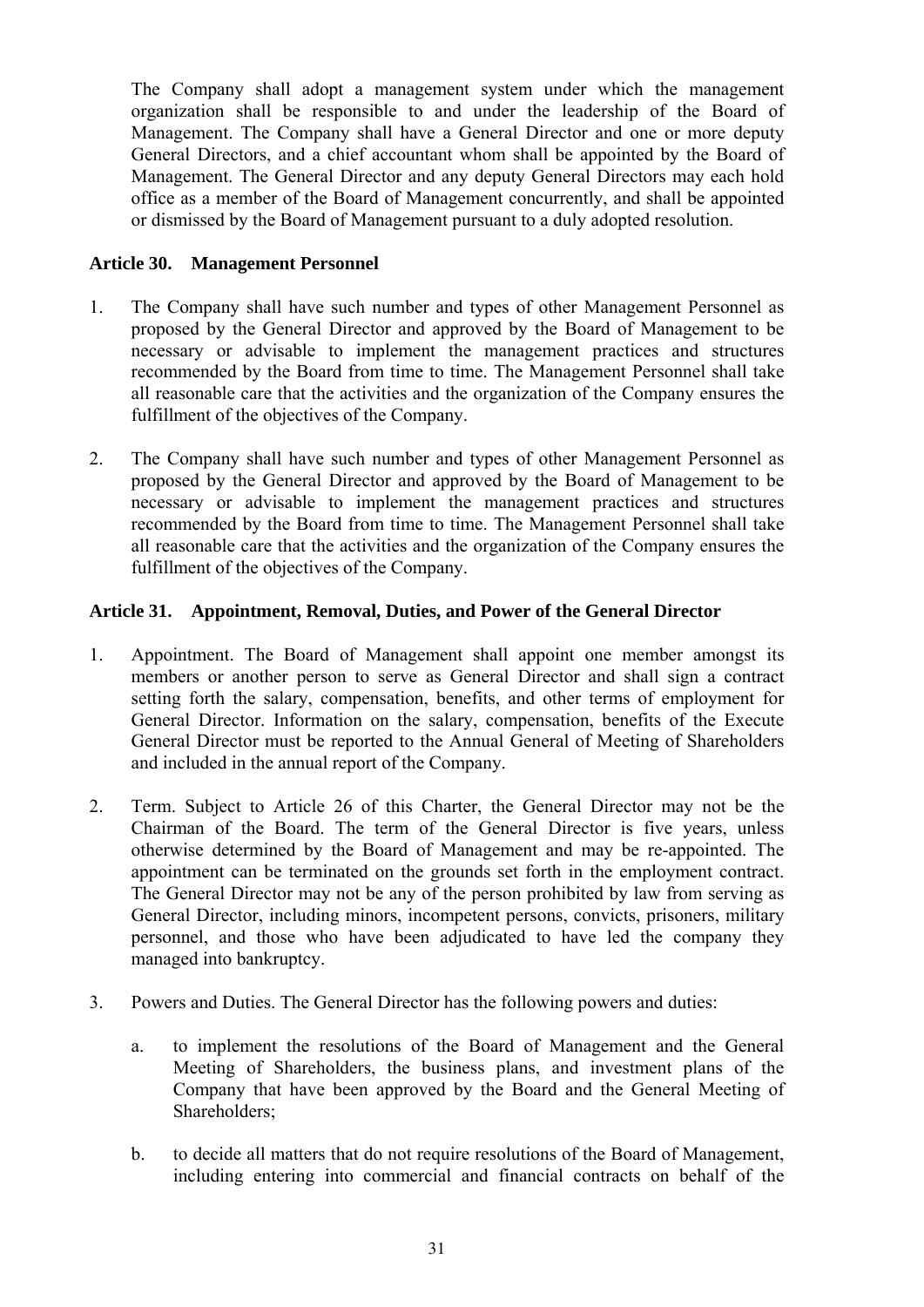<span id="page-31-0"></span>Company and organizing and directing the day-to-day operation and management of the Company in accordance with best management practices;

- c. to propose such number and types of other Management Personnel who the Company need to hire to be appointed or terminated by the Board as necessary and advisable to implement the modern management practices and structures recommended by the Board, and to consult with the Board to enable the Board to determine the salaries, compensation, benefits, and other terms of employment of such Management Personnel;
- d. in consultation with the Board of Management to determine the of all other employees, their salaries, compensation, benefits, appointment, termination, and other terms of employment;
- e. By 31 October in each year, the General Director must submit to the Board of Management for its approval a detailed business plan for the following fiscal year that must fulfill the requirements of a proper budget and the five-year financial plan.
- f. to implement such annual Business Plan as passed by the General Meeting of Shareholders the Board of Management;
- g. to propose measures to improve the operation and management of the Company;
- h. to prepare the monthly, annual and long-term budgets of the Company (the "Budget") for the monthly, annual, and long-term management of the Company under the Business Plan. The annual Budget (including the projected balance sheet, trade and production activities statement and cash transaction report) for each fiscal year shall be submitted to the Board of Management for its approval and shall include the information specified in the bye-laws; and.
- i. to perform all other acts required of him in accordance with this Charter and other internal regulations of the Company, resolutions of the Board of Management, the employment contract of the General Director and the laws.
- 4. Reporting to Board of management and Shareholders. The General Director is accountable to the Board of Management and to the General Meeting of Shareholders for carrying out the duties and power delegated to him/her and shall report to them as requested.
- 5. Removal. The Board can remove the General Director by a majority vote of two-thirds of all members of the Board of Management (for this purpose, its vote of the General Director is excluded) and appoint a new General Director in his/her place. The removed General Director has the right to protest his removal at the next General Meeting of Shareholders.

#### **Article 32. The Secretary of the Company**

A secretary (or more) of the Company shall be appointed by the Board of Management on such terms and for such period as they decide. Any secretary may at any time be removed from office by the Board of Management, but without breaching of any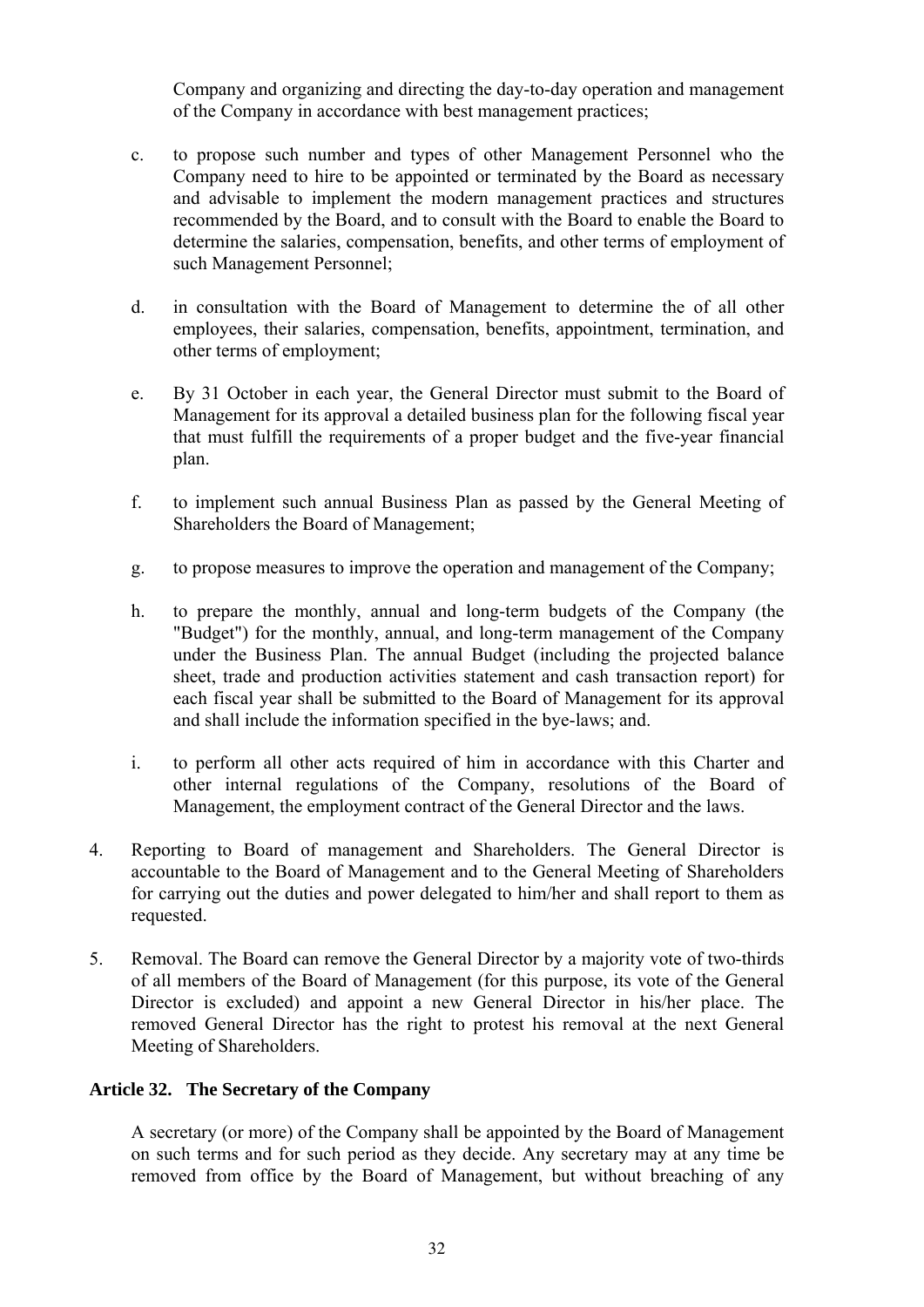current labour provisions. The Board may also appoint from time to time one or more Assistant Secretaries. The role and duties of the secretary shall include:

- a. Convene meetings of Board of Management, the Shareholders and the Inspection Committee on the instructions of the Chairman of the Board of Management or the Inspection Committee;
- b. Taking minutes of meetings;
- c. Advising on procedure of meetings; and;
- d. Providing information on finance, copy of minutes of meetings of the Board of Management to the members of the Board of Management and the Inspection Committee.

The Secretary of the Company has obligation to keep confidential information in accordance with laws and this Charter.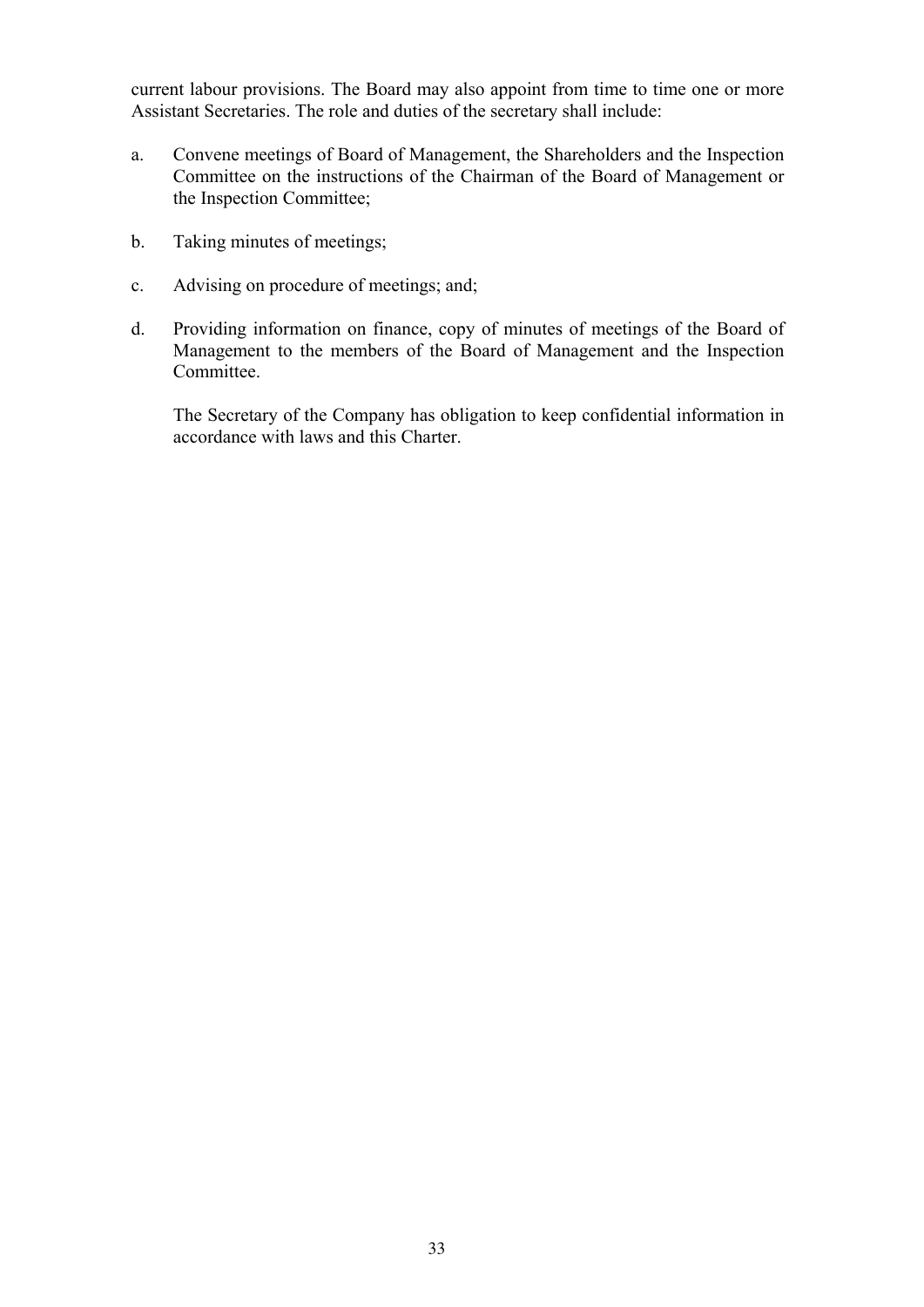# <span id="page-33-0"></span>**IX. FIDUCIARY DUTIES OF BOARD MEMBERS, EXECUTE GENERAL DIRECTOR AND MANAGEMENT PERSONNEL**

#### **Article 33. Duty of Care of the Board Members, General Director and other Management Personnel**

Members of the Board of Management, the General Director, and other Management Personnel have a fiduciary duty to perform their duties, including the duties as members of any committee of the Board of Management, in good faith and in a manner that they reasonably believe to be in the best interests of the Company, and with the degree of care that ordinarily prudent persons would reasonably be expected to exercise in like positions and under similar circumstances.

#### **Article 34. Duty of Loyalty and Avoidance of Conflict of Interests**

- 1. Members of the Board of Management, the General Director, and other Management Personnel have a fiduciary duty not to take for themselves a business opportunity that the Company might use to its own advantage and shall not use information obtained in their positions for their own personal gains or for the benefits of any other economic organization or individual.
- 2. Members of the Board of Management, the General Director, and other Management Personnel shall be obliged to disclose to the Board of Management any potentially conflicting interest they might have in any other economic entities, transactions or individuals, and may only avail themselves of the opportunity only once the disinterested members of the Board of Management have decide not to pursue it.
- 3. The Company is prohibited from granting any loans, guarantees, or credit to the Board of Management's members, the General Director, any Management Personnel, and their families or any entities in which they have a financial interest, unless otherwise determined by the General Meeting of Shareholders.
- 4. Contracts or transactions between the Company and one or more of the members of the Board of Management, the General Director, or other Management Personnel, or persons related to them, or any other company, partnership, association, or other organizations in which one or more of its Board members, Management Personnel, or person related to them is a member, or have a financial interest, shall be void or avoidable solely for this reason, or solely because the Board of Management's member or Management Personnel is present at or participates in the meeting or the Board of Management or the committee which authorizes the contract or transaction, or solely because their votes are counted for such purpose, if:
	- a. for contracts valued at 20% or less of the total value of assets recorded in the most recent financial statement of the Company, the material facts about the contract or transaction and the officer or Board of Management member's relationship and interest in it are disclosed to the Board of Management or the committee, and the Board of Management or committee in good faith authorizes the contract or transaction by an affirmative vote of the majority of the disinterested Board of Management's members; or
	- b. for contracts valued at more than twenty (20) per cent of the total value of assets recorded in the most recent financial statement of the Company, the material facts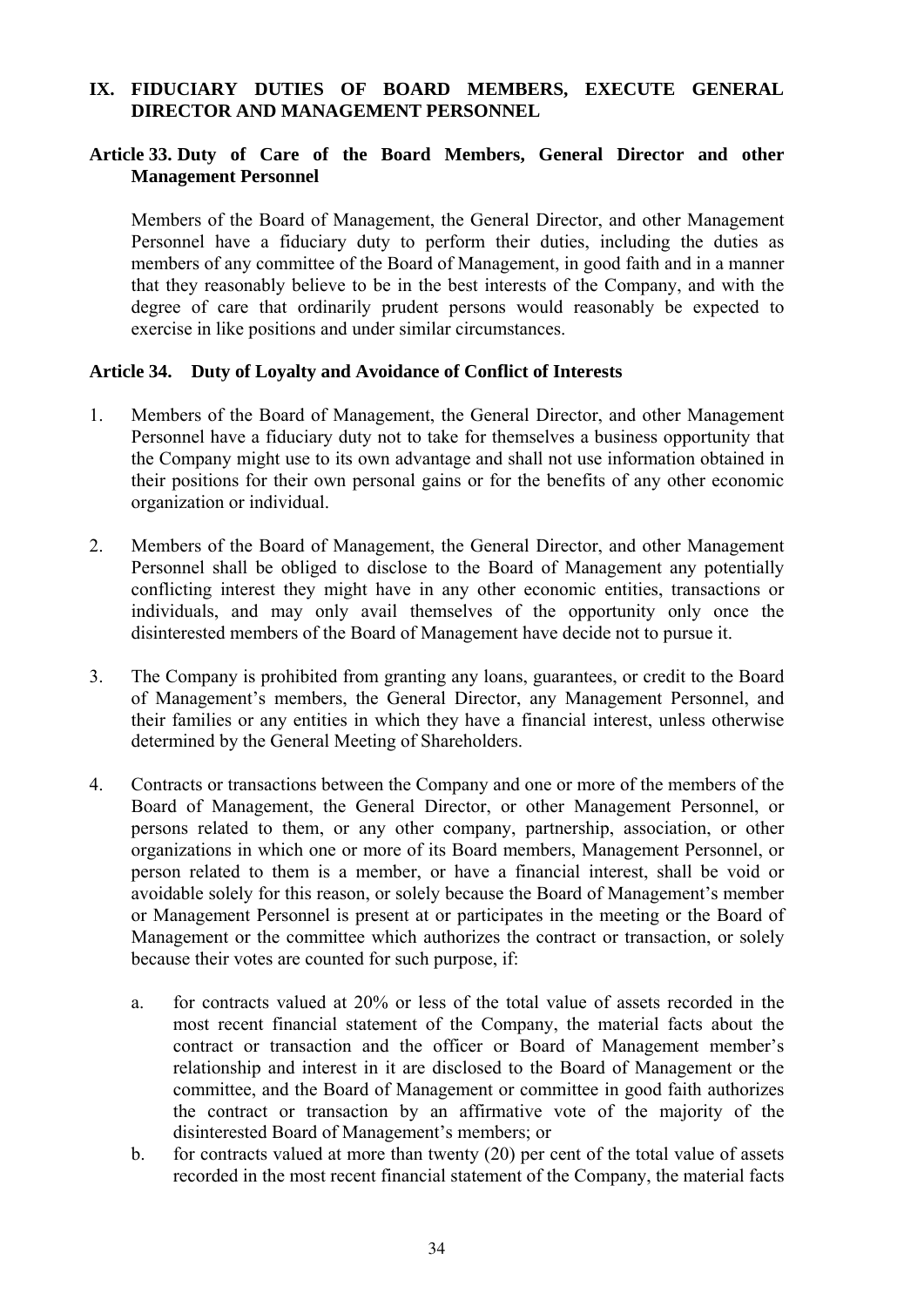<span id="page-34-0"></span>about the contract or transaction and the officer or Board of Management's member's relationship and interest in it are disclosed to the disinterested shareholders entitled to vote thereon, and the disinterested shareholders in good faith approve by vote the contract or transaction; and

c. in the opinion of an appropriately qualified independent advisor the contract or transaction is fair and reasonable so far as shareholders are concerned as of the time it is authorized, approved, or ratified by the Board of Management, a committee thereof, or the shareholders.

No members of the Board of Management nor the General Director and other Management Personnel or their related persons shall buy or sell or otherwise deal in shares of the Company or its subsidiaries at any time when they are in possession of information likely to affect the price of these shares and that such information is not available to other shareholders.

# **Article 35. Liability for damage and Indemnification**

- 1. Liability for damage. Members of the Board of Management, the General Director, and Management Personnel who breach their duty to act in good faith and to discharge their duties and obligations with care, diligence and skill, are liable for damage resulting from the breach of their duties.
- 2. Indemnification. The Company shall indemnify any person who is or was a party or is threatened to be made a party to any threatened, pending or completed action, suit or proceeding, whether civil, criminal, administrative or investigative (other than an action by or in the right of the Company), by reason of the fact that he or she is or was a member of the Board of Management or Management Personnel, an employee, or an agent of the Company (or a subsidiary), or is or was serving at the request of the Company (or of a subsidiary) as a member of the Board of Management or management personnel or an employee or agent of another company, partnership, joint venture, trust or other entity, against expenses (including attorney's fees), judgments, fines, and amounts paid in settlement actually and reasonably incurred by them in connection with such action, suit or proceeding to the full extent permitted by law, provided the person acted in good faith, with care, diligence and skill, in a manner he or she reasonably believes to be in or not opposed to the best interests of the Company, and in compliance with the law and there was no finding or admission of material breach of duty on his part. The Company shall be entitled to purchase and maintain insurance for such persons against any such liabilities.

# **X. INSPECTION COMMITTEE**

# **Article 36. Member of the Inspection Committee**

1. The Inspection Committee shall have from three (3) to five (5) members. The Inspection Committee must have at least one person with an accounting and financing specialization who shall not be a member or employee of the Company's external auditors or an employee of the Company. The Inspection Committee shall appoint one of its members, who is a shareholder of the Company as the head of the Inspection Committee. The head of the Inspection Committee shall have the following rights and obligations: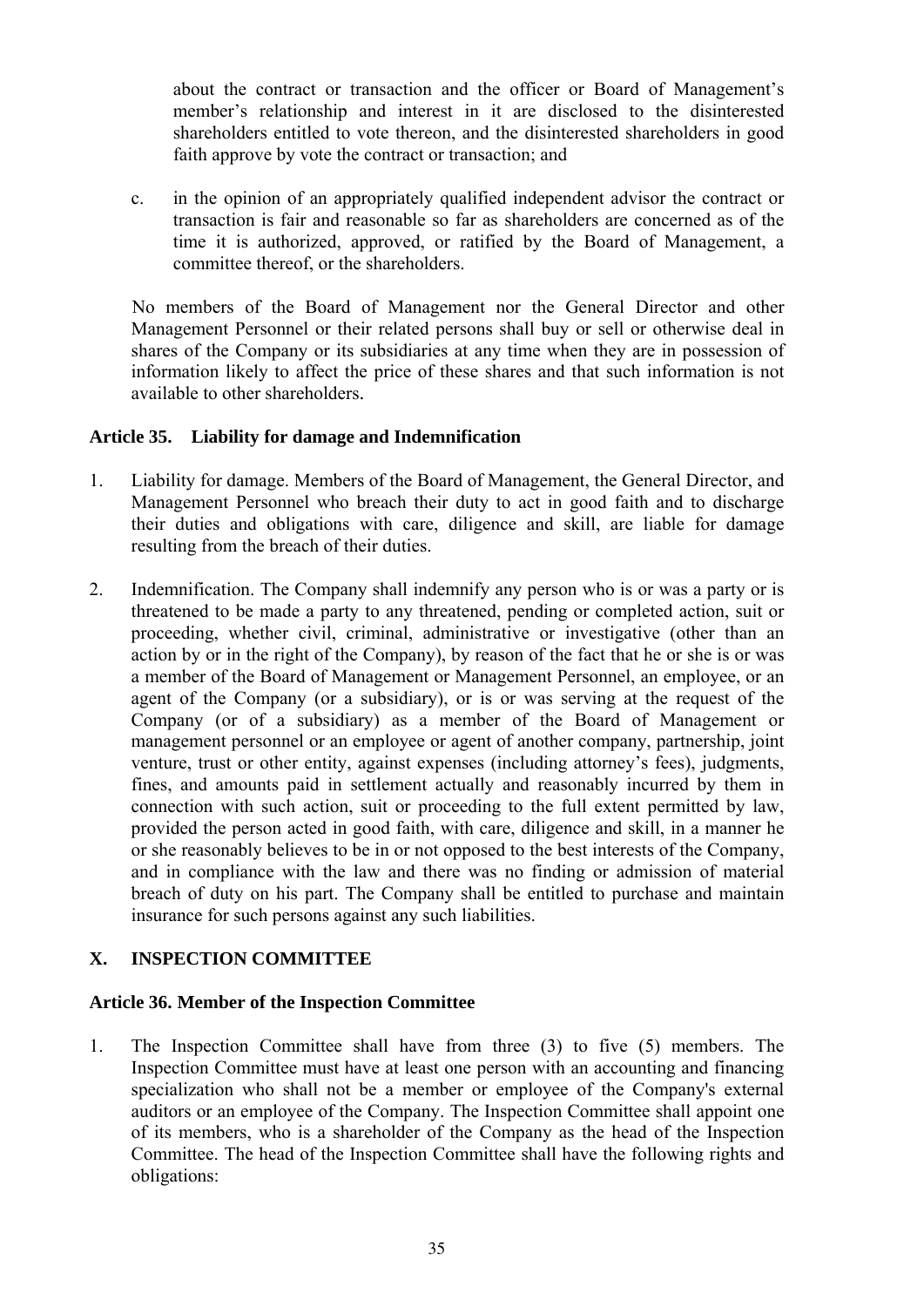- <span id="page-35-0"></span>a. convene the meetings of the Inspection Committee and act as chairman of the Inspection Committee;
- b. request from the Company the relevant information to be submitted to all members of the Inspection Committee;
- c. prepare and sign the report of the Inspection Committee with prior consultation of the Board of Management and submit it to the General Meeting of Shareholders.
- <span id="page-35-1"></span>2. Shareholders who hold less than 10% of the voting shares for 6 consecutive months or more may together nominate candidates to the Inspection Committee. Shareholder or group of shareholders holding between 10% and 20% the voting shares for 6 consecutive months or more has right to nominate one candidate; if between 20% and 30% they shall have the right to nominate two candidate; if between 30% and 40% they shall have the right to nominate three candidates; if between 40% and 65% they shall have the right to nominate four candidates; and if more than 65% they shall have the right to nominate four candidates.
- 3. Members of the Inspection Committee shall be appointed by the General Meeting of Shareholders and shall serve for a term of up to five (5) years and may stand for reelection without limit number of terms.
- 4. A member of the Inspection Committee shall cease to be a member of the Inspection Committee:
	- a. if he/she becomes prohibited by law from acting as a member of the Inspection Committee;
	- b. if he/she resigns his office by written notice to the Company left at the head office;
	- c. if he/she is suffering from mental disorder and the other members of the Inspection Committee consider him/her incapable of acting;
	- d. if he/she shall for more than six consecutive months have been absent without permission of the Inspection Committee from meetings of the Inspection Committee held during that period and the Inspection Committee resolves that his/her office be vacated;
	- e. if he/she is removed from member of the Inspection Committee pursuant to decision of the General Meeting of Shareholders.

#### **Article 37. The Inspection Committee**

1. The Company must have a Inspection Committee and this Inspection Committee has powers and duties in accordance with the Article 123 of the Law on Enterprises and this Charter with the following main powers and duties: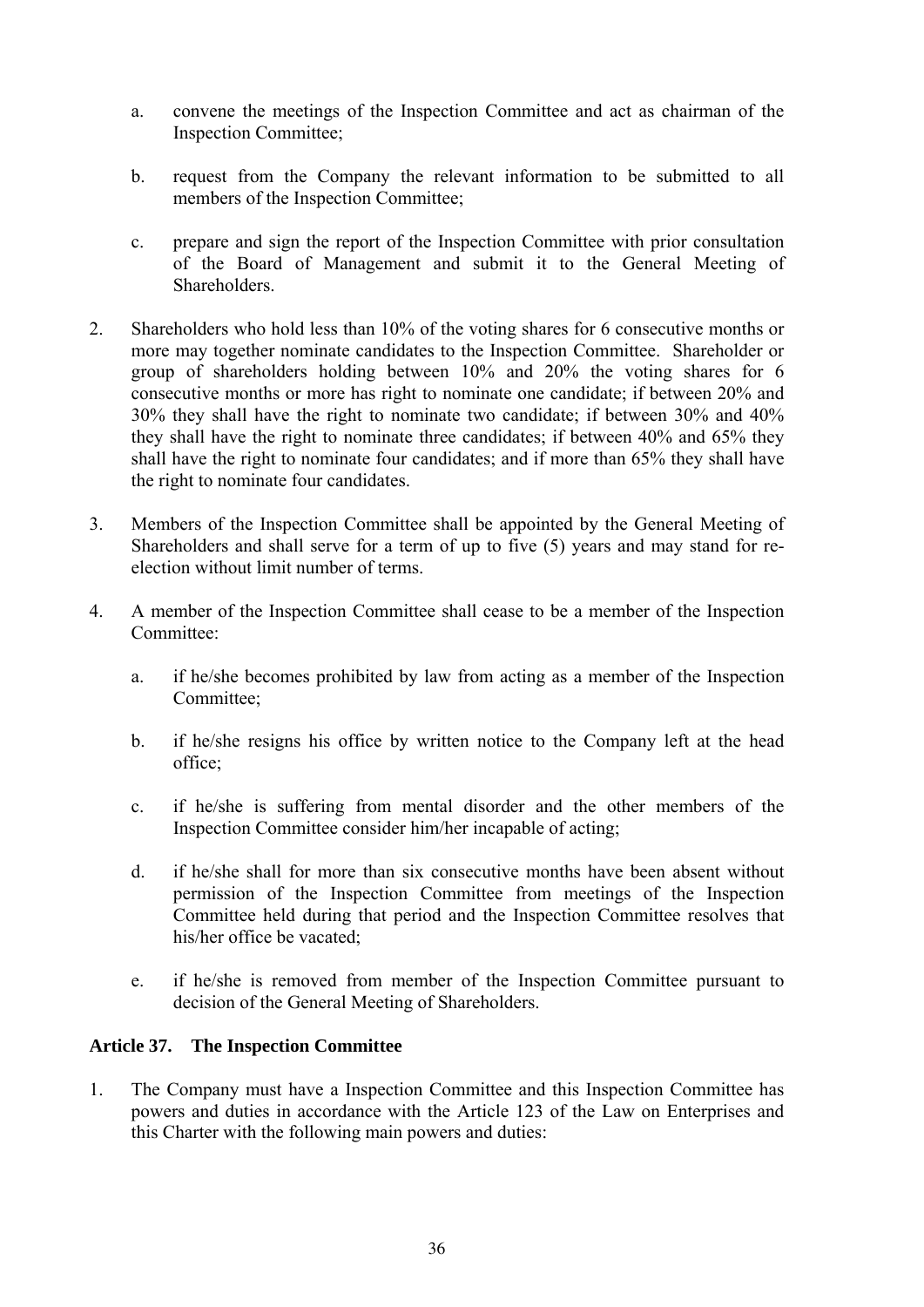- <span id="page-36-0"></span>a. to be consulted on the appointment of the external auditors, the audit fee and any questions of the resignation or dismissal of the external auditors;
- b. to discuss with the external auditors before the audit commences the nature and scope of the audit;
- c. to obtain outside legal or other independent professional advice and to secure the attendance of outsiders with relevant experience and expertise if it considers this necessary;
- d. to review the quarterly, the six-monthly and annual financial statements before submission to the Board of Management;
- e. to discuss problems and reservations arising and developing from the interim and final audits, and any matters the external auditors may wish to discuss;
- f. to review the external auditors' management letter and management's response;
- g. to review the Company's statement on internal control systems prior to endorsement by the Board of Management; and
- h. to consider the major findings of internal investigations and management's response.
- 2. Members of the Board of Management, the General Director, and other Management Personnel must provide information and documents concerning the activities of the Company pursuant to the request of the Inspection Committee. The Secretary shall ensure that all copies of all financial and other information provided to members of the Board of Management and of the minutes of meetings of the Board of Management shall be supplied, at the same time as they are supplied to the Board of Management, to members of the Inspection Committee.
- 3. The Inspection Committee may, after consultation with the Board, adopt regulations governing their meetings and methods of operation of the Inspection Committee. The Inspection Committee must meet not less than twice in each year and the quorum for its meetings shall be two persons.
- 4. Total remuneration of the members of the Inspection Committee shall be determined by the shareholders at the General Meeting of Shareholders every year. The members of the Inspection Committee shall also be paid for travel, hotel and other expenses properly incurred by them in attending meetings of the Inspection Committee or in connection with the business of the Company.

# **XI. RIGHT TO INSPECTION OF COMPANY'S BOOKS AND RECORDS**

# **Article 38. Right to Inspection of Books and Records**

1. The Shareholder or group of shareholders referred to in Articles 24.2 and 36.2 of this Charter, in person or by attorney or other agent, upon a written demand, shall have the right, during the working hours at the Company's main place of business, to inspect a list of the Company's shareholders and minutes of General Meeting of Shareholders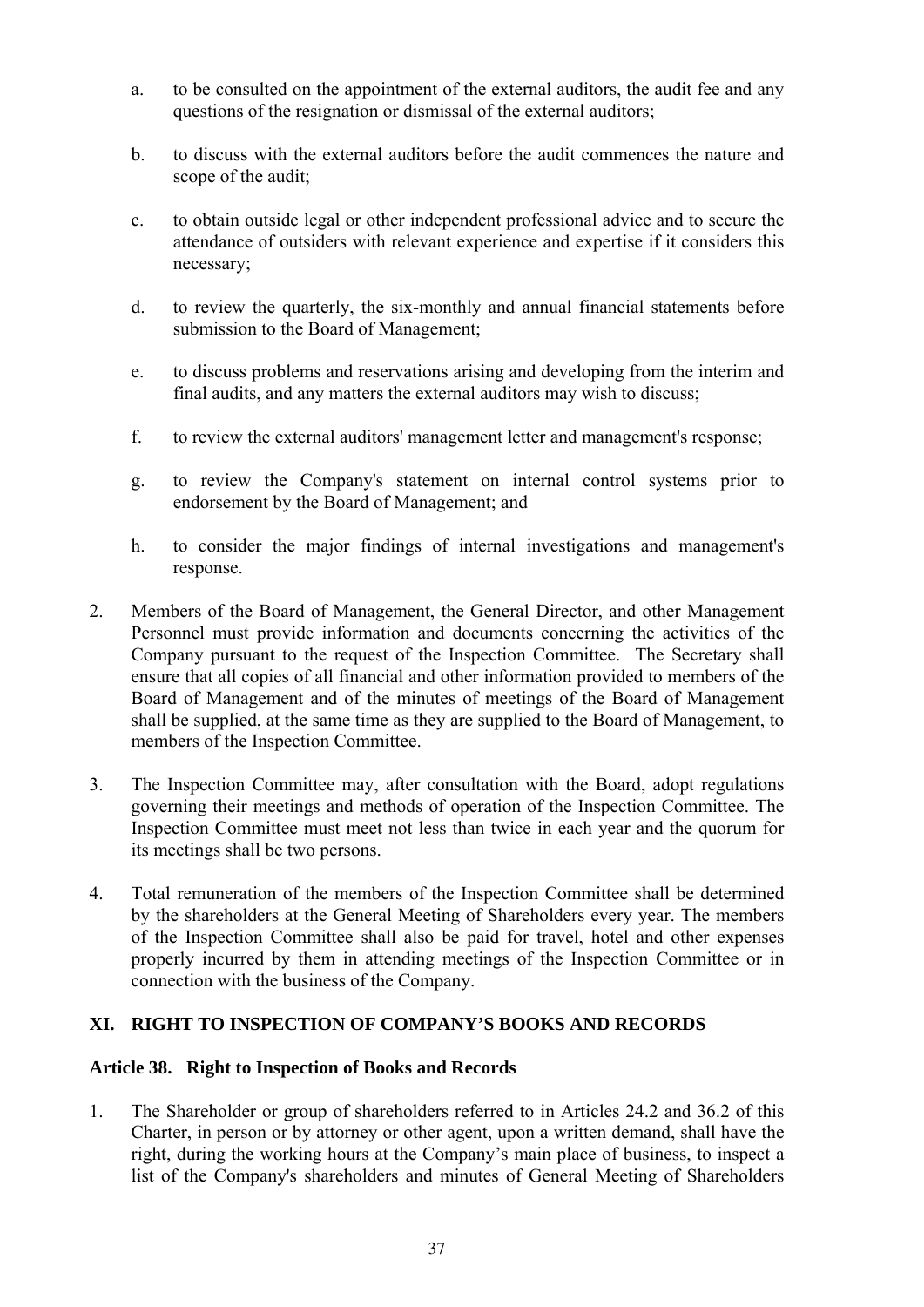<span id="page-37-0"></span>and make copies or extracts these documents. A demand from an attorney or other agent must be accompanied by a power of attorney of the shareholder he represents or a notarized copy thereof.

- 2. Members of the Board of Management, the Inspection Committee, the General Director, and other Management Personnel shall have the right to examine the Company's stock ledger, a list of its shareholders, and its other books and records for a purpose reasonably related to their positions provided always that such information is kept confidential.
- 3. The Company shall maintain the Charter and any amendments or supplements to the Charter, the Certificate of Business Registration, internal regulations, documents evidencing ownership in assets, minutes of Shareholders' Meeting and Board meetings, the reports of the Inspection Committee, annual Financial statements, account books and any other documents prescribed by law at its head office or at another place provided that shareholders, and the business registration body are informed of the location where these documents are kept.
- 4. Each shareholder shall have the right to obtain a copy of this Charter free of charge. If the Company has a website, the Charter shall be published on this website.

#### **XII. EMPLOYEES AND TRADE UNION**

#### **Article 39. Employees and Trade Unions**

The General Director shall formulate a plan for approval by the Board of Management for matters concerning the recruitment, employment, dismissal, wages, labor insurance, welfare benefits, rewards and discipline of the Company's employees and the Company's relations with any recognized trade union in accordance with best management standards, practices and policies this Charter, the Company's internal regulations and the current laws.

#### **XIII. DISTRIBUTION OF PROFITS**

#### **Article 40. Dividends**

- 1. As determined by the General Meeting of Shareholders and in accordance with the law, dividends shall be declared and paid out of the Company's retained earnings but no dividend shall exceed the amount recommended by the Board of Management in good faith after consultation with the shareholders at the General Meeting of Shareholders.
- 2. Subject to the provisions of the Enterprise Law, the Board of Management may pay interim dividends if it considers that they are justified by the profits of the Company.
- 3. No interest shall be paid by the Company on any dividend or other moneys payable on or in respect of a share.
- 4. The General Meeting of Shareholders may on the recommendation of the Board of Management approve payment of a dividend in whole or in part by the distribution of specific assets (and in particular of paid-up shares or bonds of any other company) and the Board of Management shall give effect to such resolution.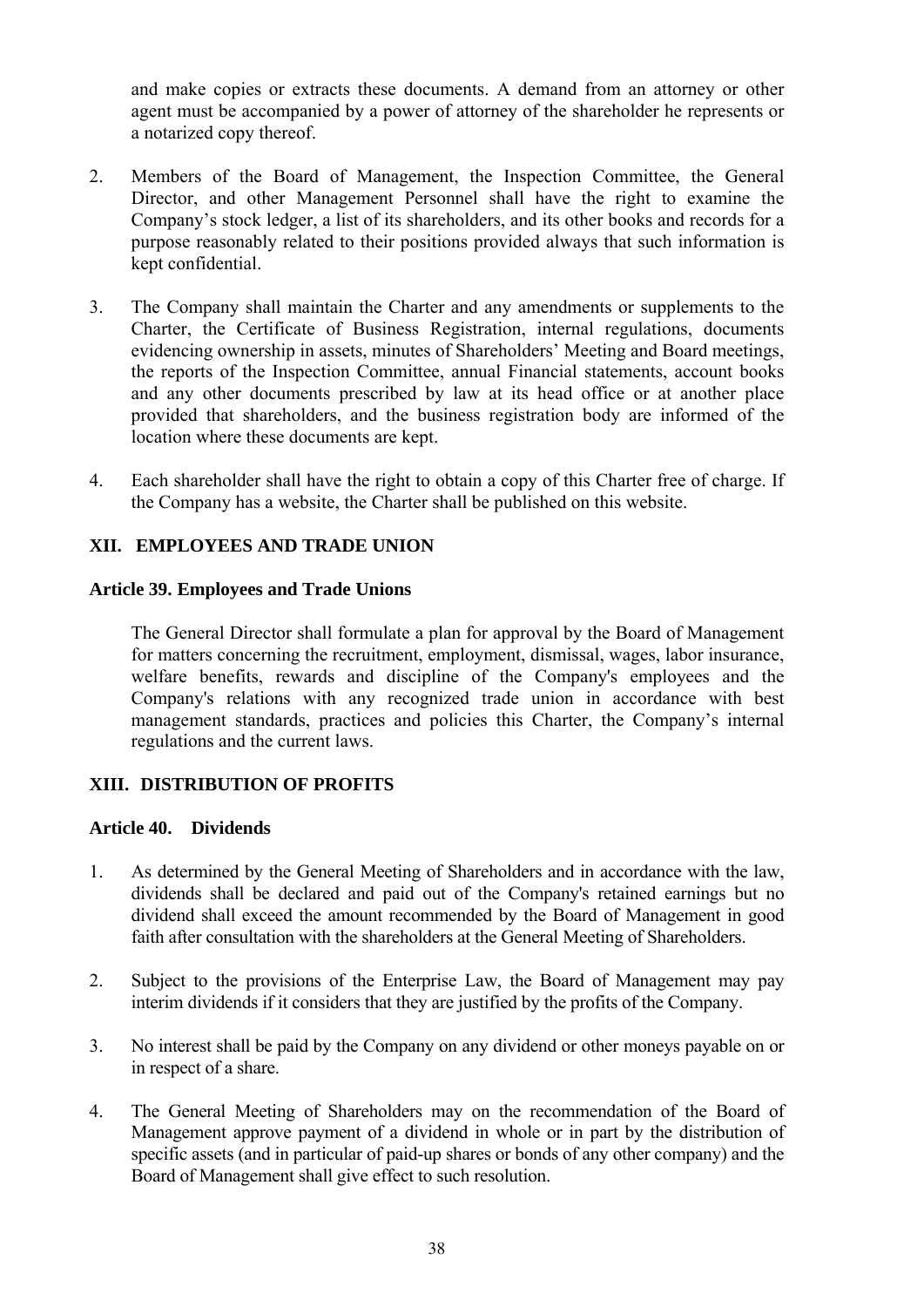- <span id="page-38-0"></span>5. In the case, dividend or other monies payable in cash on or in respect of a share shall be paid in Vietnamese Dong and may be paid by cheque or warrant sent through the post to the registered address of the shareholder entitled to it and at the risk arising (from such the registered address of the shareholder), this shareholder must take responsibility. In addition any dividend or other moneys payable in cash on or in respect of a share may be paid by means of bank transfer when the Company has been supplied with bank details of the a shareholder so as to enable the Company to effect a direct transfer of such moneys to the shareholder's bank account. Any moneys which are transferred by the Company by means of a bank transfer and which are not received by the shareholder entitled thereto shall not be recoverable from the Company if the transfer is made by the Company in accordance with the bank details provided by that shareholder. The dividend payment for shares listed on the Stock Exchange/Securities Trading Center may be proceeded through a securities firm or a depository center.
- 6. Subject to approval by the shareholders at a General Meeting of Shareholders, the Board of Management may determine and announce that holders of ordinary shares will be entitled to elect to receive instead of a cash dividend an allotment of additional ordinary shares credited as fully paid, on the basis that, as nearly as may be considered convenient, the value of the additional ordinary shares to be allotted instead of any amount of dividend shall equal the cash amount of the dividend.
- 7. Subject to the Enterprise Law, the Board of Management may by resolution specify any date as the date at the close of business on which the persons registered as the holders of shares or other securities shall be entitled to receipt of any dividend, distribution, interest, allotment, notice or document. The record date may be on or at any time before the same is made or paid. This does not affect the rights against each other of transferors and transferees of any such shares or other securities.

#### **Article 41. Other matters regarding to distribution of profits**

Other matters regarding to distribution of profits shall carry out under regulations of laws.

#### **XIV. BANK ACCOUNTS, RESERVE FUNDS, FISCAL YEAR, AND ACCOUNTING SYSTEM**

#### **Article 42. Bank Account**

- 1. The Company shall open bank accounts with the authorized Vietnamese banks or with foreign banks that are authorized to operate in Vietnam.
- 2. Subject to prior approval of the appropriate authority, the Company may open bank accounts aboard in conformity with the law, if it should so require.
- 3. The Company shall execute all payments and accounting through accounts in Vietnamese or foreign currencies opened at the banks where the Company has its accounts.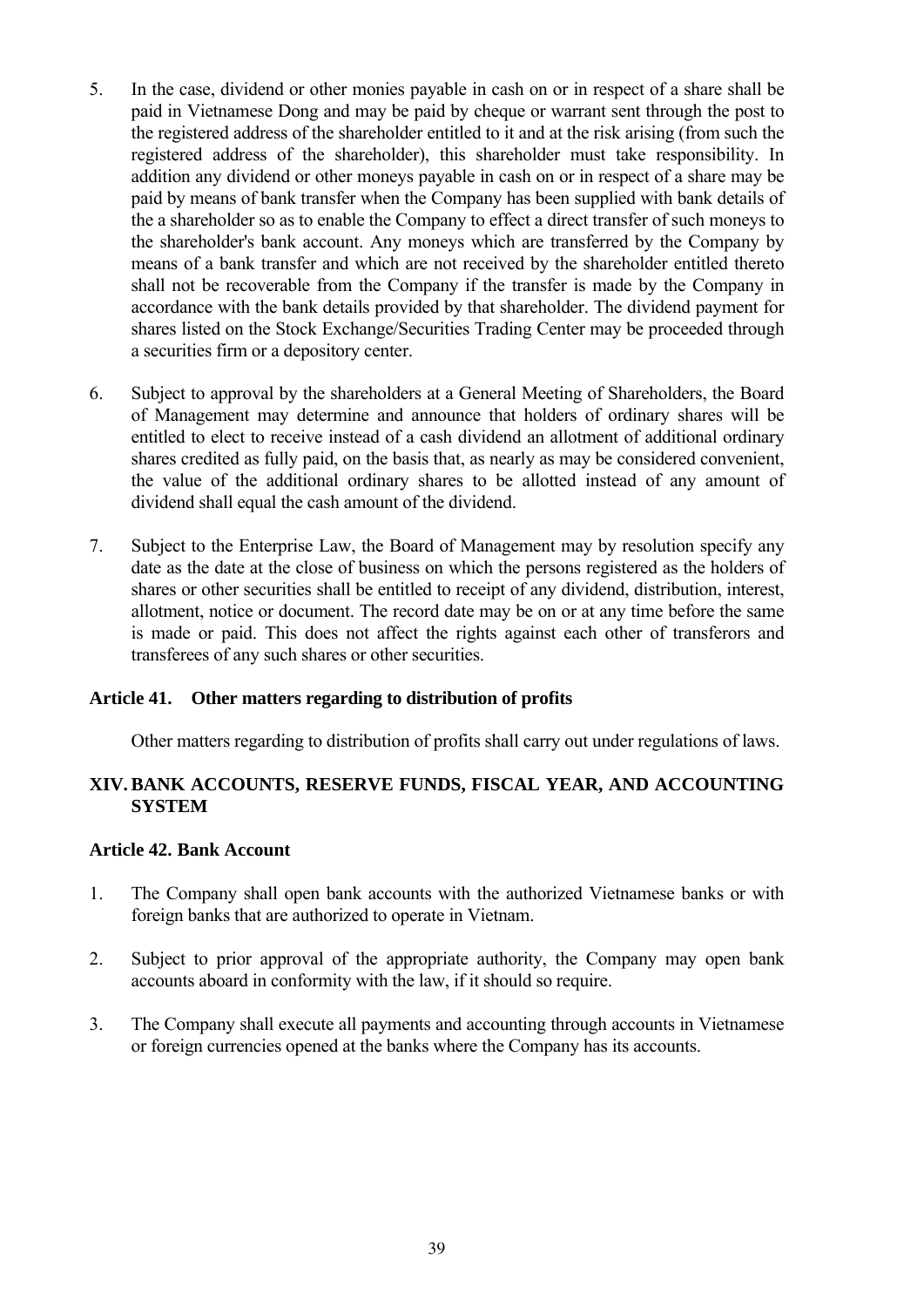# <span id="page-39-0"></span>**Article 43. Charter Capital Reserve Fund and Other Funds**

- 1. The Company shall make an annual allocation from its after-tax profit to the reserve fund in accordance with the Law. Such allocations shall not exceed five percent (5%) of the after-tax profit of the Company and shall only be paid up to a cumulative limit equal to ten percent (10%) of the Company's Charter Capital.
- 2. The Company may set up other funds in accordance with decisions of the General Meeting of Shareholders.

#### **Article 44. Fiscal Year**

The fiscal year of the Company shall commence on the first day of January each year and end on the thirty-first day of December. The first fiscal year shall commence from the date of issue of the business registration certificate and end on the thirty-first day of December falling immediately after such date of issue.

#### **Article 45. Accounting System**

- 1. The financial accounting system to be used by the Company is the Vietnamese Accounting System (VAS) or any other system approved by the Ministry of Finance.
- 2. The Company shall keep its books of accounts in the Vietnamese language. The Company shall keep its accounting records relating to the type of business operations involved. Such records shall be accurate, up-to-date and systematic and shall be sufficient to show and explain the Company's transactions.
- 3. The Company shall use Vietnamese Dong as monetary units for accounting purposes.

# **XV. ANNUAL REPORTS, DUTY OF DISCLOSURE, AND PUBLIC NOTIFICATION**

#### **Article 46. Annual, Quarterly and Six-Month Reports**

- 1. The Company shall prepare an annual financial statement in accordance with the Law and the regulations of the State Securities Commission which shall be audited in accordance with Article 48 of this Charter and within 90 days from the end of each fiscal year, submit the annual financial statement that has been approved by the General Meeting of Shareholders to the appropriate tax office. If the Company's shares are listed, such report must be submitted to the State Securities Commission, the Securities Trading Center and business registration body.
- 2. The annual financial statement shall include a profit and loss account giving a true and fair view of the profit and loss of the Company for the fiscal year to which it relates and a balance sheet giving a true and fair view of the state of affairs of the Company as at the date to make report, currency turnover report and financial statement. If the Company is a holding company it shall include both the annual accounting report of the Company and a consolidated balance sheet dealing with the state of affairs of the Company and its then subsidiaries at the end of the fiscal year.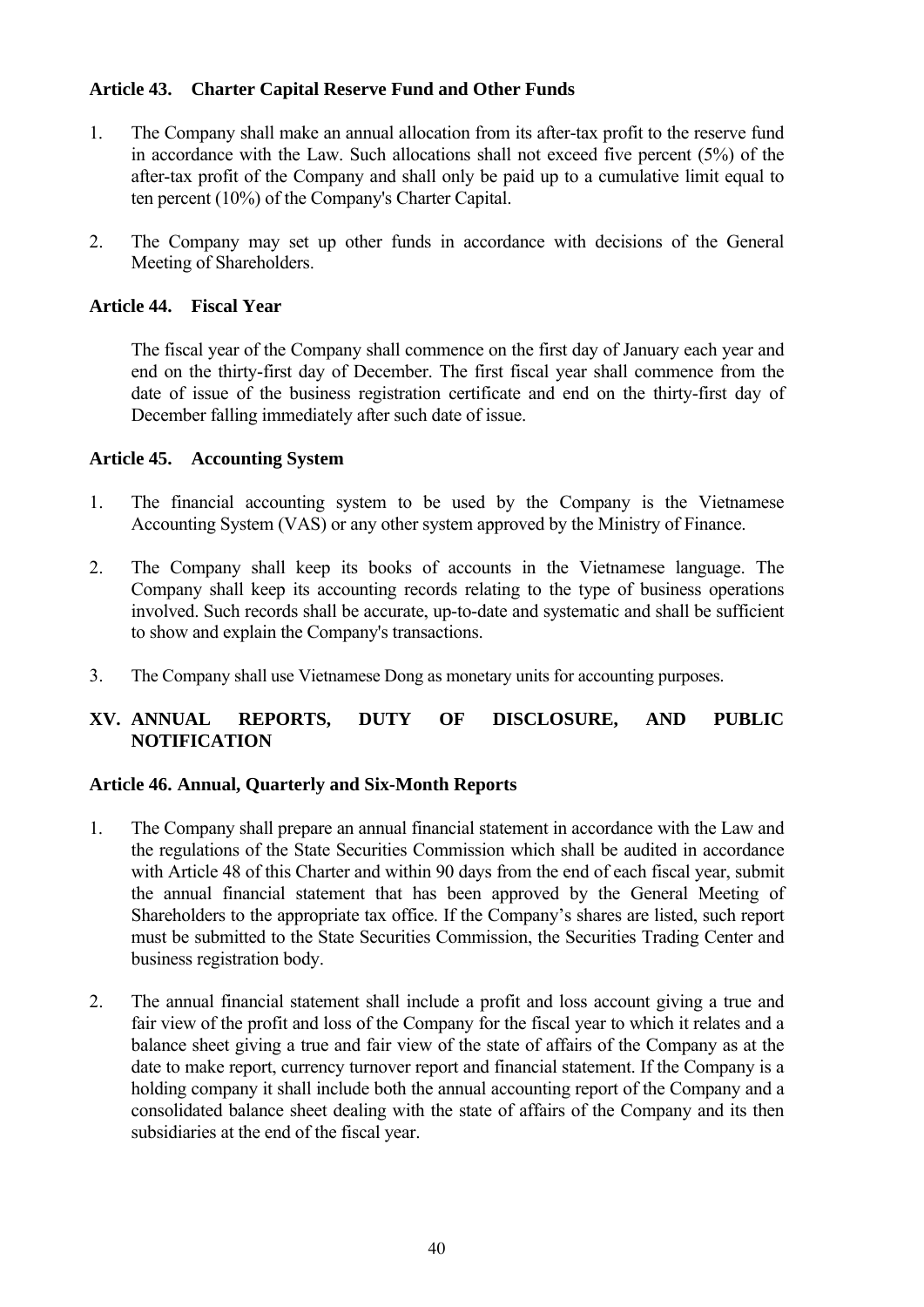- <span id="page-40-0"></span>3. The Company shall prepare quarterly and six-month reports in accordance with the regulations of the State Securities Commission and shall submit them to the State Securities Commission and the Stock Exchange/Securities Trading Center.
- 4. A summary of the contents of the audited annual financial statement must be sent to all Shareholders and published in a daily local newspaper, and the central newspaper within three (3) consecutive numbers. If the Company has a website its audited financial statement and quarterly and six-month reports shall be published on its website.
- 5. Any interested organization and individual shall have the right to examine or make a copy of the audited annual Financial statement and quarterly and six-monthly reports during the working hours of the Company at its head office and shall pay a reasonable fee for copying.

#### **Article 47. Publication and Notification**

The annual financial statements and other supporting documents must be published in accordance with the regulations of the State Securities Commission (in case of listing) and submitted to the relevant tax body and business registration body in accordance with the Enterprise Law.

# **XVI. AUDIT OF THE COMPANY**

#### **Article 48. Audit**

- 1. At the annual General Meeting of Shareholders, an auditing company fully licensed to operate in Vietnam and recognized by the State Securities Commission to be auditor for listed companies shall be appointed to conduct the audit of the Company for the next fiscal year on terms to be agreed with the Board of Management. For the first fiscal year, the Board of Management will appoint an auditing company to conduct the Company audit after the date of issue of the Certificate of Business Registration.
- 2. The Company shall prepare and present its annual accounting report to the external auditing company after the end of each fiscal year.
- 3. The external auditing company of the Company shall examine, verify and report on the annual accounting report earnings and expenses of the Company and shall prepare the Auditor's Report and submit it to the Board of management within two (2) months of the end of each fiscal year. In case of listing, the staff of the external auditing company auditing the Company shall be approved by the State Securities Commission.
- 4. A copy of the Auditor's Report shall be annexed to each copy of the Company's annual financial statement.
- 5. An auditor shall be entitled to attend any General Meeting of Shareholders and to receive all notices of and other communications relating to any Meeting which any shareholder is entitled to receive and to be heard at any General Meeting of Shareholders on any part of the business of the meeting which concerns him as auditor.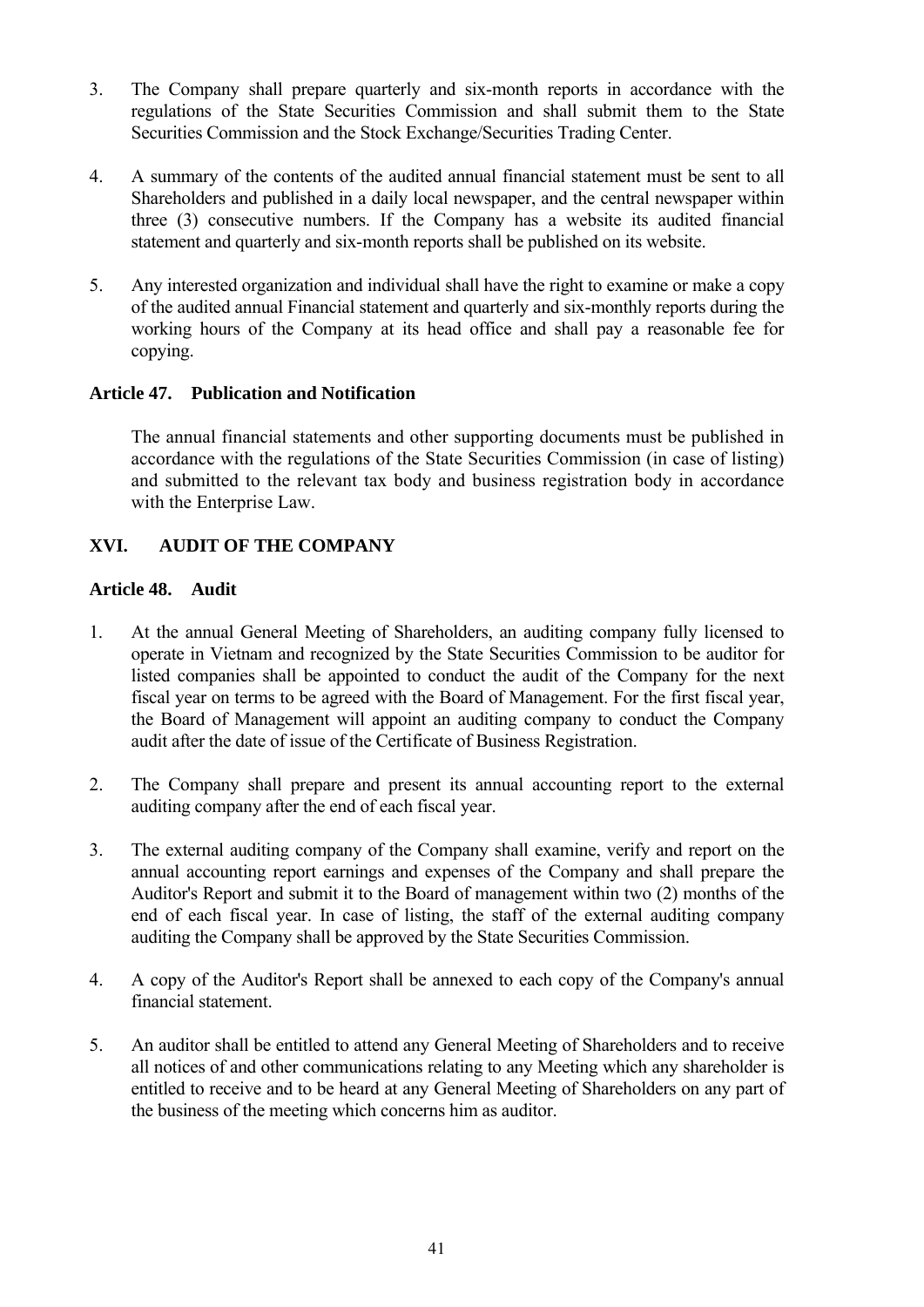# <span id="page-41-0"></span>**XVII. SEAL**

#### **Article 49. The Seal**

- 1. The Board of Management shall adopt an official seal of the Company and the seal shall be carved in accordance with the laws.
- 2. The Board of Management, the General Director shall use and manage the seal under the current laws.

# **XVIII.TERMINATION OF OPERATIONS AND LIQUIDATION**

#### **Article 50. Termination of Operations**

- 1. The Company may be dissolved or terminated in the following circumstances:
	- a. upon expiration of the Company Term and any extensions thereof;
	- b. upon declaration by the People's Court of Vietnam of the bankruptcy of the Company pursuant to the law currently in force;
	- c. expiration prior to the term upon decision of the General Meeting of Shareholders.
	- d. other circumstances provided by Law.
- 2. Any decision to dissolve the Company prior to the expiration of its term (or any extension thereof) shall be passed by the General Meeting of Shareholders and carried out by the Board of Management and shall be submitted to the appropriate Vietnamese authority for notification or approval (if required).

# **Article 51. Deadlock Among Members of the Board of Management and Shareholders**

Except otherwise provided in this Charter, the holders of one-half of all outstanding shares of the Company entitled to vote on an election of members of the Board of Management may present a petition to the court for dissolution on one or more of the following grounds:

- 1. That the Board of Management's members do not agree on the management of the Company's affairs that the votes required for action by the Board of Management cannot be obtained.
- 2. That the shareholders do not agree on the votes required for the election of Board of Management's members cannot be obtained.
- 3. That there is internal dissension and two or more factions of shareholders cannot agree to the other so that dissolution would be the best option to the shareholders.

# **Article 52. Extension of Term**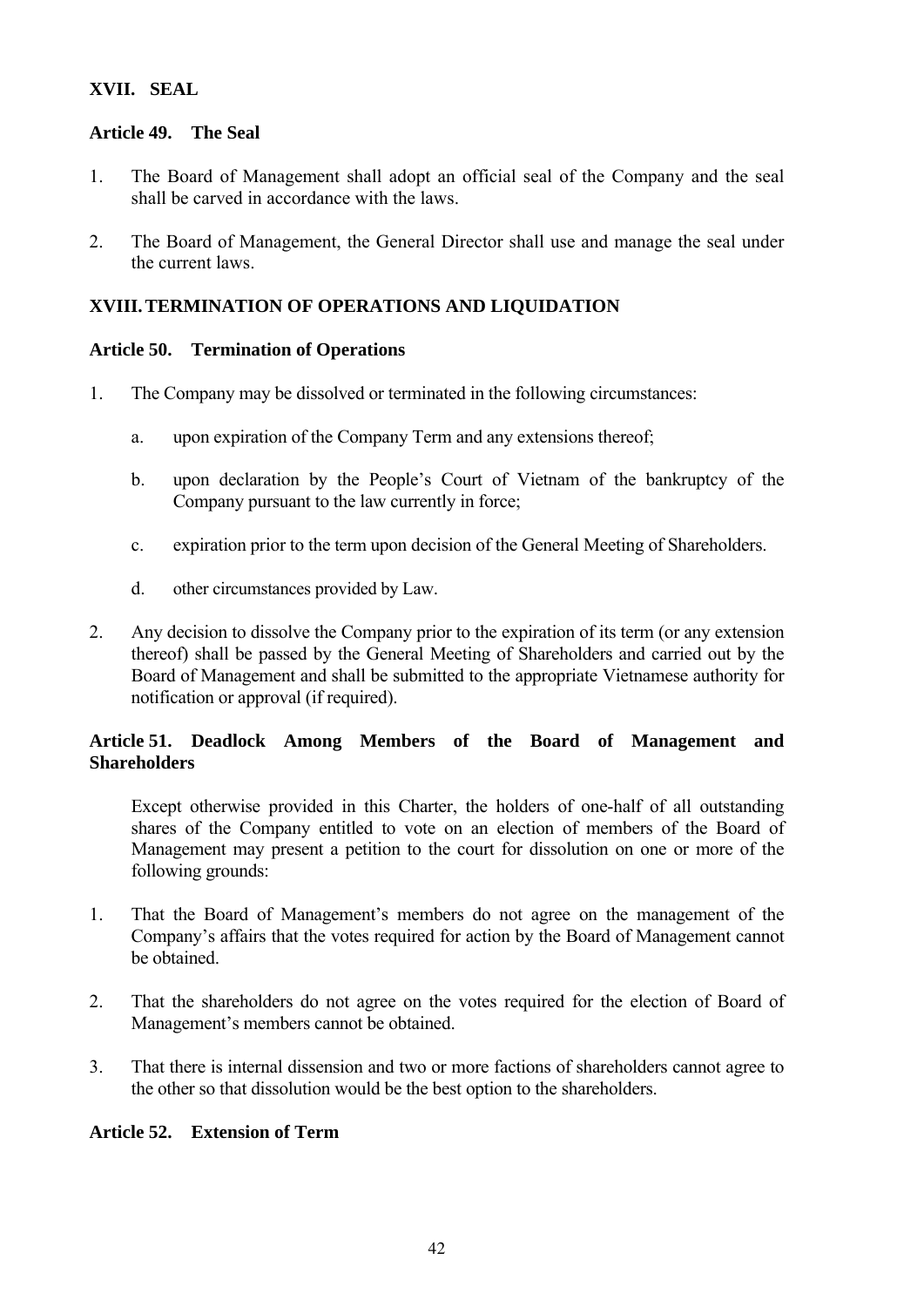- <span id="page-42-0"></span>1. The Board of Management shall convene a meeting of the General Meeting of Shareholders to be held at least seven (7) months before the end of the Term, to enable Shareholders to vote to extend the life of the Company for such period as the Board of Management shall recommend.
- 2. The Term shall be extended if the holders of at last sixty (65%) of the voting rights represented at a General Meeting of Shareholders in person or by proxy vote in favour of such extension.

# **Article 53. Liquidation**

- 1. At least six months prior to the expiration of the Term of the Company or after the decision to dissolve the Company, the Board of Management shall set up the Liquidation Board consisting of three members. Two members shall be nominated by the General Meeting of Shareholders and one member shall be nominated by the Board of Management from an independent auditing company. The Liquidation Board shall prepare its procedures of operation. The members of the Liquidation Board may be selected among the staff of the Company or experts outside the Company. All expenses arising from the Liquidation are payable by the Company with priority of payment over other liabilities of the Company
- 2. The Liquidation Board shall be liable to report to the business registration body the date of establishment and the date when it commences its operation. From this time on, the Liquidation Board shall represent the Company in all business related to the liquidation process before the Court and administrative bodies.
- 3. The amount of money received from the liquidation shall be paid according to the following order:
	- a. liquidation expenses;
	- b. salaries and insurance premiums in respect of employees;
	- c. taxes and imposts in the nature of tax which the Company is liable to pay to the State of Vietnam;
	- d. loans of the Company (if any);
	- e. other liabilities of the Company; and
	- f. the balance remaining after all the liabilities referred to from clause (a) to clause (e) above have been paid shall be distributed to the Shareholders. Shareholders of Ordinary Shares shall be paid after other preferred shares have been paid.

# **XIX. RESOLUTION OF INTERNAL DISPUTES**

#### **Article 54. Internal Dispute Resolution**

1. Whenever any differences or claims, relating to the Company's business or to the rights of shareholders, arise from the Charter or any rights or obligations conferred or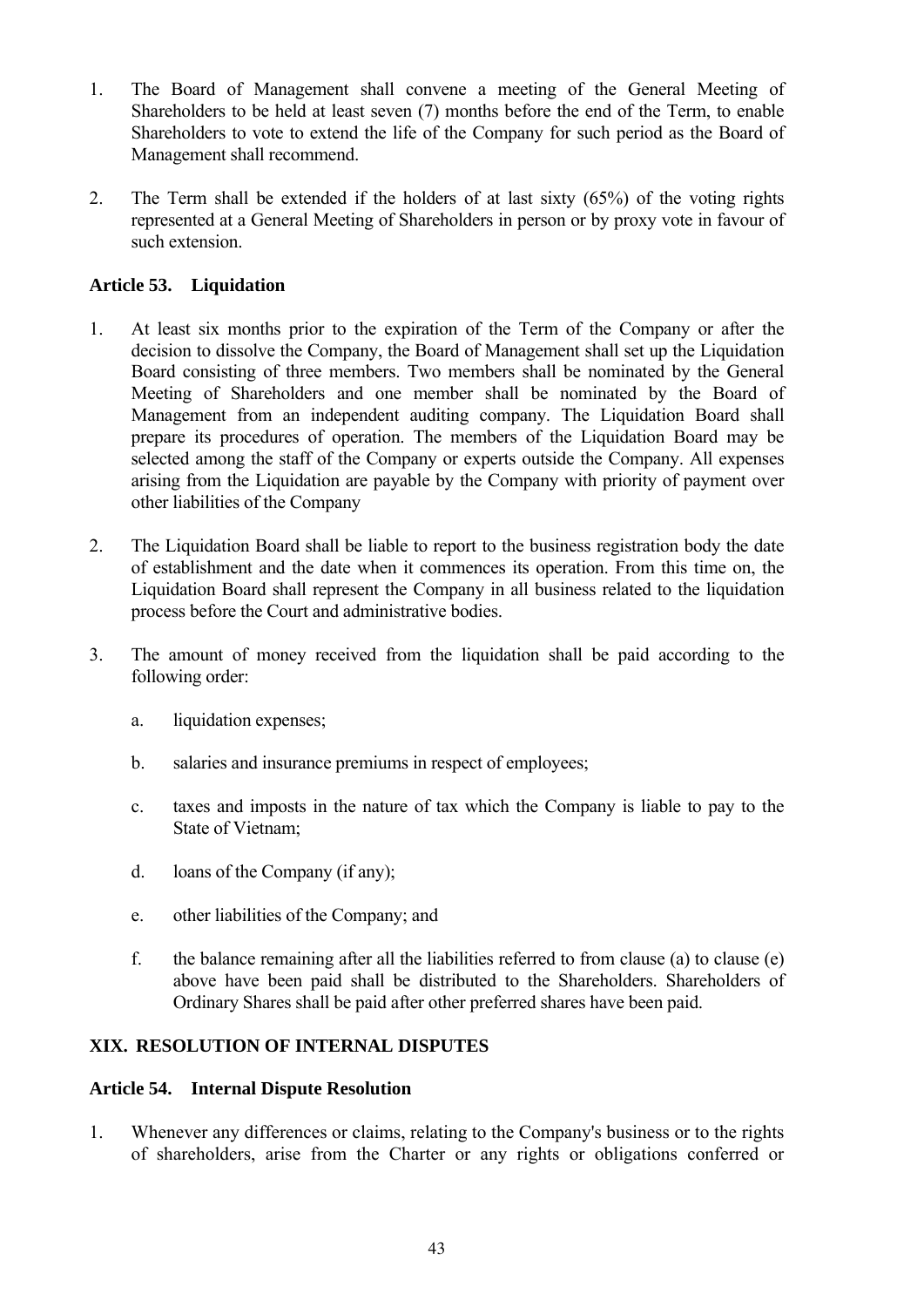<span id="page-43-0"></span>imposed by the Enterprise Law and any other law or administrative regulations between:

- a. A shareholder or shareholders and the Company; or
- b. Any shareholder(s) and the Board of Management, the Inspection Committee, the General Director or other Senior Management.

The relevant parties shall attempt to settle such dispute by negotiation and mediation. Unless the dispute involves the Board of Management or the chairman of the Board of Management, the chairman shall preside over settlement of the dispute and shall require each party to present all facts concerning the dispute to him within 15 working days of the dispute arising. If the dispute involves the Board of Management or the chairman of the Board of Management, any party may request to nominate an independent expert who shall act as chairman of the mediation proceedings.

- 2. Where no decision is resolved in the mediation proceedings within six weeks of mediation proceedings commenced or if the decision of the mediator is not acceptable to all of the parties, any party can refer the dispute to the Economic Court or Economic Arbitration Center.
- 3. Each party shall bear its own costs in relation to the negotiation and mediation procedure. The costs of Court action shall be borne as the Court may direct.

# **XX. AMENDMENTS TO THE CHARTER**

#### **Article 55. Additions and Amendments to Charter**

- 1. Any additions or amendment to this Charter shall be considered and decided by the General Meeting of Shareholders.
- 2. In the case there is any provision on activities of the Company not stipulated in this Charter or there are new regulations of the relevant laws different with terms of this Charter, these regulations of the relevant laws shall be applied automatic and shall govern activities of the Company.